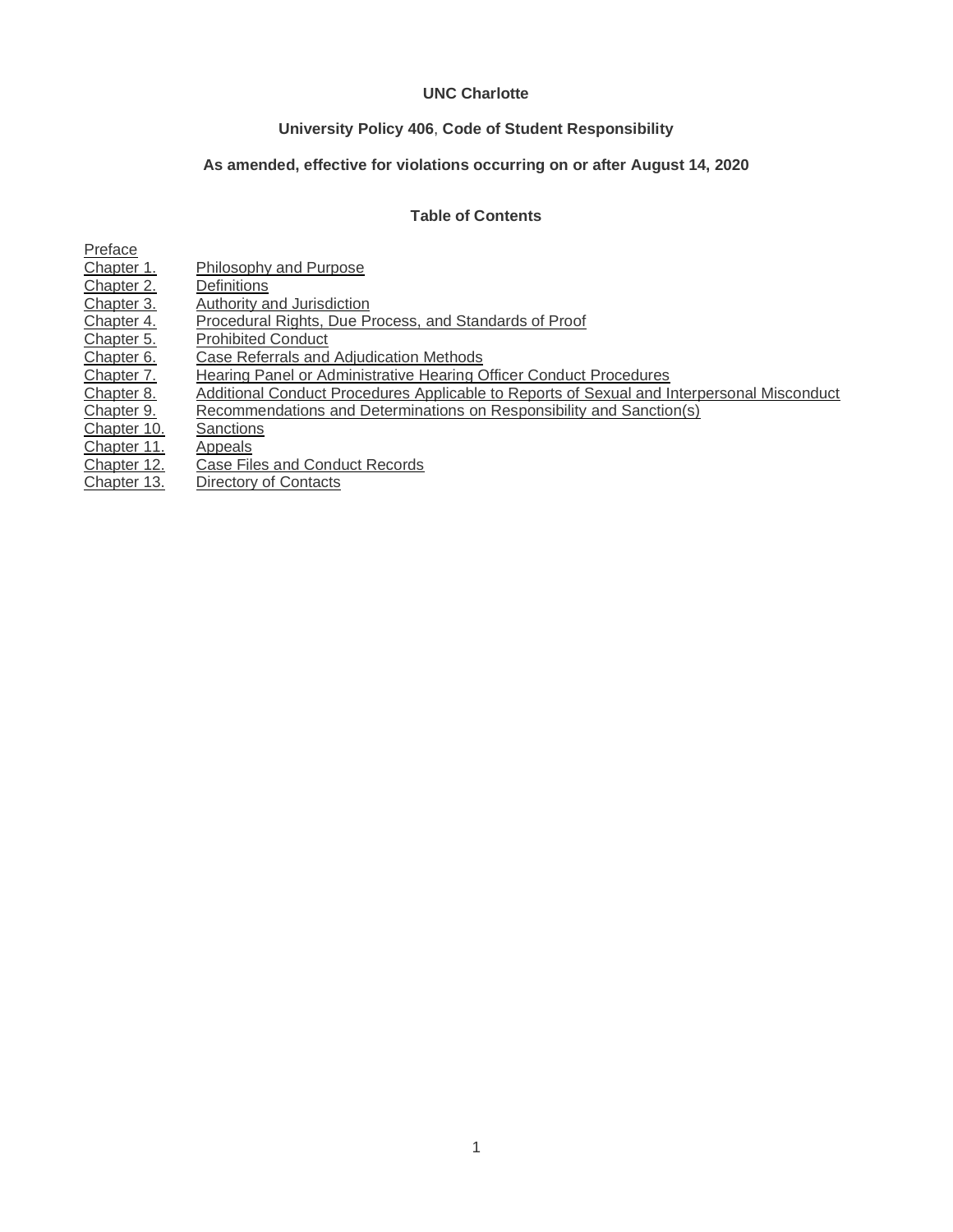**Important Note:** Any alleged conduct occurring on or after August 14, 2020 that meets the definition of one or more of the Title IX Violations is not considered Sexual and Interpersonal Misconduct under this [University Policy](https://legal.uncc.edu/policies/up-406)  [406, Code of Student Responsibility.](https://legal.uncc.edu/policies/up-406) Alleged Title IX Violations occurring on or after August 14, 2020 are processed according to [University Policy 504, Title IX Grievance Policy.](https://legal.uncc.edu/policies/up-504)

#### **Preface**

[University Policy 406, Code of Student Responsibility](https://legal.uncc.edu/policies/up-406) ("the Code") fulfills the duty of the Chancellor to regulate matters of student conduct in the University community.

Any individual may report an alleged violation(s) of the Code online at [https://incidentreport.uncc.edu/.](https://incidentreport.uncc.edu/) Individuals may report crimes or incidents involving imminent threat of harm to Police and Public Safety at 704-687-2200.

[University Policy 407, Code of Student Academic Integrity](https://legal.uncc.edu/policies/up-407) governs student behavior relating to academic work. All UNC Charlotte Students are expected to be familiar with both codes and to conduct themselves in accordance with these requirements.

All Student inquiries concerning these Policies should be directed initially to the Associate Dean of Students and Director of Student Conduct & Academic Integrity ("Director") in [Student Conduct & Academic Integrity.](https://scai.uncc.edu/)

The current version of either policy, which may be revised from time to time, is available from Student Conduct & Academic Integrity or online at<https://legal.uncc.edu/policies/up-406> (Code of Student Responsibility) and <https://legal.uncc.edu/policies/up-407> (Code of Student Academic Integrity).

<span id="page-1-0"></span>Special Note: Any Student needing assistance because of a disability may contact the [Office of Disability Services](https://ds.uncc.edu/) at 704-687-0040.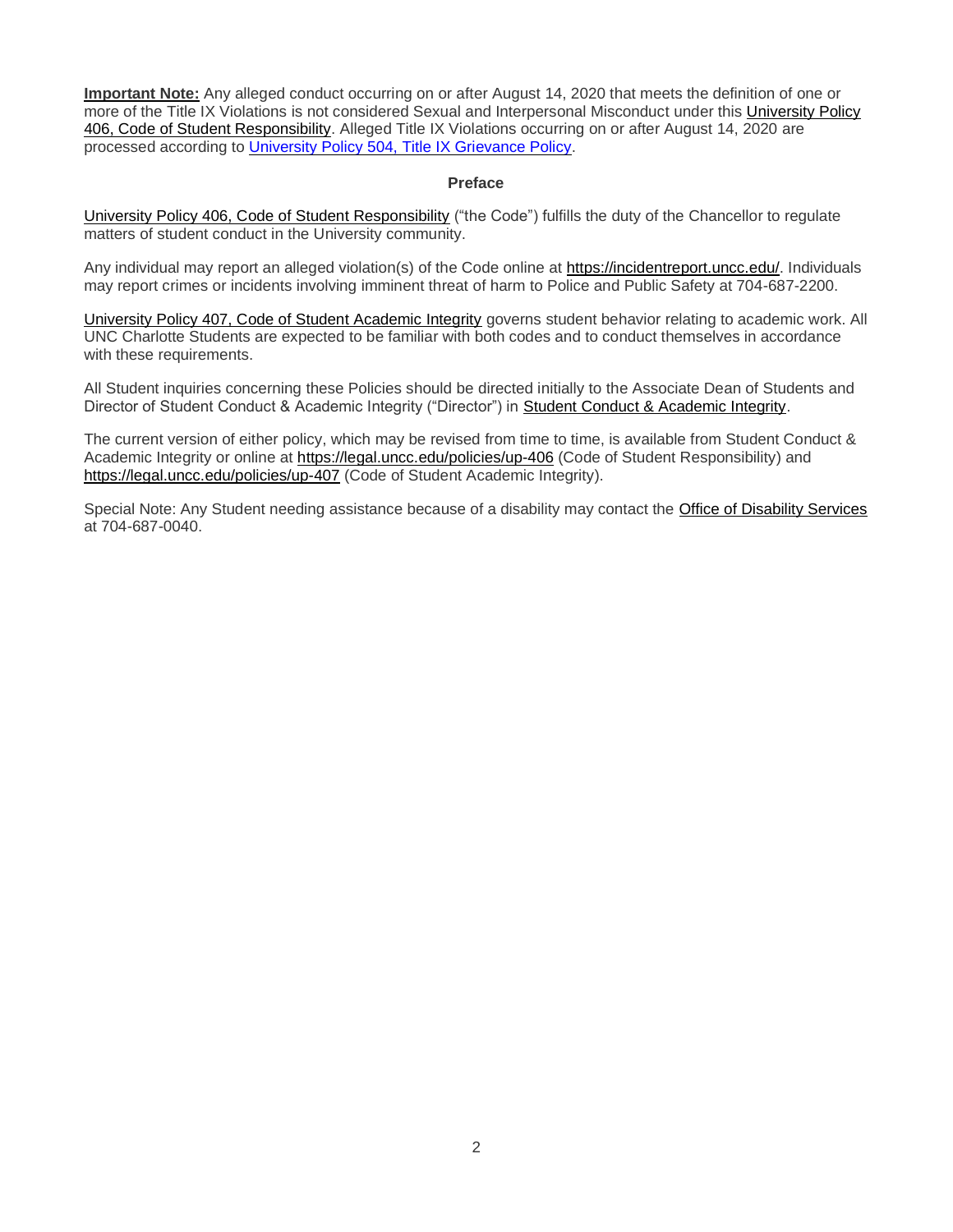#### **Chapter 1. Philosophy and Purpose**

The purpose of the Code is to uphold academic and community standards; encourage personal accountability and responsible decision making; promote student learning; and reduce and prevent behavior that undermines student success and community safety.

The University is committed to providing a fair, impartial, and efficient process facilitated through compassionate conversations in which students are heard, respected, and treated with dignity. All students are responsible for conducting themselves in a manner that helps enhance an environment of learning in which the rights, dignity, value, and freedom of each member of the academic community are respected.

The University works to create and sustain an environment where freedom of speech and expression are supported and honored. The University has the discretion to regulate the time, place, and manner of exercising these and other Constitutionally-protected rights. In administering this Code, the University will exercise care to preserve the freedom of speech and expression for all in the campus community.

<span id="page-2-0"></span>As with the scales of justice, the University's work in the area of student conduct is about balance. The University must balance students' free speech rights with the desire to protect the Campus community from discriminatory words and actions. The University acknowledges that higher education student conduct and disciplinary systems have, historically, contributed to systemic racism. Therefore, the University must balance its commitment to preserving student rights, encouraging responsible growth and development of its students, protecting the rights of those targeted by student actions, and holding students accountable for their actions.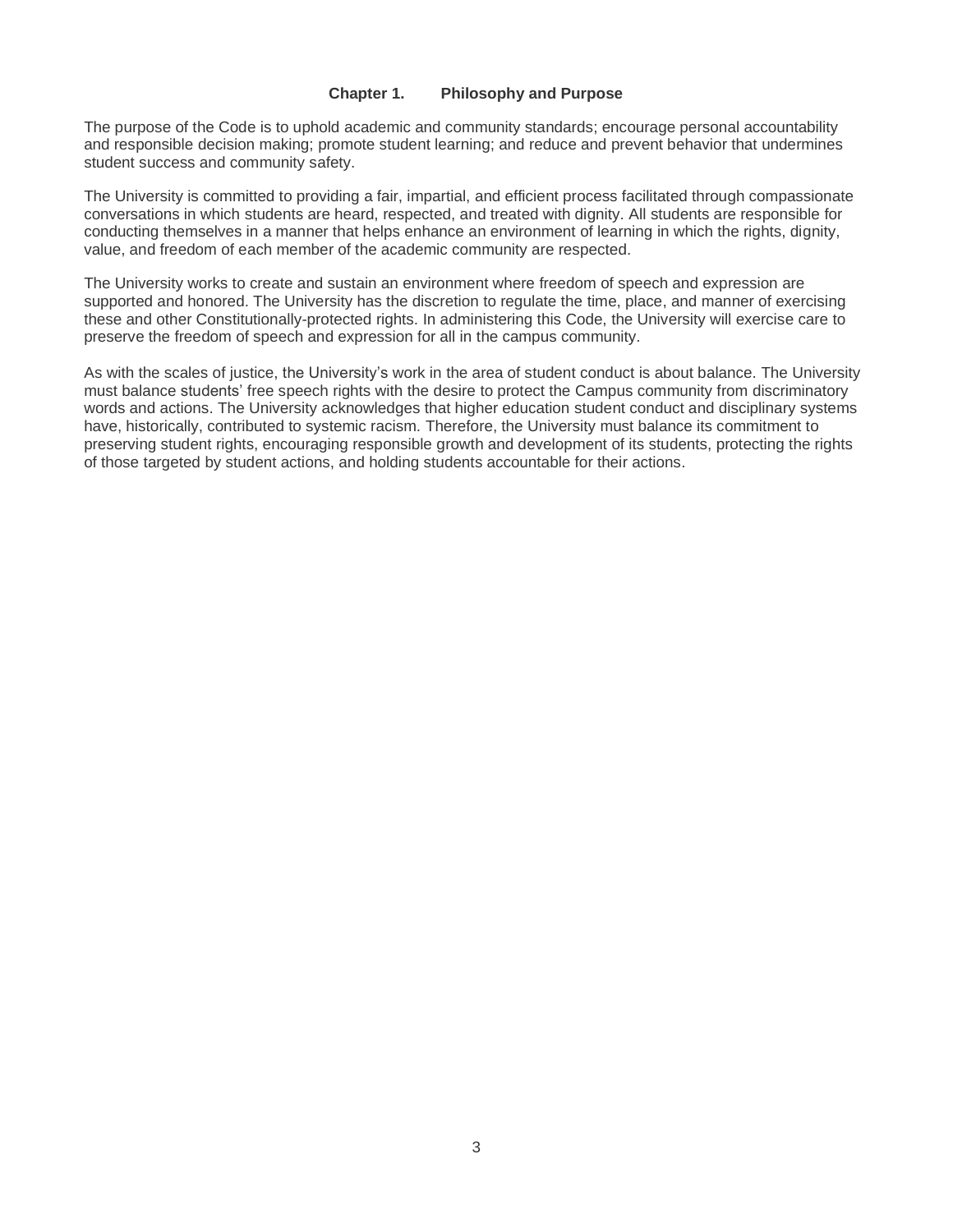## **Chapter 2. Definitions**

When used in the Code, the following terms have the meanings provided below, though not every term in the Code is formally defined:

- 1. **Accused of a Violation** occurs when the Director or designee brings a Formal Charge(s) against a Student or Student Organization to initiate the Conduct Procedures.
- 2. **Administrative Hearing Officer** means a trained University staff or faculty member, or a trained third party, appointed by the Director or designee, who addresses a Formal Charge(s) against a Respondent.
- 3. **Administrative Hearing Panel** means a body of three voting members appointed by the Director or designee, consisting of either (a) trained University staff and/or faculty members or (b) one or more trained University staff and/or faculty members and one or more Student Conduct Board member(s), that addresses a Formal Charge(s) against a Student or Student Organization.
- 4. **Advisor** means an individual invited to the Conduct Procedures by a Respondent, Complainant, or witness pursuant to [Chapter 6, Section II](#page-17-0) of the Code.
- 5. **Affirm** means to approve and uphold the determination or recommendation of a lower level decisionmaker.
- 6. **Appellate Officer** means the Provost for cases with sanctions including Expulsion or Registration Revocation, and the Vice Chancellor for Student Affairs for all other cases.
- 7. **Code** means [University Policy 406, Code of Student Responsibility.](https://legal.uncc.edu/policies/up-406)
- 8. **Complainant** means an individual who allegedly experienced Sexual and Interpersonal Misconduct while they were a Student or University employee.
- 9. **Conduct Procedures** means procedures addressing alleged conduct of a Student or Student Organization, during which a designated University official or Hearing Panel considers information and/or documentation in order to address whether a Student or Student Organization has violated the Code.
- 10. **Consent** means an affirmative decision by all participants to engage in mutually acceptable sexual activity. Consent means unambiguous, clear, knowing, and voluntary approval given by words or demonstrated actions to engage in sexual activity. This decision must be made freely and actively by all participants. If any confusion or ambiguity on the issue of Consent arises at any time during the sexual activity, each participant must stop and confirm with the other participant(s) a willingness to continue. Consent can be withdrawn at any time,

Silence, passivity, or lack of resistance does not imply Consent. A previous relationship or prior participation in a sexual activity between the participants does not indicate current Consent. Consent to one form of sexual activity does not imply Consent to other forms of sexual activities. Consent to engage in sexual activity with one individual does not imply Consent to engage in sexual activity with another individual. Being under the influence of drugs or alcohol does not relieve one's responsibility to obtain Consent.

Consent cannot and has not been obtained in situations where someone:

- a. is forced; threatened; unreasonably pressured; intimidated; manipulated; coerced; involuntarily physically restrained,, confined, isolated, or beaten; or has reasonable fear that they or another will be injured if they do not submit to or engage in the sexual activity;
- b. is unable to give Consent or is prevented from resisting sexual activity because they are asleep, unconscious, unaware that sexual activity is occurring, or incapacitated (physical and/or mental inability to make informed, rational judgments and/or decisions) due to drugs or alcohol, or some other medical condition;
- c. is exposed to a sexually transmitted infection (STI) or sexually transmitted disease (STD) by an individual who knowingly exposes them to the STI or STD without first disclosing the STI or STD;
- d. has a mental or physical disability that inhibits their ability to give Consent to sexual activity; or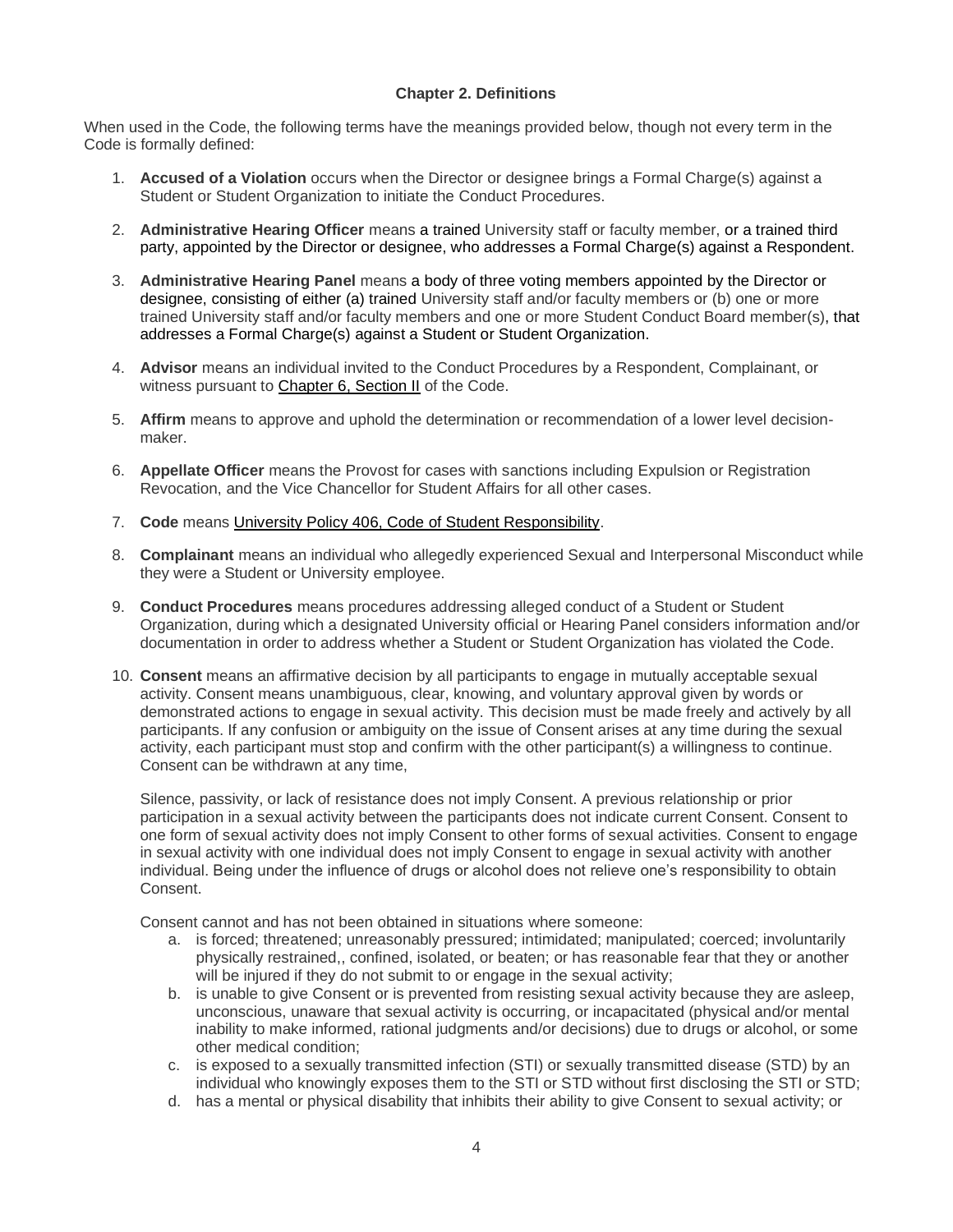- e. would, based on the individual's age, qualify as the victim of a civil or criminal offense under North Carolina law.
- 11. **Dating Violence** is defined in Chapter 5 Paragraph a.5.i. If alleged Dating Violence occurs within a University Education Program or Activity and against a person in the United States, it is processed according to [University Policy 504, Title IX Grievance](http://legal.uncc.edu/policies/up-504) Policy.
- 12. **Day** (unless otherwise specified) means a business day on which the University is open.
- 13. **Dean of Students** means the Associate Vice Chancellor for Student Affairs and Dean of Students, who acts as a Deputy Title IX Coordinator for the purposes of the additional Conduct Procedures applicable to reports of Sexual and Interpersonal Misconduct, as described in [Chapter 8](#page-24-0) of the Code.
- 14. **Director** means the Associate Dean of Students and Director of Student Conduct & Academic Integrity.
- 15. **Distribute** or **distributing** means sale or exchange of any controlled substance for personal benefit for oneself or another.
- 16. **Domestic Violence** is defined in Chapter 5 Paragraph a.5.ii. If alleged Domestic Violence occurs within a University Education Program or Activity and against a person in the United States, it is processed according to [University Policy 504, Title IX Grievance](https://legal.uncc.edu/policies/up-504) Policy.
- 17. **Education Program or Activity** includes locations, events, or circumstances over which the University exercised substantial control over both the Respondent and the context in which the alleged Title IX Violation occurred, and also includes any building owned or controlled by a student organization that is officially recognized by the University.
- 18. **FERPA** means the [Family Educational Rights and Privacy Act](https://legal.uncc.edu/legal-topics/ferpa) [\(20 U.S.C. Section 1232g; 34 C.F.R. Part](http://www.ecfr.gov/cgi-bin/text-idx?c=ecfr&SID=16796a773ac48f980cdfaed80b1fa94a&rgn=div5&view=text&node=34:1.1.1.1.33&idno=34)  [99\)](http://www.ecfr.gov/cgi-bin/text-idx?c=ecfr&SID=16796a773ac48f980cdfaed80b1fa94a&rgn=div5&view=text&node=34:1.1.1.1.33&idno=34), a federal law that protects the privacy of student education records. Additional information can be found in [University Policy 402, Student Education Records \(FERPA\).](https://legal.uncc.edu/policies/up-402)
- 19. **Formal Charge** occurs when the Director or designee initiates the Conduct Procedures to address an alleged violation(s) of the Code by a Student or Student Organization.
- 20. **Hearing** means the resolution method involving a Student Hearing Panel, Administrative Hearing Panel, or Administrative Hearing Officer.
- 21. **Hearing Panel** means either a Student Hearing Panel or an Administrative Hearing Panel.
- 22. **Impact Statement** means a submitted oral or written statement that describes how an incident affected the individual's life and any sanction(s) the individual would like to see imposed and the effect of the sanction(s) on the individual.
- 23. **In Absentia Resolution** means the resolution method in which a case is resolved in the Respondent's or Complainant's (if applicable) absence, as described in [Chapter 6, Section VII](#page-21-0) of the Code.
- 24. **Investigation Report** means a report developed by an Investigator who has conducted an investigation of an alleged violation(s) of the Code.
- 25. **Investigator** means an official(s) appointed by the Director or designee to conduct the investigation of an alleged violation(s) of the Code and who acts as the primary witness(es) in the event of a Hearing. In cases of Sexual and Interpersonal Misconduct, the Title IX Coordinator will appoint the official(s) to conduct the investigation.
- 26. **Minor Violation** means a case in which, based on the Respondent's prior conduct record or facts and circumstances related to the case, the Director or designee determines that the possible sanctions are **less than** Conduct Suspension or Expulsion for a Student or **less than** Registration Suspension or Registration Revocation for a Student Organization.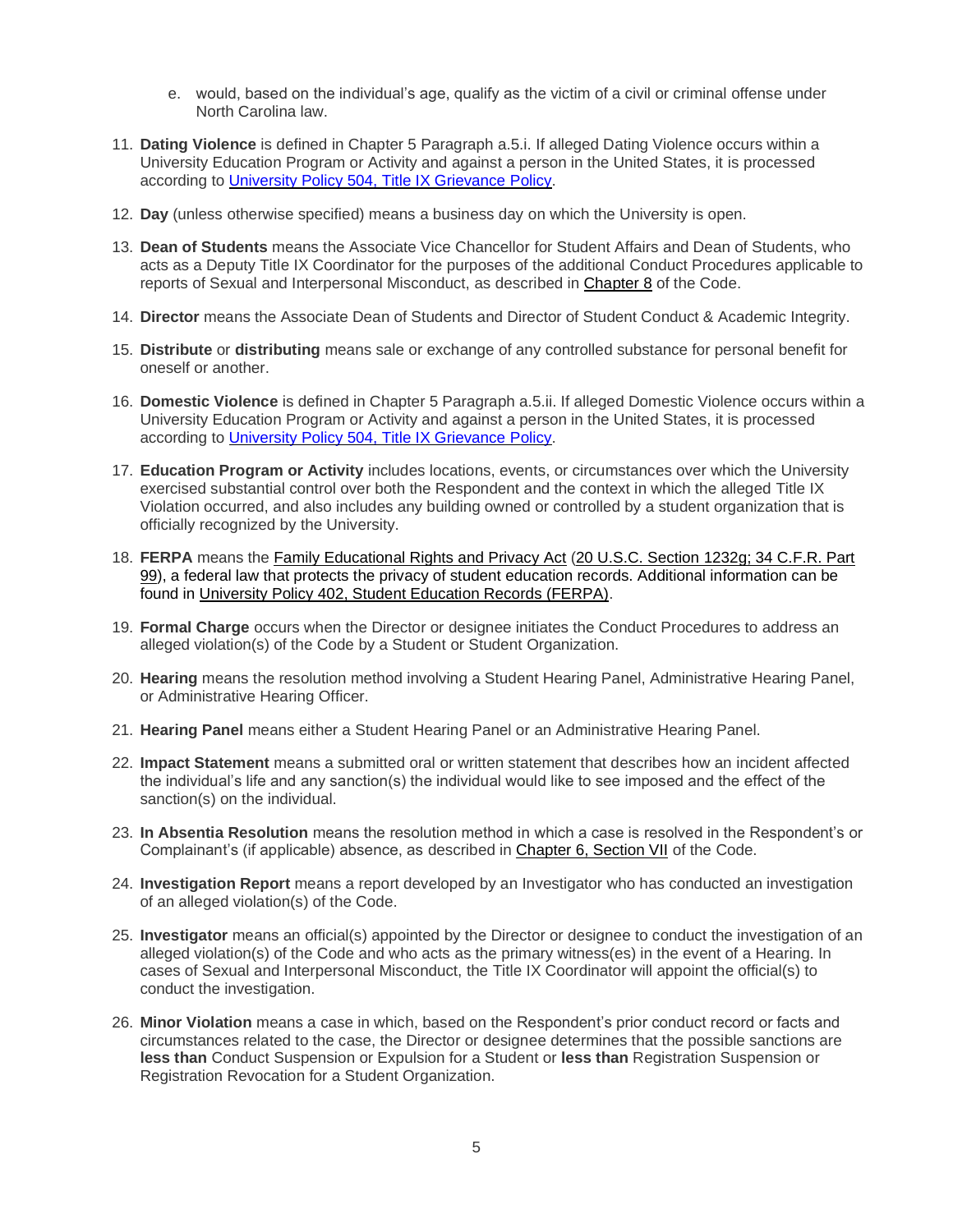- 27. **Mutual Resolution** means the resolution method in which, if offered, a Respondent or Complainant (if applicable) voluntarily accepts the determinations on responsibility and sanction(s) proposed by the Director or designee, as described in [Chapter 6, Section VI](#page-21-1) of the Code.
- 28. **Notice of Outcome** means a written notification issued in accordance with [Chapter 9](#page-32-0) of the Code that contains the determinations on responsibility and sanction(s) (if applicable), due date(s) assigned for any sanction(s), the rationales upon which the determinations are based, and any available appeal rights, including the permitted grounds for appeal and the time limits in which to appeal.
- 29. **Possession** or **possessing** means knowingly or intentionally physically holding or controlling the subject item (including, but not limited to, alcohol, controlled substances, drug paraphernalia, Weapons, stolen property, fireworks, or betting devices), or owning or controlling a room, vehicle, or other area where the item is present and where the individual owning or controlling the room, vehicle, or other area knew or had reason to know that the item was present. The presence of the item in a room, vehicle, or other area creates a presumption that the individual owning or controlling the room, vehicle, or other area had knowledge of the item's presence, unless sufficient information to the contrary is provided.
- 30. **Provost** means the Provost and Vice Chancellor for Academic Affairs.
- 31. **Record on Appeal** for appeal levels below the Board of Trustees means the notice of Hearing; the audio recording or written transcript of the Hearing; all documents offered as information at the Hearing, including the Investigation Report (if applicable); the summary of the Hearing; and any written decision of the Director, Vice Chancellor, or Provost. The Record on Appeal for appeals to the Board of Trustees may include additional documents pursuant to other applicable policies and procedures.
- 32. **Representative** means a licensed attorney or non-attorney advocate who represents a Student or Student Organization pursuant to [Chapter 6, Section III](#page-18-0) of the Code.
- 33. **Respondent** means a Student or Student Organization who has a pending Formal Charge(s).
- 34. **Responsible** means determined by the Conduct Procedures to have committed a violation(s) of the Code.
- 35. **Serious Violation** means a case in which, based on the Respondent's prior conduct record or facts and circumstances related to the case, the Director or designee determines that the possible sanctions include Conduct Suspension or Expulsion for a Student or Registration Suspension or Registration Revocation for a Student Organization, as those sanctions are defined in [Chapter 10](#page-35-0) of the Code.
- 36. **Sexual and Interpersonal Misconduct** means, collectively, committing a Sexual Act without Consent, Sexual Contact without Consent, Sexual Exhibitionism without Consent, Sexual Exploitation without Consent, Sexual Harassment, or Incest, as those terms are defined in [Chapter 5, Paragraph p](#page-15-0) of the Code; Gender-Based Harassment, Dating Violence, Domestic Violence, or Stalking, as those terms are defined in [Chapter 5, Paragraph a](#page-12-0) of the Code; and Retaliation, when related to any individual making a report of Sexual and Interpersonal Misconduct or any individual cooperating in the investigation, including providing a statement or testimony as a witness, of any allegation of Sexual and Interpersonal Misconduct, as defined in [Chapter 5, Paragraph z](#page-16-1) of the Code. Sexual and Interpersonal Misconduct can occur between strangers or acquaintances, including individuals involved in an intimate or ongoing sexual relationship. Sexual and Interpersonal Misconduct can be committed by an individual of any gender or gender identity, and it can occur between individuals of the same or different genders or gender identities. Any conduct that meets the definition of Title IX Violations (see below) is not considered Sexual and Interpersonal Misconduct for the purposes of this Policy.
- 37. **Sexual Assault** means any sexual act directed against another person, without Consent of the victim, including instances where the victim is incapable of giving Consent. Sexual Assault includes:
	- a. the penetration of the vagina or anus with any body part or object, or oral penetration by a sex organ of another person, without Consent;
	- b. the touching of the private body parts of another person for the purpose of sexual gratification without Consent;
	- c. sexual intercourse with a person who is under the statutory age of Consent; and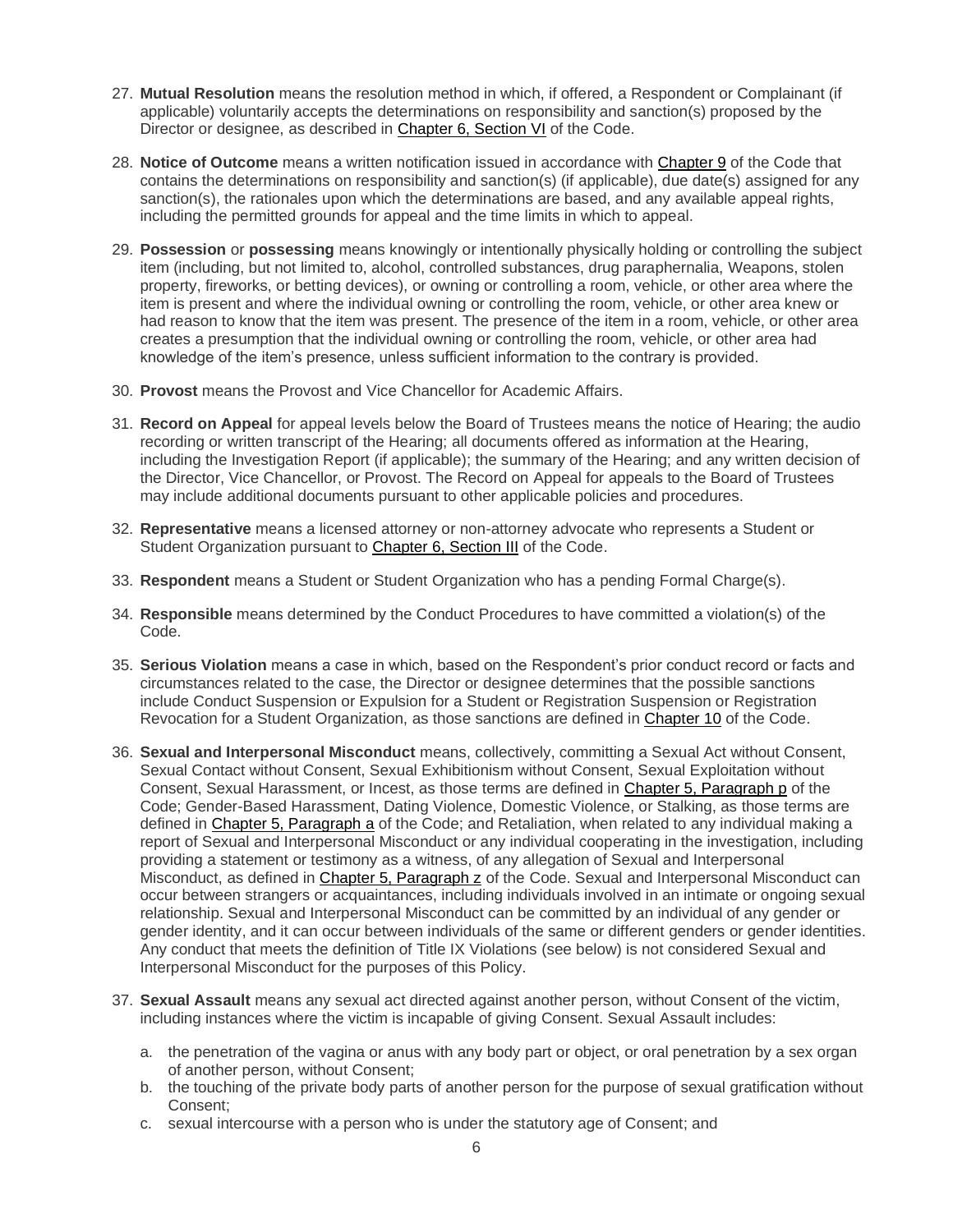d. sexual intercourse between persons who are related to each other within the degrees wherein marriage is prohibited by law.

If alleged Sexual Assault occurs within a University Education Program or Activity and against a person in the United States, it is processed according to University [Policy 504, Title IX Grievance](https://legal.uncc.edu/policies/up-504) Policy.

- 38. **Staff Advisor** means an individual appointed by the Director to advise a Hearing Panel or Administrative Hearing Officer. The Staff Advisor in any particular case shall not be the same individual who makes any determination on responsibility, recommendation on sanction(s), or determination on sanction(s) in that case, as those duties are described in [Chapter 9](#page-32-0) of the Code.
- 39. **Stalking** is defined in Chapter 5 Paragraph a.6. If alleged Stalking is based on sex and occurs within a University Education Program or Activity and against a person in the United States, it is processed according to [University Policy 504, Title IX Grievance](https://legal.uncc.edu/policies/up-504) Policy.
- 40. **Student** means an individual who has accepted an offer of admission to the University; is currently enrolled in coursework or has registered for coursework at the University; has a continuing relationship with the University; is an auditing Student; or is participating in an educational program sponsored by or affiliated with the University. The continuing relationship ends upon graduation, termination of the relationship, or a break in enrollment of twelve (12) consecutive months after the last semester attended at the University.
- 41. **Student Conduct Counselor** means a representative from the Student Conduct Board or a staff member appointed by the Director or designee.
- 42. **Student Hearing Panel** means a body of three voting members appointed from the Student Conduct Board that addresses a Formal Charge(s) against a Respondent. A Student Hearing Panel may also be referred to as a "Student Honor Court" in the Code.
- 43. **Student Organization** or **Organization** means a collection of individuals associated with each other for a common purpose that has complied with formal requirements for registration through the Student Government Association. This includes, but is not limited to, registered student organizations, fraternities and sororities, student media organizations, and club sports teams.
- 44. **Substantial Emotional Distress** means significant mental suffering or anguish that may, but does not necessarily, require medical or other professional treatment or counseling.
- 45. **Title IX Coordinator** means the designated University official with ultimate oversight and responsibility for the University's compliance with [Title IX of the Higher Education Amendments of 1972, 20 U.S.C. § 1681](https://www.dol.gov/oasam/regs/statutes/titleix.htm)  [et seq. \("Title IX"\)](https://www.dol.gov/oasam/regs/statutes/titleix.htm) and the Campus Sexual Violence Elimination Act, part of the Violence Against Women [Reauthorization Act of 2013 \("Campus SaVE"\),](https://www.federalregister.gov/articles/2014/10/20/2014-24284/violence-against-women-act#page-62751) as well as relevant supplemental guidance and regulations.
- 46. **Title IX Sexual Harassment** means (a) a University employee conditioning the provision of an aid, benefit, or service of the University on an individual's participation in unwelcome sexual conduct or (b) unwelcome conduct determined by a reasonable person to be so severe, pervasive, and objectively offensive that it effectively denies a person equal access to the University's Education Program or Activity. Alleged Title IX Sexual Harassment is processed according to [University Policy 504, Title IX](https://legal.uncc.edu/policies/up-504)  [Grievance Policy.](https://legal.uncc.edu/policies/up-504)
- 47. **Title IX Violations** means, individually or collectively, Sexual Assault, Dating Violence, Domestic Violence, Stalking, and Title IX Sexual Harassment that occur within the University's Education Program or Activity and against a person in the United States. Alleged Title IX Violations are processed according to [University Policy 504, Title IX Grievance](https://legal.uncc.edu/policies/up-504) Policy.
- 48. **University** means The University of North Carolina at Charlotte.
- 49. **University Premises** means buildings, properties, grounds, or vehicles owned, leased, operated, controlled, or supervised by The University of North Carolina at Charlotte. This includes, but is not limited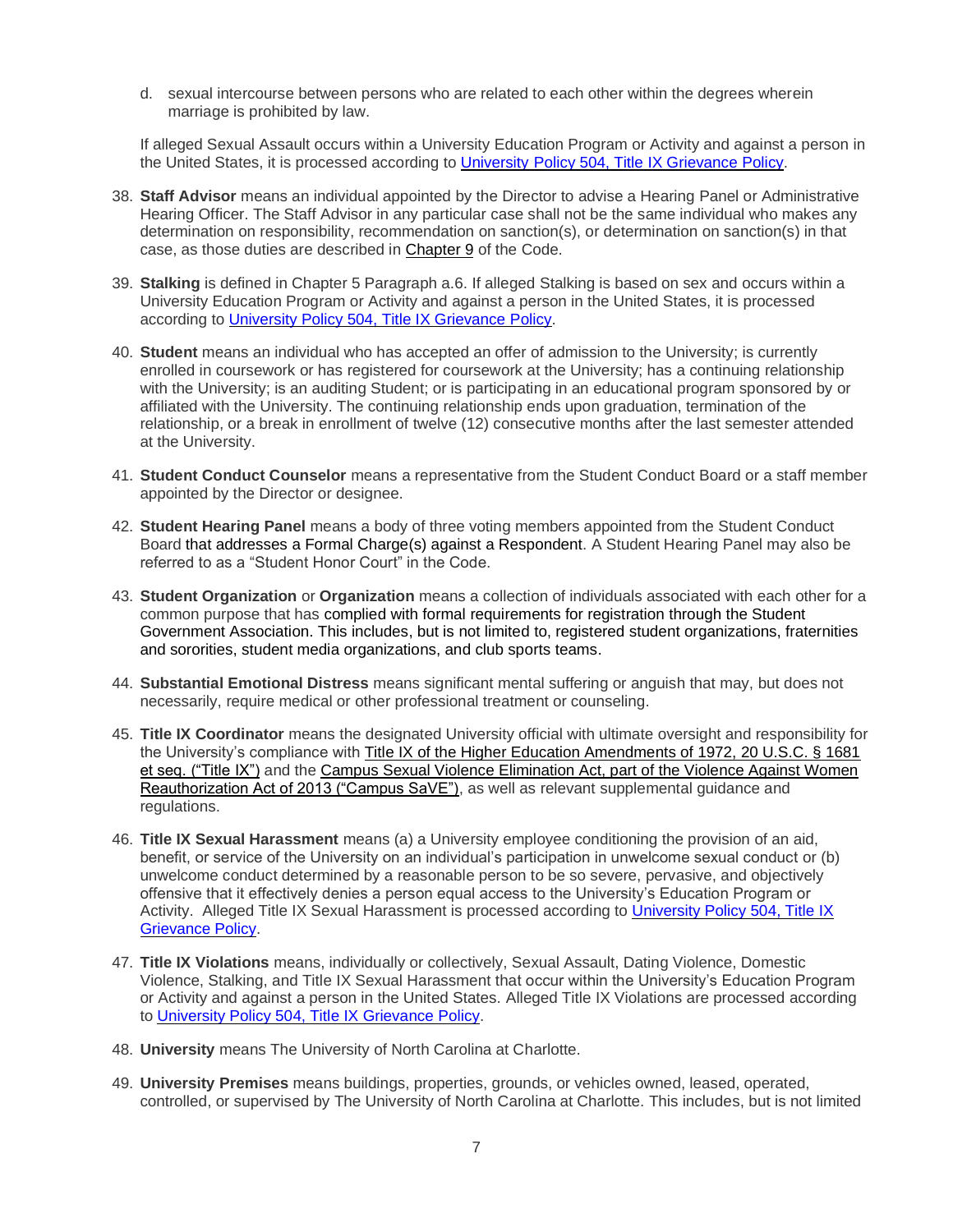to, University housing, dining, recreation, leisure, library, computer lab services, or other University facilities.

- 50. **Vice Chancellor** means the Vice Chancellor for Student Affairs.
- <span id="page-7-0"></span>51. **Weapon** means any item defined as such in [University Policy 702, Weapons on Campus.](https://legal.uncc.edu/policies/up-702) Examples include, but are not limited to, all firearms; explosive agents; fireworks; chemicals such as mace and tear gas (if used in an illegal manner); air or canister propelled guns such as BB guns, pellet guns, and paintball guns; tasers or stun guns; metallic knuckles; switchblade knives; martial arts weapons; any object or substance used, attempted to be used, or intended to inflict a wound, cause injury, or incapacitate; or any other "weapon" as defined by [N.C.G.S. §14-269.2.](http://www.ncleg.net/EnactedLegislation/Statutes/HTML/BySection/Chapter_14/GS_14-269.2.html)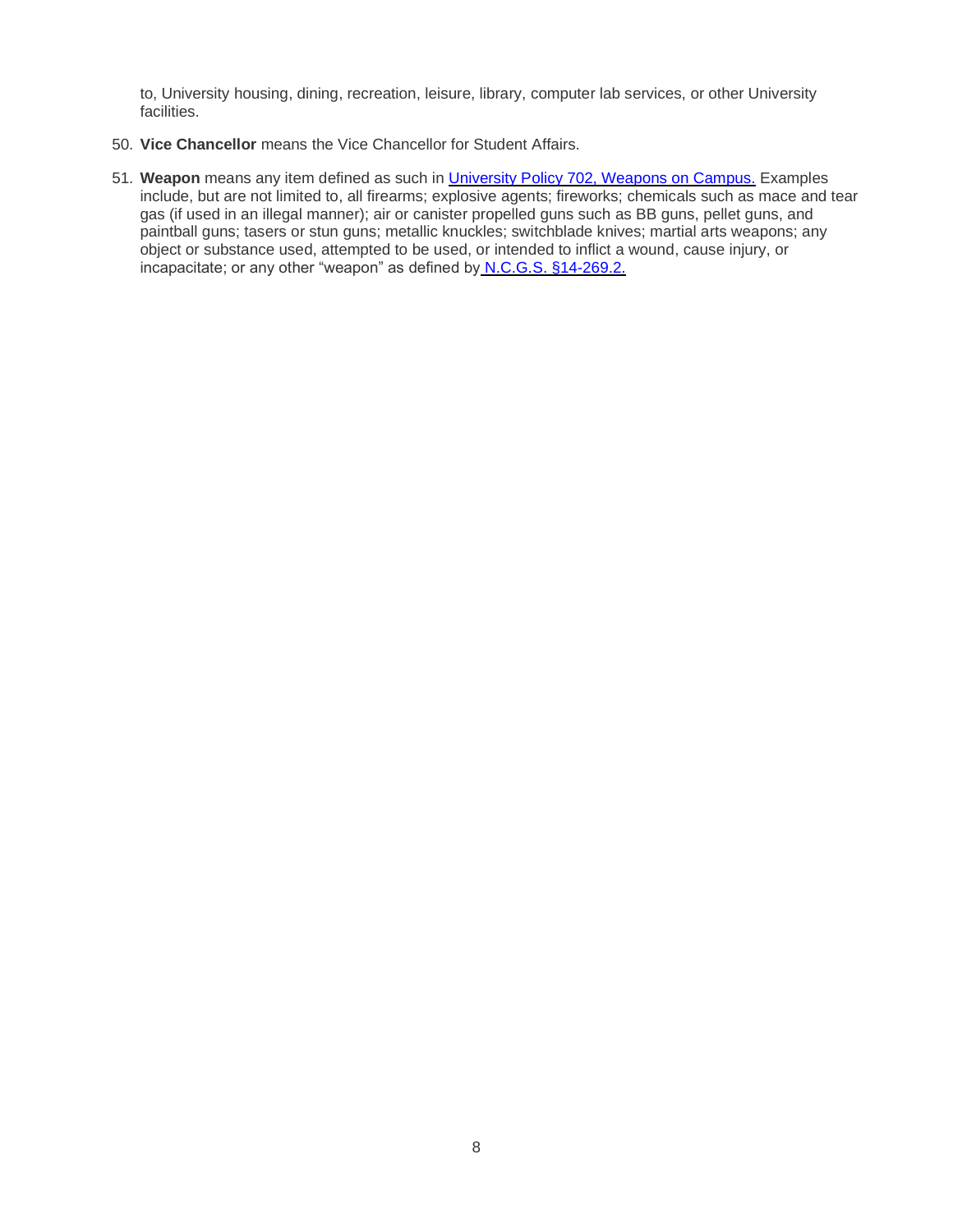## **Chapter 3. Authority and Jurisdiction**

#### **Section I. Authority**

- 1. Pursuant to The Code of the Board of Governors of the University of North Carolina Section 502 D(3), the Chancellor has full authority in the regulation of student conduct and discipline. The Chancellor may delegate such authority to University administrators or other officials as described in this Code or in other appropriate policies, regulations, or rules. The Chancellor has delegated to the Director and the Dean of Students the authority to administer the University student conduct process. The University has the right to take necessary and appropriate action to protect the safety and well-being of the University community.
- 2. In all reports of Sexual and Interpersonal Misconduct, the Director and the Dean of Students will work in conjunction with the Title IX Coordinator to address the reports. In all cases of Sexual and Interpersonal Misconduct, the Title IX Coordinator will appoint the Investigator.
- 3. When necessary, and in consultation with the Dean of Students, the Title IX Coordinator (if applicable), and the Office of Legal Affairs, the Director may alter the Conduct Procedures to protect the University community, property, or resources.
- 4. Students assume positions of responsibility in the University student conduct process through the Student Conduct Board so that they may contribute their skills and insights to the resolution of alleged violation(s) of the Code. Final authority in student conduct matters, however, is vested in the University administration, subject to policies or regulations of the UNC Charlotte Board of Trustees or the University of North Carolina Board of Governors and to North Carolina law.
- 5. The procedures described in the Code apply to all cases in which a Student or Student Organization is Accused of a Violation of the Code. In cases of alleged Sexual and Interpersonal Misconduct, the additional procedures described in [Chapter 8](#page-24-0) of the Code are also applicable.
- 6. Appeals of student conduct determinations shall be in accordance with [Chapter 11](#page-39-0) of the Code.
- 7. The Code may be amended, in writing, by the Chancellor at any time.

#### **Section II. Jurisdiction**

Jurisdiction under the Code may be exercised with respect to behavior that occurs at any time from an individual's acceptance of an offer of admission until the individual is no longer in a continuing relationship with the University. (See definition of Student in Chapter 2.) Jurisdiction extends to any incident related to an individual's application for admission or financial aid or otherwise related to their admission to the University. Violations of University policies, rules or regulations, or federal, state, or local law may result in initiation of the Conduct Procedures.

The Code applies only to those instances of Student or Student Organization conduct that are harmful to the appropriate interests of the University, including:

- 1. the opportunity of all members of the University community to attain educational objectives consistent with the policies and purposes of the University;
- 2. the protection of the health, safety, welfare, and property of all individuals in the University community; and
- 3. the protection of the University's integrity and its property.

Instances of prohibited conduct, as described in Chapter 5, may result in initiation of the Conduct Procedures, regardless of whether the alleged conduct occurred on University Premises. The Director or designee shall determine whether an incident off campus affects University interests and thus falls within the scope of the Code. Off-campus instances of prohibited conduct that may be addressed include, but are not limited to, acts of harm, repeated or high-risk alcohol misuse, repeated or high-risk drug misuse, Sexual and Interpersonal Misconduct, and felony criminal charges and convictions.

Instances of prohibited conduct may also result in initiation of the Conduct Procedures if the alleged conduct occurred prior to an individual's acceptance of an offer of admission but an arrest or conviction occurs while the individual is a Student. The Director or designee shall determine whether the incident affects University interests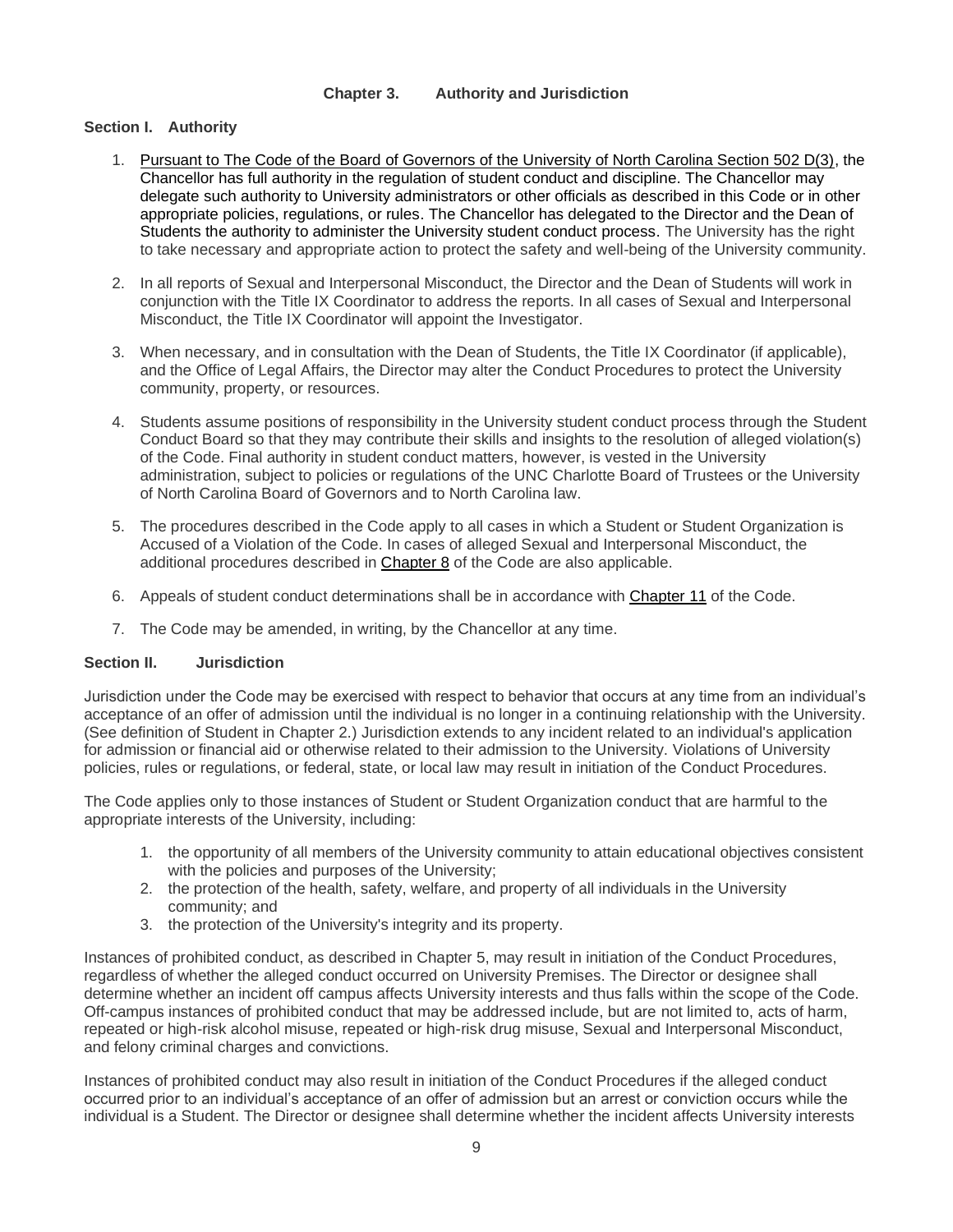and thus falls within the scope of the Code. Instances of prohibited conduct that may be addressed include, but are not limited to, Sexual and Interpersonal Misconduct and felony criminal charges and convictions.

The Code is established in writing in order to give Students and Student Organizations general notice of prohibited conduct. The Code should be read broadly and is not designed to define prohibited conduct in exhaustive terms.

## **Section III. Student Organizations**

- 1. A Student Organization may be Accused of a Violation of the Code regardless of whether a member of the Organization is individually Accused of a Violation arising from the same incident(s).
- 2. A Student Organization and its officers, leaders, or any identifiable spokespersons may be held collectively or individually responsible when prohibited conduct by those associated with the Organization have received the tacit or overt consent or encouragement of the Organization or of the Organization's leaders, officers, or spokespersons.
- 3. The officers, leaders, or any identifiable spokespersons for a Student Organization may be directed by the Vice Chancellor, Dean of Students Office staff, Student Conduct & Academic Integrity staff, Fraternity and Sorority Life staff, Student Activities staff, Title IX Office staff, or Police and Public Safety officers or other designated security or law enforcement agents to take appropriate action designed to prevent or end prohibited conduct by the Organization or by any individuals associated with the Organization who can reasonably be said to be acting on the Organization's behalf. Failure to make reasonable efforts to comply with the directive shall be considered a violation of [Chapter 5, Paragraph m](#page-14-0) of the Code both by the individual officers, leaders, or spokespersons for the Organization and by the Organization itself.
- 4. A Student Organization may be held accountable if any of the following situations regarding an alleged violation(s) of the Code apply: (a) it was committed by one or more members of the Organization; (b) it was committed by one or more members of the Organization, and Organization funds were used to finance the function; (c) it occurred in the context of an Organization-sponsored function; or (d) it occurred in the context of an Organization-sponsored activity that was advertised via Organization-controlled mediums (e.g., social media).
- 5. The president or equivalent officer of a Student Organization shall represent the Organization unless they petition the Director or designee to substitute another Student to represent the Organization.

## **Section IV. Pending Criminal Proceedings**

The Conduct Procedures in the Code differ from the criminal justice system in scope, purpose, procedure, and outcome, and are not designed to replace state or federal criminal laws or procedures. Students are required to comply with all state and federal laws. Students may be accountable to both civil authorities and to the University for acts that constitute violations of law and the Code. Any Conduct Procedures under the Code that result in a revocation of privileges of enrollment or continued attendance are intended to uphold and promote the purpose and principles of the Code, and are not a substitute for any penalties associated with criminal laws. The Conduct Procedures in the Code will normally proceed during the pendency of criminal proceedings and will not be subject to challenge on the ground that criminal charges involving the same incident(s) have not been filed or have been dismissed or reduced.

## **Section V. Help Seeking Protocol**

<span id="page-9-0"></span>A priority of the University is Students' health, safety, and welfare. Students are expected to demonstrate compassion by seeking help in potentially dangerous or life-threatening situations. The University does not want the fear of student conduct repercussions to be a barrier for seeking help. In lieu of the Conduct Procedures, the Help Seeking Protocol provides Students an opportunity to seek help for themselves or others while being connected to campus and community resources. Additional information about the Help Seeking Protocol can be found online at [https://helpseeking.uncc.edu.](http://helpseeking.uncc.edu/)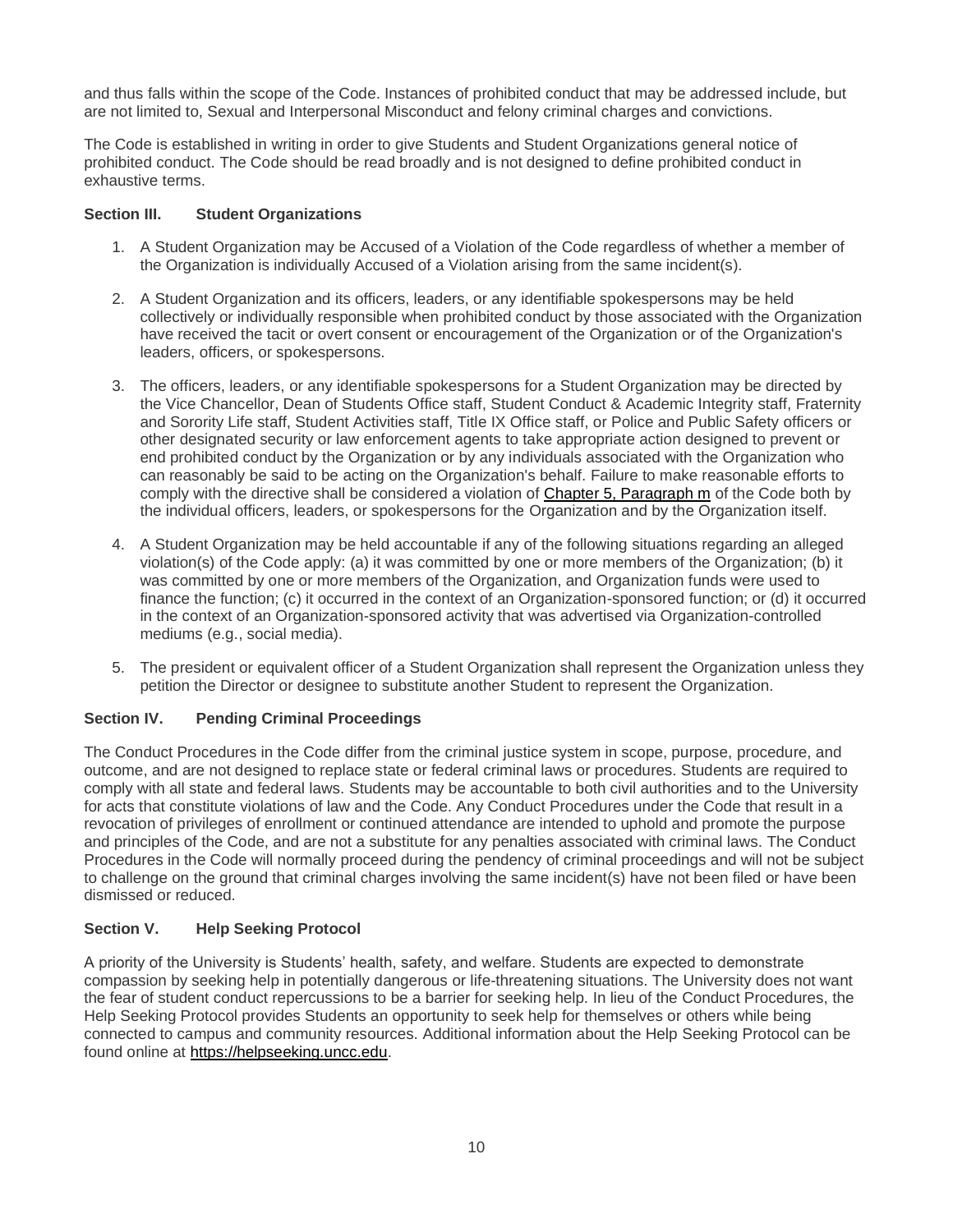## **Chapter 4. Procedural Rights, Due Process, and Standard of Proof**

#### **Section I. Procedural Rights**

#### **1. Rights of a Respondent**

A Respondent has the following rights:

- a. to be provided a fair, impartial, and efficient process;
- b. to be presumed not responsible until determined otherwise through the Conduct Procedures;
- c. to be given written notice of any Formal Charge(s);
- d. to examine the documentary information that will be presented in any Conduct Procedures, provided that the information may be available only in a redacted format;
- e. to present relevant information on their behalf, including witnesses and documentary information;
- f. to respond to information presented against them;
- g. to accept responsibility for any or all Formal Charge(s);
- h. to decline to make statements;
- i. to have access to a Student Conduct Counselor to assist in preparing for the Conduct Procedures;
- j. to have an Advisor present during the Conduct Procedures;
- k. to be represented, at their own expense, by a Representative during the Conduct Procedures, **except** when the violation:
	- i. will be addressed by a Student Honor Court (Student Hearing Panel), or
	- ii. is an allegation of academic dishonesty, as governed by [University Policy 407, Code of](https://legal.uncc.edu/policies/up-407)  [Student Academic Integrity;](https://legal.uncc.edu/policies/up-407)
- l. to obtain the list of witnesses who have been called to present information at the Hearing;
- m. to request a delay of the Hearing due to extenuating circumstances, provided that the granting of such request is in the discretion of the Director or designee pursuant to [Chapter 6, Section VIII](#page-22-0) of the Code;
- n. to challenge the objectivity of a Hearing Panel member or an Administrative Hearing Officer if they believe that a bias or conflict of interest may exist;
- o. to pose relevant questions to any witness appearing at the Hearing in a manner consistent with the Code;
- p. to present any documents or letters regarding their character as part of the sanctioning phase of the Hearing;
- q. to present an Impact Statement as part of the sanctioning phase of the Hearing;
- r. to be notified in writing of the outcome of the Conduct Procedures;
- s. to appeal the decision of a Hearing Panel or Administrative Hearing Officer within the time limits and conditions specified in [Chapter 11](#page-39-0) of the Code; and
- t. to have any conduct records kept confidential to the extent permitted under [Chapter 12](#page-42-0) of the Code and [University Policy 402, Student Education Records \(FERPA\).](https://legal.uncc.edu/policies/up-402)

## **2. Rights of a Complainant**

A Complainant has the following rights:

- a. to be provided a fair, impartial, and efficient process;
- b. to be given written notice of any Formal Charge(s) against a Respondent in the case;
- c. to examine the documentary information that will be presented in any Conduct Procedures, provided that the information may be available only in a redacted format;
- d. to present relevant information on their behalf, including witnesses and documentary information;
- e. to respond to information presented against them;
- f. to decline to make statements;
- g. to have access to a Student Conduct Counselor to assist in preparing for the Conduct Procedures;
- h. to have an Advisor present during the Conduct Procedures;
- i. to be represented, at their own expense, by a Representative during the Conduct Procedures;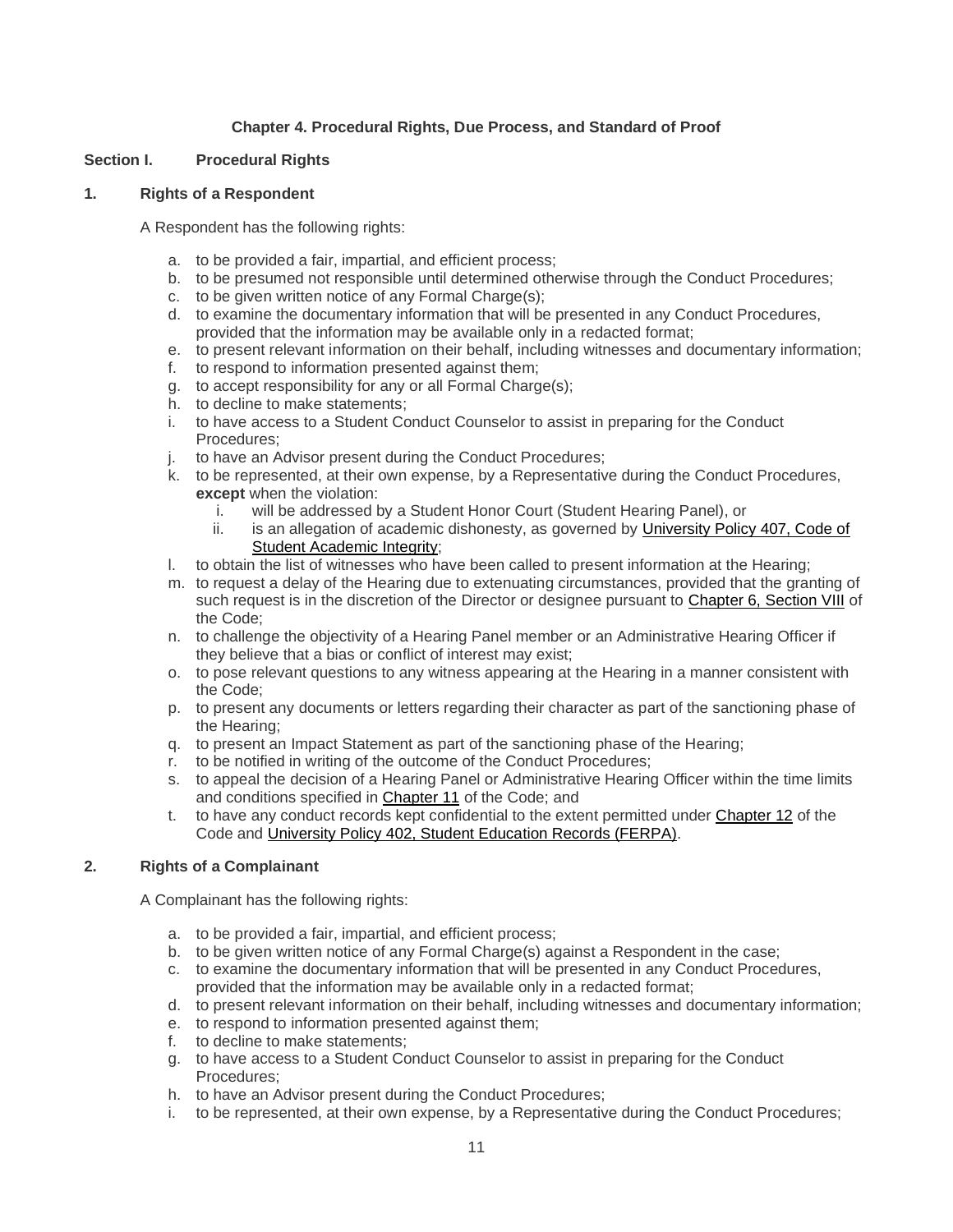- j. to obtain the list of witnesses who have been called to present information at the Hearing;
- k. to request a delay of the Hearing due to extenuating circumstances, provided that the granting of such request is in the discretion of the Director or designee pursuant to [Chapter 6, Section VIII](#page-22-0) of the Code;
- l. to challenge the objectivity of a Hearing Panel member or an Administrative Hearing Officer if they believe that a bias or conflict of interest may exist;
- m. to pose relevant questions to any witness appearing at the Hearing in a manner consistent with the Code;
- n. to present an Impact Statement as part of the sanctioning phase of the Hearing;
- o. to be notified in writing of the outcome of the Conduct Procedures;
- p. to appeal the decision of a Hearing Panel or Administrative Hearing Officer within the time limits and conditions specified in [Chapter 11](#page-39-0) of the Code; and
- q. to have any conduct records kept confidential to the extent permitted under [Chapter 12](#page-42-0) of the Code and [University Policy 402, Student Education Records \(FERPA\).](https://legal.uncc.edu/policies/up-402)

#### **Section II. Standards of Due Process**

The University shall provide due process as follows:

- 1. Any Respondent is entitled to a Hearing before a Student Hearing Panel, an Administrative Hearing Panel, or an Administrative Hearing Officer, as specified in [Chapter 6, Section VIII](#page-22-0) of the Code, except where the case is resolved through a Mutual Resolution or through an In Absentia Resolution, as provided in [Chapter 6](#page-16-0) of the Code.
- 2. The focus of inquiry in the Conduct Procedures is to determine whether the Respondent is or is not responsible for engaging in prohibited conduct under [Chapter 5](#page-11-0) of the Code.
- 3. Formal rules of evidence are not applicable, nor does deviation from prescribed procedures necessarily invalidate a decision or proceeding, unless significant prejudice to the Respondent, Complainant, or University results.

#### **Section III. Standard of Proof**

<span id="page-11-0"></span>For a Respondent to be found responsible for a violation(s) of the Code, the information must establish that the Respondent is responsible for the violation(s) by a preponderance of the evidence—that it is more likely than not that the Respondent violated the Code as charged. This determination must be based solely on the information presented during the Conduct Procedures.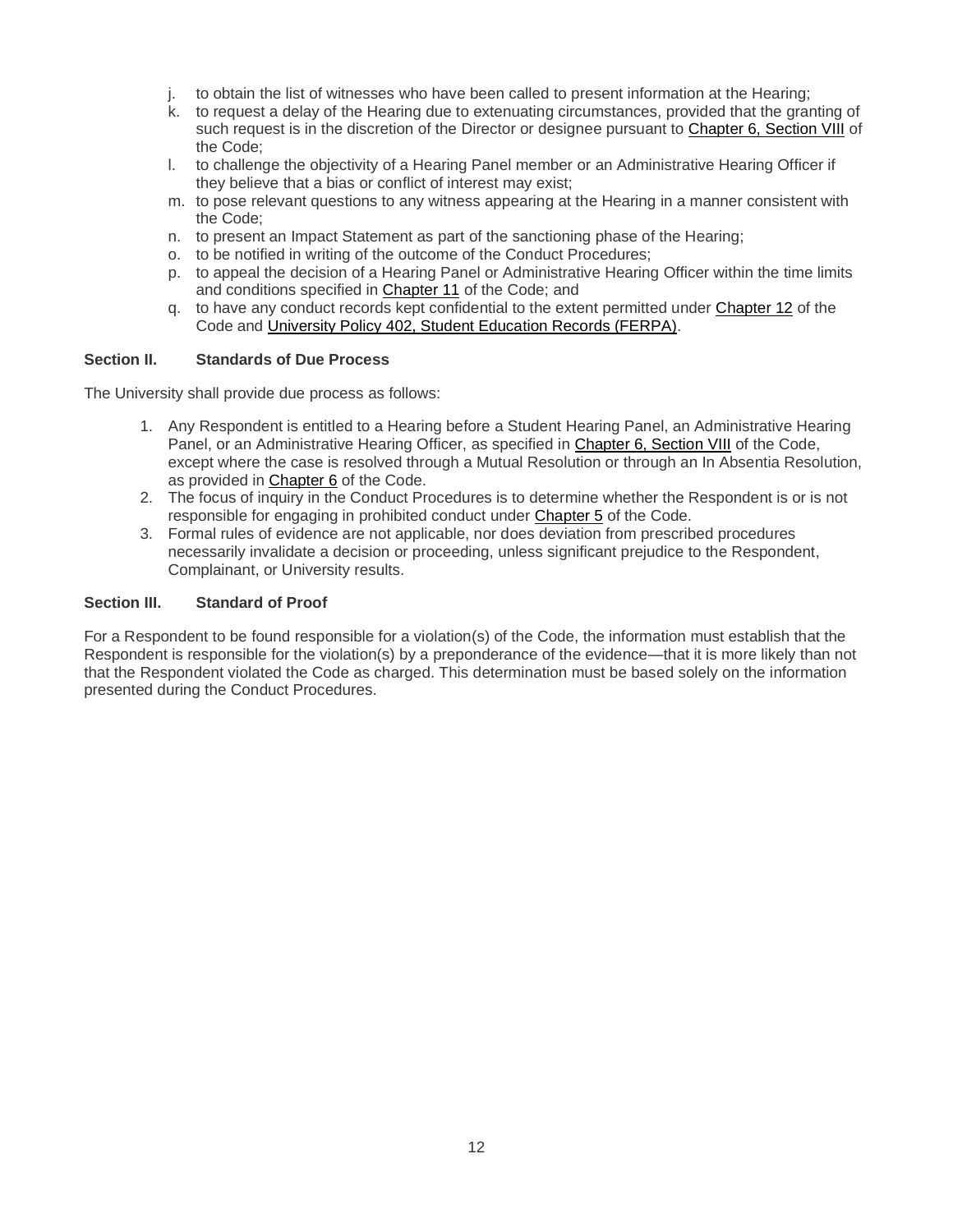# **Chapter 5. Prohibited Conduct**

The following conduct is subject to initiation of the Conduct Procedures *[Note: Letters a(4), r, and u have been intentionally omitted for continuity in record-keeping.]:*

#### <span id="page-12-0"></span>a. **Acts of Harm**

- 1. *Physical Injury –* Inflicting, attempting to inflict, or assisting in inflicting physical injury upon an individual.
- 2. *Fear/Risk –* Placing an individual in fear of imminent physical injury or danger or at risk of imminent physical injury or danger.
- 3. *Harassment/Intimidation/Bullying –* Engaging in unwelcome conduct directed toward a particular individual or identifiable group of individuals through any action, method, device, or means which is so severe or pervasive, and objectively offensive that it unreasonably interferes with the target individual's employment, academic performance, or participation in institutional programs or activities, effectively denying equal access to institutional resources and opportunities (i.e., creates a hostile environment). This does not include Discriminatory Harassment or Gender-Based Harassment, which are prohibited under [Chapter 5, Paragraphs a.8](#page-12-1) and [a.9](#page-12-2) of the Code.
- 4. *[Intentionally omitted for continuity in record-keeping]*
- <span id="page-12-4"></span>5. *Relationship Violence –* Engaging, attempting to engage, or assisting another in engaging in Relationship Violence, which includes:
	- i. *Dating Violence* Committing violence against an individual with whom the Student is or has been in a social relationship of a romantic or intimate nature. The existence of such a relationship shall be determined based on a consideration of the following factors: (a) the length of the relationship; (b) the type of relationship; and (c) the frequency of interaction between the individuals involved in the relationship. Dating Violence includes, but is not limited to, sexual or physical abuse or the threat of such abuse. Dating Violence does not include Domestic Violence, which is prohibited under [Chapter 5, Paragraph a.5.ii](#page-12-3) of the Code.
	- ii. *Domestic Violence* Committing violence that may constitute a felony or misdemeanor crime of violence against an individual (a) who is a current or former spouse or intimate partner; (b) with whom the Student shares a child in common; (c) with whom the Student cohabitates or has cohabitated as a spouse or intimate partner; (d) who is similarly situated as a spouse under the domestic or family violence laws of the jurisdiction in which the crime of violence occurred; or (e) who is a youth or adult and is protected from that Student's acts under the domestic or family violence laws of the jurisdiction in which the crime of violence occurred.
- <span id="page-12-5"></span><span id="page-12-3"></span>6. *Stalking* – Engaging in a course of conduct (two or more acts, including, but not limited to, acts in which the stalker directly, indirectly, or through third parties [by any action, method, device, or means] follows, monitors, observes, surveils, threatens, or communicates to or about an individual, or interferes with an individual's property) directed at a specific individual that would cause a reasonable individual (under similar circumstances and with similar identities to the victim) to (a) fear for their safety or the safety of others or (b) suffer Substantial Emotional Distress.
- 7. *Unwanted Contact –* Engaging in unwanted physical touching of or bodily contact with another individual. This does not include Sexual Contact without Consent, which is prohibited under [Chapter 5, Paragraph p.2](#page-15-1) of the Code.
- <span id="page-12-1"></span>8. *Discriminatory Harassment/Intimidation* – Engaging in unwelcome conduct directed toward, including but not limited to the dehumanization of, a particular individual or identifiable group of individuals based upon the target individual's actual or perceived race, color, religion, age, national origin, sexual orientation, ethnicity, disability, or veteran status through any action, method, device, or means which is so severe or pervasive, and objectively offensive that it unreasonably interferes with the target individual's employment, academic performance, or participation in institutional programs or activities, effectively denying equal access to institutional resources and opportunities (i.e., creates a hostile environment).
- <span id="page-12-2"></span>9. *Gender-Based Harassment –* Engaging in unwelcome conduct based upon a target individual's actual or perceived gender, including harassment based on gender identity or non-conformity with gender stereotypes, through any action, method, device, or means which is so severe or pervasive, and objectively offensive that it unreasonably interferes with an individual's employment, academic performance, or participation in institutional programs or activities,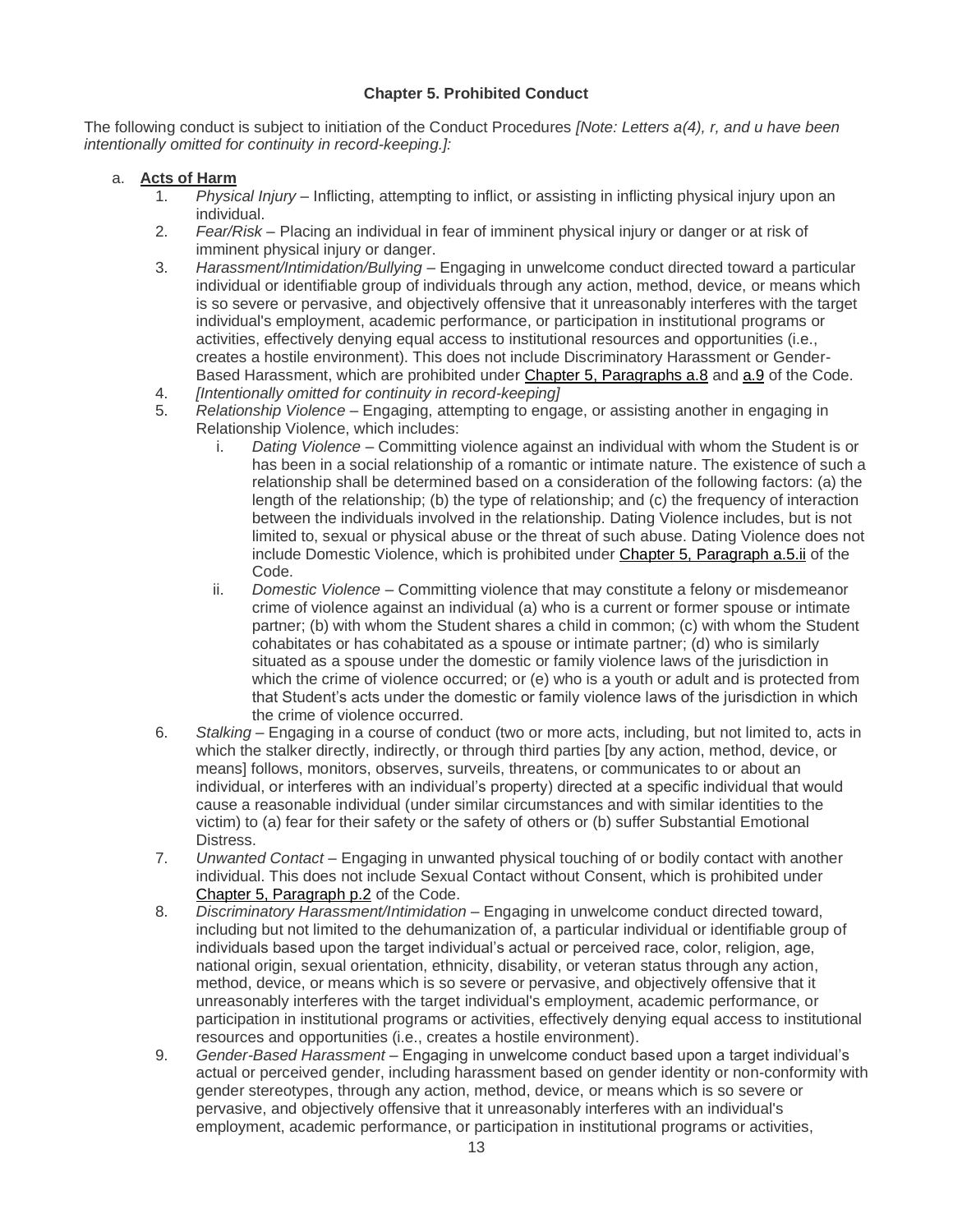effectively denying equal access to institutional resources and opportunities (i.e., creates a hostile environment). Gender-Based Harassment does not necessarily involve conduct of a sexual nature, and it does not include Sexual Harassment, which is prohibited under Chapter 5, [Paragraph p.5](#page-15-2) of the Code.

10. *Unwanted Restraint –* Unreasonably limiting a person's free movement against their will, including, but not limited to, physical restraint, coercion, confinement, or removal from one place to another. Examples of "against their will" include, but are not limited to, situations in which the person (a) is forced, threatened, or coerced; (b) is unable to give permission or is prevented from resisting because they are asleep, unconscious, or otherwise incapacitated; or (c) would, based on the individual's age, be unable to give permission for the conduct under North Carolina law.

## b. **Weapons**

- 1. **Possession-** possessing, or storing any Weapon or explosive without University authorization, except as explicitly permitted by law and [University Policy 702, Weapons on Campus.](https://legal.uncc.edu/policies/up-702)
- 2. **Use** Using a Weapon of any kind, or any item that may be perceived as a Weapon, in a manner that would reasonably create a fear of harm to others.
- c. **False Report** Initiating or causing to be initiated any false report, warning, or threat of fire, explosion, or other emergency.
- d. **Disruption of Normal University Activities** Interfering with or inciting others to interfere with normal University activities and services, including, but not limited to, teaching, studying, research, the free expression of ideas, speeches and other public or private events, University administration, and fire, police, or other emergency services. Acts prohibited include, but are not limited to, those acts prohibited in [University Policy 601.13, Interference with University Operations,](https://legal.uncc.edu/policies/up-601.13) which prohibits, among other things, Student action taken "with intent to obstruct or disrupt any normal operation or function of the University," and [University Policy 802, Conduct at Speech Events,](https://legal.uncc.edu/policies/up-802) which prohibits certain disruptive activities at speech events on campus.
- <span id="page-13-0"></span>e. **Violating Sanctions** – Knowingly violating the terms of any sanction imposed in accordance with the Code.

## f. **Drugs**

- 1. *Possession/Consumption/Use*  Possessing, consuming, or using any controlled substance under the North Carolina Controlled Substances Act [\(N.C.G.S. Chapter 90, Article](http://www.ncleg.net/EnactedLegislation/Statutes/HTML/ByArticle/Chapter_90/Article_5.html) 5).
- 2. *Paraphernalia* Possessing or using drug paraphernalia, including, but not limited to, bongs, bowls, pipes, roach holders, or scales.
- 3. *Manufacturing/Distribution/Delivery* Manufacturing (including growing marijuana), distributing, delivering, of any controlled substance, or attempting to manufacture, distribute, deliver, of any controlled substance.
- 4. *Possessing with Intent to Manufacture/Distribute/Deliver* Possessing with intent to manufacture (including growing marijuana), distribute, or deliver any controlled substance.
- 5. *Huffing/Sniffing* Huffing or sniffing any substance not intended for such use.
- 6. *Prescription Medication* Misusing medically prescribed drugs.
- 7. *Over-the-Counter Drugs* Misusing over-the-counter drugs.
- 8. *Driving Under the Influence* Operating a motor vehicle under the influence of drugs or while impaired by the consumption or use of drugs.
- 9. *Public Intoxication* Being intoxicated in public attributable in part or in whole to the use of drugs.

## g. **Fire Safety**

- 1. *Setting a Fire* Setting, attempting to set, or assisting in setting a fire without authorization or in a manner that creates a safety hazard.
- 2. *Misusing Equipment* Misusing, tampering with, or damaging fire safety equipment, including, but not limited to, fire extinguishers, smoke detectors, emergency exit signs, or sprinkler systems.

#### h. **Misrepresentation**

1. *Furnishing* – Furnishing false information to the University.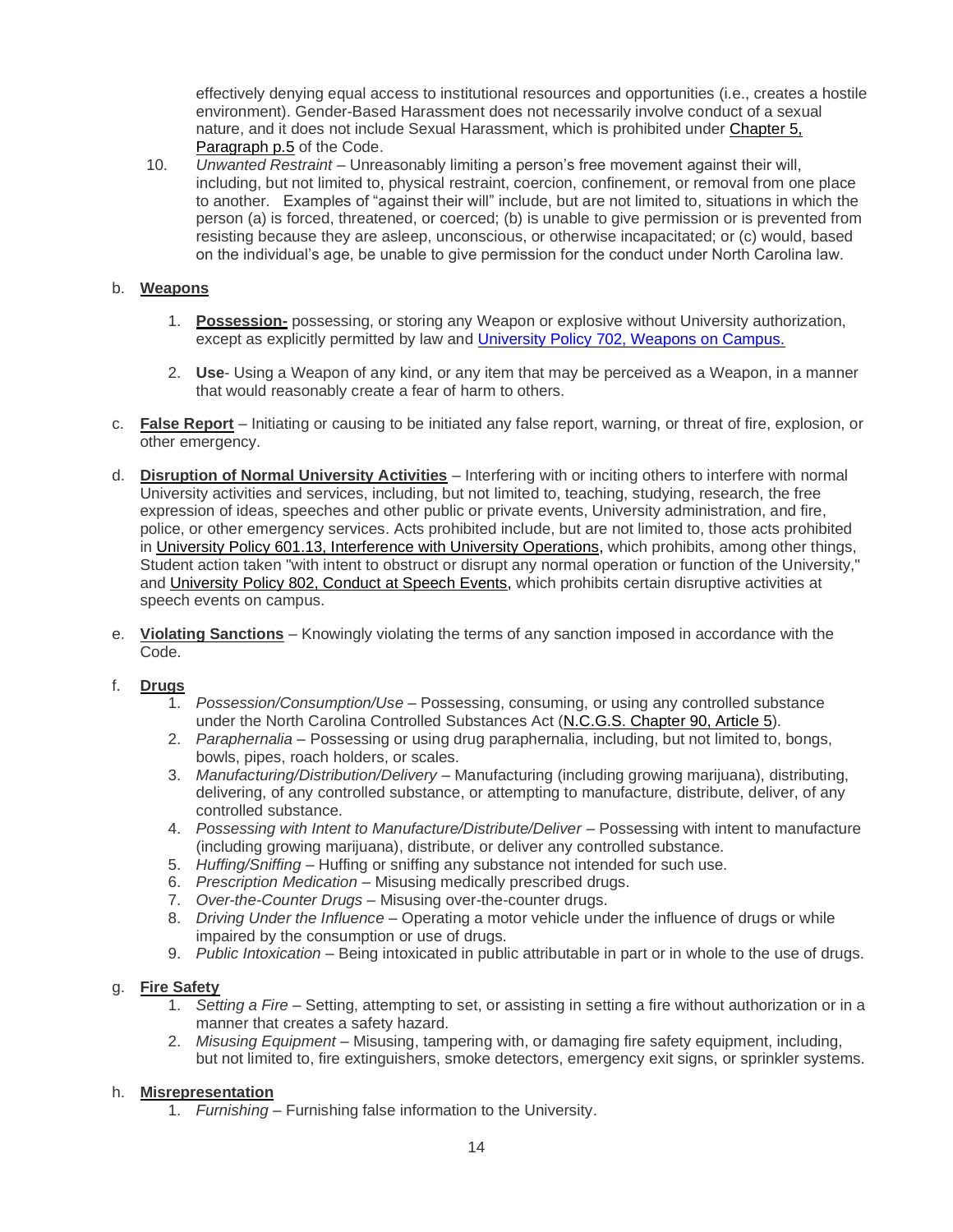- 2. *Failing to Report Felony Convictions* Failing to report a felony criminal conviction(s) (a) to the admissions office if convicted between the time the individual has submitted an application for admission and has accepted an offer of admission to the University, or (b) to Student Conduct & Academic Integrity if convicted as a Student.
- 3. *Misrepresenting Organizational Affiliation* Misrepresenting or concealing one's organizational affiliation(s) or sponsorship(s) for the purpose of enticing another individual into joining or participating in an Organization.
- 4. *Misrepresenting University Affiliation* Misrepresenting to a third party one's affiliation with the University.

# i. **False Identification**

- 1. *Forgery/Counterfeiting* Forging, counterfeiting, or altering without authorization any document or instrument of identification (ID).
- 2. *Possession/Use*  Possessing, using, or displaying an ID that is not one's own or is fictitious, canceled, revoked, or suspended.
- 3. *Loaning/Selling*  Loaning or selling an ID to another individual not entitled to the ID.
- j. **Unauthorized Electronic Recording** Using any electronic or other device to make an audio, photographic, or video record of any individual without their knowledge or without their effective permission in a place where they have a reasonable expectation of privacy, when such a recording is objectively likely to cause injury, embarrassment, or distress. This does not include Sexual Exploitation, which is prohibited under [Chapter 5, Paragraph p.4](#page-15-3) of the Code.

# k. **Theft and Unauthorized Possession/Use**

- 1. *Theft/Attempted Theft* Theft, attempted theft, or assisting in the theft of University or individual property or services.
- 2. *Breaking and Entering* Breaking and entering, attempted breaking and entering, or assisting in breaking and entering into University property or the property of others, including, but not limited to, private vehicles.
- 3. *Confidential Information* Using or accessing private or confidential information in any medium without authorization.
- 4. *Unauthorized Possession* Possessing property that is not one's own without the owner's authorization.
- l. **Vandalism** Destroying, defacing, tampering with, or damaging the property of others or University property, including, but not limited to, chalking, spray painting, or otherwise marking without appropriate University approval.
- <span id="page-14-0"></span>m. **Failure to Comply** - Failing to comply with the reasonable directions of or meeting requests by University officials, including, but not limited to, Dean of Students Office staff, Office of Student Conduct & Academic Integrity staff, Police and Public Safety officers or other designated security or law enforcement agents, Housing and Residence Life staff, or Title IX Office staff, acting in performance of their duties.
- <span id="page-14-1"></span>n. **Violation of University Policies or Regulations** – Violating, aiding in violation of, or concealing information of violation of published University policies or regulations. Such policies or regulations include, but are not limited to, all Housing and Residence Life policies, the residence hall contract, and the [Resident Handbook](https://housing.uncc.edu/campus-living/resident-handbook) (collectively referred to as "Residence Life Policies").

## o. **Alcohol**

- 1. *Underage Possession/Consumption* Possessing or consuming alcoholic beverages while under the legal drinking age pursuant to applicable law.
- 2. *Driving Under the Influence* Operating a motor vehicle under the influence of alcohol or while impaired by the consumption of alcohol.
- 3. *Providing to Minors –* Furnishing or selling any alcoholic beverages to any individual less than 21 years of age.
- 4. *Public Intoxication* Being intoxicated in public attributable in part or in whole to the use of alcohol.
- 5. *Violation of University Policy* Violating [University Policy 706, Alcoholic Beverages,](https://legal.uncc.edu/policies/up-706) including, but not limited to, (a) failing to abide by the provisions of an "Acknowledgment of Responsibility for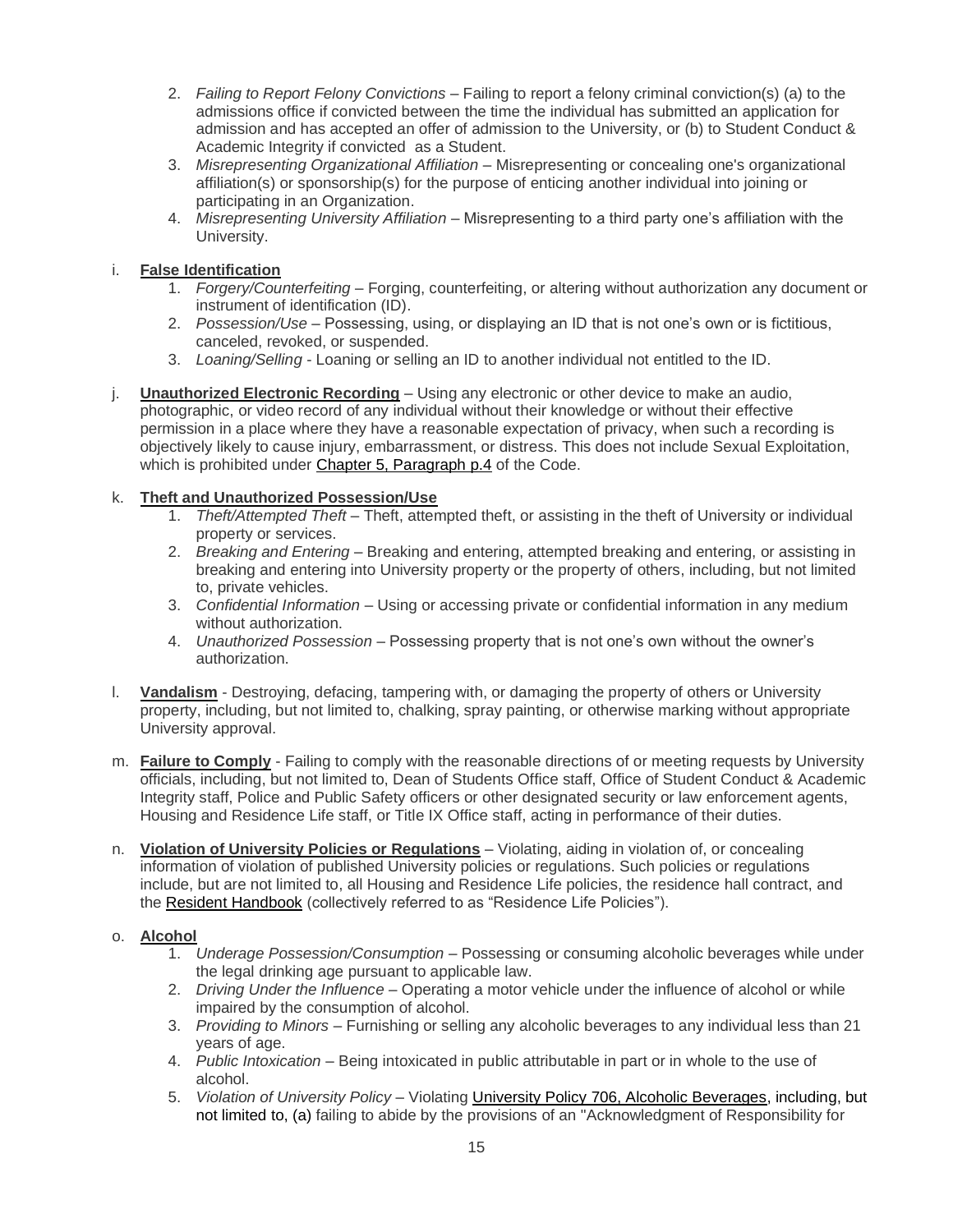Service of Alcoholic Beverages" form; (b) making any sale of any alcoholic beverage on University Premises; (c) having common source containers within any University housing, any University outdoor area, or event sponsored by a Student Organization; or (d) possessing an open container on University Premises, unless specifically permitted under paragraphs V.B and V.C of [University Policy 706, Alcoholic Beverages.](https://legal.uncc.edu/policies/up-706)

#### <span id="page-15-1"></span><span id="page-15-0"></span>p. **Sexual Misconduct**

- 1. *Sexual Act without Consent* Engaging, attempting to engage, or assisting another in engaging in any sexual penetration (anal, oral, or vaginal), however slight, with any object, without Consent.
- 2. *Sexual Contact without Consent –* Deliberately touching, attempting to touch, or assisting another in touching an individual's intimate parts (including genitals, groin, breast, mouth, buttocks, or any other orifice or clothing covering any of those areas), touching an individual with one's intimate parts, or causing an individual to touch their own or another individual's intimate parts, without Consent. Sexual Contact includes any intentional bodily contact in a sexual or unwanted manner, even if the contact does not involve contact with intimate parts.
- 3. *Sexual Exhibitionism without Consent* Engaging, attempting to engage, or assisting another in engaging in a sexual activity or exposing one's intimate parts (including genitals, groin, female breast [other than when breastfeeding a child], mouth, or buttocks) in the presence of others without their Consent.
- <span id="page-15-3"></span>4. *Sexual Exploitation without Consent* – Taking, attempting to take, or assisting another in taking sexual advantage of an individual without their Consent for one's own advantage or benefit or to benefit or advantage anyone other than the one being exploited, and the behavior does not otherwise constitute one of the other Sexual and Interpersonal Misconduct offenses. Sexual Exploitation includes, but is not limited to, prostituting an individual; recording, photographing, or distributing identifiable images of a private sexual activity and/or the intimate parts (including genitals, groin, breasts, or buttocks) of an individual; allowing a third party to observe private sexual activity; engaging in voyeurism; or otherwise invading sexual privacy.
- <span id="page-15-2"></span>5. *Sexual Harassment* – Engaging in unwelcome conduct of a sexual nature which is so severe, persistent, or pervasive that it unreasonably interferes with an individual's University employment, academic performance, or participation in University programs or activities (i.e., creates a hostile environment). Sexual Harassment under the Code does not include Gender-Based Harassment, which is prohibited under [Chapter 5, Paragraph a.9](#page-12-2) of the Code or Title IX Sexual Harassment.
- 6. *Incest* Engaging, attempting to engage, or assisting another in engaging in any sexual intercourse between individuals who are related to each other within the degrees wherein marriage is prohibited by law.
- <span id="page-15-5"></span>q. **Trespassing** - Trespassing, including being present in, using, or assisting another in being present in or using, University Premises without University authorization or the premises or property owned or controlled by others without authorization.
- r. *[Intentionally omitted for continuity in record-keeping]*

## s. **Disorderly Conduct**

- 1. *Disturbance* Creating a disturbance, including, but not limited to, fighting, creating the threat of imminent fighting or other violence, drunk and disorderly conduct, or generally engaging in objectively disruptive behavior.
- <span id="page-15-4"></span>2. *Disruption of Classroom Environment* – Engaging in conduct that objectively disrupts or interferes with the normal functions of a class, including, but not limited to, failure to conform to the instructor's announced expectations for classroom decorum. A Student who persists in disruptive conduct as described in the Code is subject to an interim suspension pursuant to [Chapter 6,](#page-19-0)  [Section IV](#page-19-0) of the Code.
- t. **Hazing** Any activity related to membership in a group or team, including a Student Organization, that may demean, disgrace, or embarrass a person or that risks endangering the mental, physical, or emotional health of a person, regardless of whether such person has agreed to participate in the activity. Hazing includes violation of North Carolina law as established in [NCGS §14-35.](https://www.ncleg.net/EnactedLegislation/Statutes/HTML/BySection/Chapter_14/GS_14-35.html) (Further resources and information on Hazing are available on the [Student Conduct and Academic Integrity web page.\)](https://scai.uncc.edu/node/191)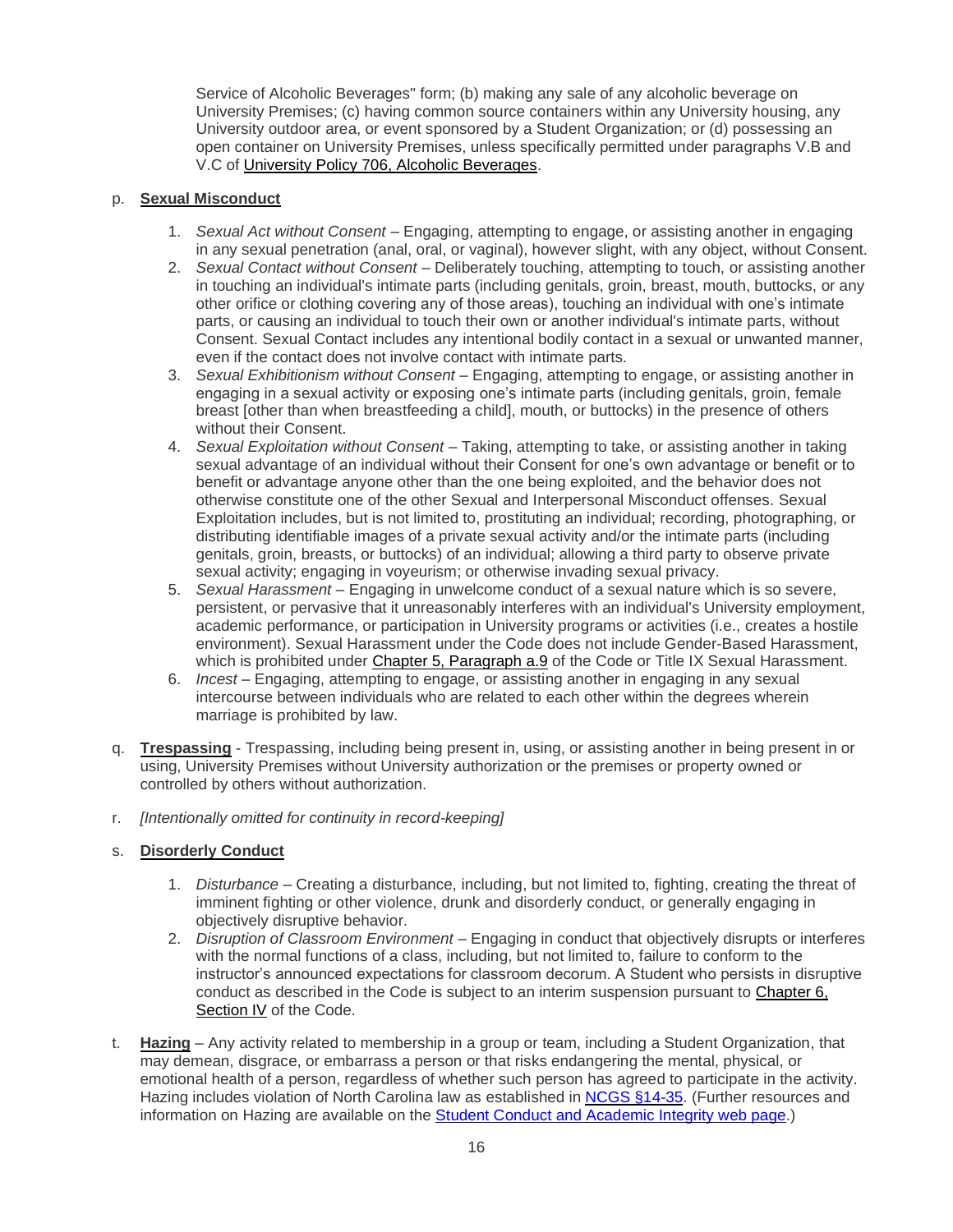- u. *[Intentionally omitted for continuity in record-keeping.]*
- v. **Computer Abuse** Engaging in computer abuse, including, but not limited to, violation of [University](https://legal.uncc.edu/policies/up-302)  [Policy 302, Web Communications;](https://legal.uncc.edu/policies/up-302) [University Policy 304, Electronic Communication Systems;](https://legal.uncc.edu/policies/up-304) [University](https://legal.uncc.edu/policies/up-601.14)  [Policy 601.14, Proprietary Software;](https://legal.uncc.edu/policies/up-601.14) [Standard for Communications Security;](https://itservices.uncc.edu/iso/standard-communications-security) [Standard for Responsible](http://itservices.uncc.edu/iso/standard-responsible-use)  [Use;](http://itservices.uncc.edu/iso/standard-responsible-use) or [University Policy 311, Information Security](https://legal.uncc.edu/policies/up-311) and its related Supplemental Regulations 311.2 [through 311.9.](https://legal.uncc.edu/policies/up-311#regulations)
- w. **Gambling** Gambling for money or other things of value, except as permitted by law. Gambling means operation of any "game of chance" or playing at or betting on any game of chance at which any money, property, or other thing of value is bet, whether the same be at stake or not. A "game of chance" is any game or scheme in which receiving something of value depends on chance rather than skill. Prohibited gambling includes, but is not limited to, betting on, wagering on, or selling pools on any athletic or other competitive event; possessing any card, book, or other device (including that which uses the Internet) for registering bets; or bookmaking in connection with betting.
- x.
- y. **Assisting in Prohibited Conduct** Assisting in any behavior or activity that violates University policy or law. **Violation of Law** – Committing an act, attempting to commit an act, or assisting another in committing an act that violates state or federal law or local ordinances that is not otherwise a violation of the Code.
- <span id="page-16-1"></span><span id="page-16-0"></span>z. **Retaliation** – Retaliating against an individual who has engaged in protected activity, including, but not limited to, reporting an alleged violation, providing a statement or testimony as a witness in the Conduct Procedures, or participating in an investigation regarding an alleged violation(s) of the Code. Retaliatory acts may include threats, intimidation, coercion, or harassment and will be addressed separately from the underlying alleged violation(s) of the Code.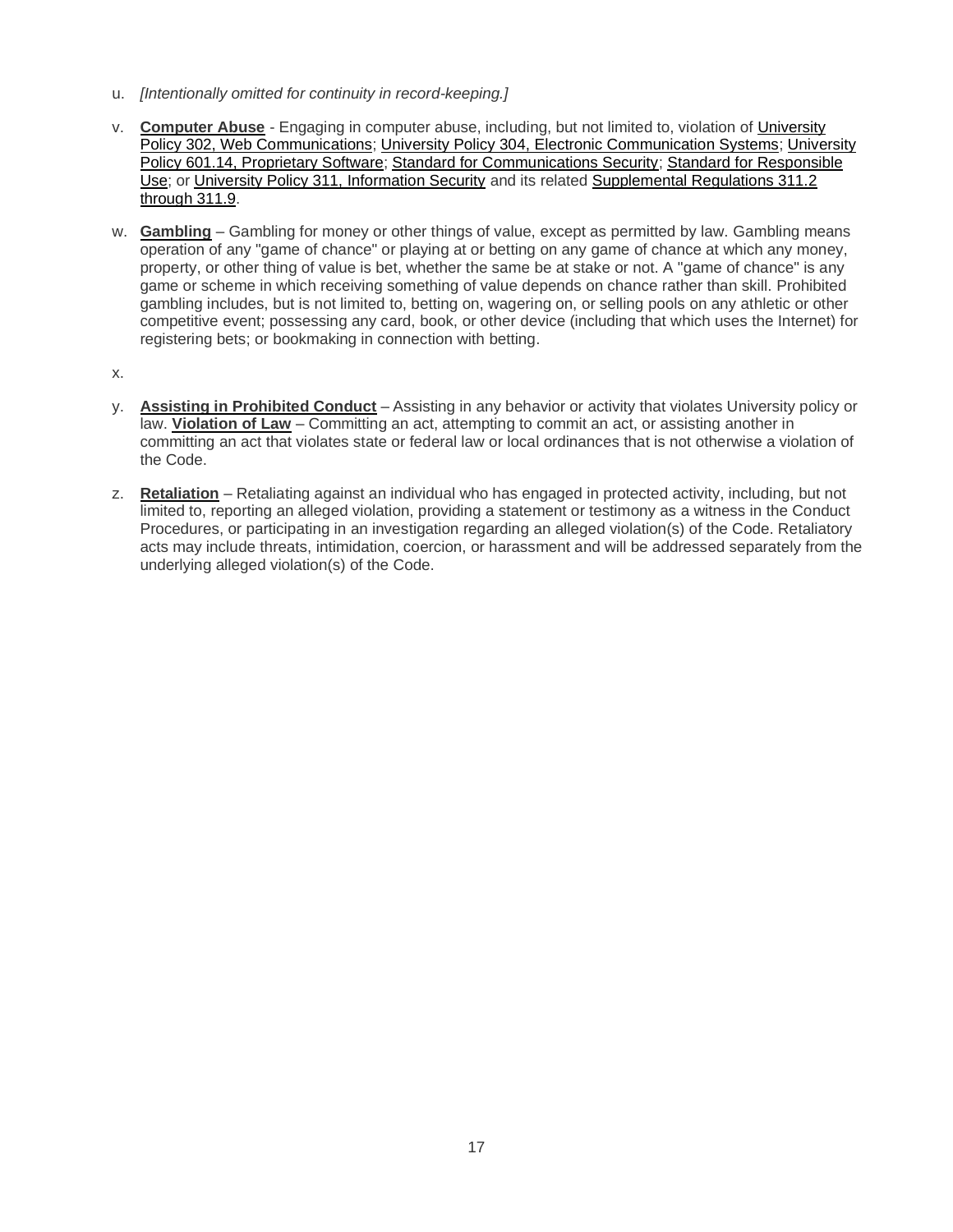## **Chapter 6. Case Referrals and Adjudication Methods**

## <span id="page-17-1"></span>**Section I. Case Referrals**

<span id="page-17-2"></span>1. Any Student, staff member, or faculty member may refer a Student or Student Organization suspected of violating the Code to Student Conduct & Academic Integrity or, if the Student or Student Organization is suspected of Sexual and Interpersonal Misconduct, to the Title IX Office. If appropriate, reports to the Title IX Office will be referred to Student Conduct & Academic Integrity.

The referral to Student Conduct & Academic Integrity or the Title IX Office must include factual information supporting the allegation. An individual making such a referral will normally be expected to appear before a Hearing Panel or Administrative Hearing Officer as a witness. Referrals should be made as soon as possible after the alleged violation(s) occurred. Anonymous referrals may limit the University's ability to appropriately respond to the referral. Any individual may report an alleged violation(s) of the Code online at [https://incidentreport.uncc.edu/.](https://incidentreport.uncc.edu/)

Based on such a referral, the Director or designee will determine whether a Formal Charge(s) shall be pursued and whether the Formal Charge(s) constitutes a Minor Violation or a Serious Violation, based on the Respondent's prior conduct record or facts and circumstances related to the case. This determination should be made within ten (10) Days after the initiation of the referral; however, a reasonable extension of this time limit is permissible. No Respondent is permitted to withdraw from enrollment at the University after being charged with a Serious Violation until determinations on responsibility and sanction(s) (if applicable) are made.

In some instances, an Investigator may be assigned to investigate an alleged violation(s) of the Code. The Investigator will conduct interviews with the Respondent, the Complainant (if applicable), and any relevant third party witnesses; will collect and review any other information relevant to the report; and will submit a written report to the Director or designee summarizing their findings. If an investigation is anticipated to last for an extended period of time, the Director or designee, in their discretion, may pursue a Formal Charge(s) following a preliminary investigation that can be modified at the conclusion of the investigation.

In instances when a Student or Student Organization is suspected of Sexual and Interpersonal Misconduct, the investigation shall be in accordance with Chapter 8, Section VII of the Code.

2. If the Director or designee determines that a Formal Charge(s) shall be pursued, they will deliver a written notice of referral to the Respondent. The notice of referral will include the following:

- notice of the Formal Charge(s);
- information regarding next steps in the Conduct Procedures (e.g., a request that the Respondent participate with the Director or designee in a meeting to discuss details related to the alleged violation(s), or a referral to an investigation);
- if a Serious Violation, notice that possible sanctions include Conduct Suspension or Expulsion for a Student or Registration Suspension or Registration Revocation for a Student Organization;
- if a Serious Violation, notice that the Respondent's University account and official academic transcript will be placed on hold until determinations on responsibility and sanction(s) (if applicable) are made;
- a statement indicating that the Respondent has the right to be represented, at their own expense, by a Representative during the Conduct Procedures pursuant to [Chapter 6, Section III](#page-18-0) of the Code; and
- if the Director or designee requests a meeting, notice that the Respondent is required to respond to the Director's or designee's request within three (3) Days of delivery of the notice of referral.
- If the Respondent attends the meeting requested by the Director, the Respondent has the option to stop the meeting in order to retain a Representative. The meeting will be rescheduled as soon as possible thereafter. The same rights described in [Chapter 6, Section I](#page-17-1) of the Code apply to a Complainant (if applicable).

## <span id="page-17-0"></span>**Section II. Participation of an Advisor**

The Respondent, the Complainant, and any witnesses may each invite an individual to the Conduct Procedures to serve solely as an Advisor. During the Conduct Procedures, the Advisor may confer with the Respondent, the Complainant, or the witness they are advising but may not address a University official or Hearing Panel, other parties, or witnesses, and may not unreasonably delay, disrupt, or otherwise interfere with the proceedings. An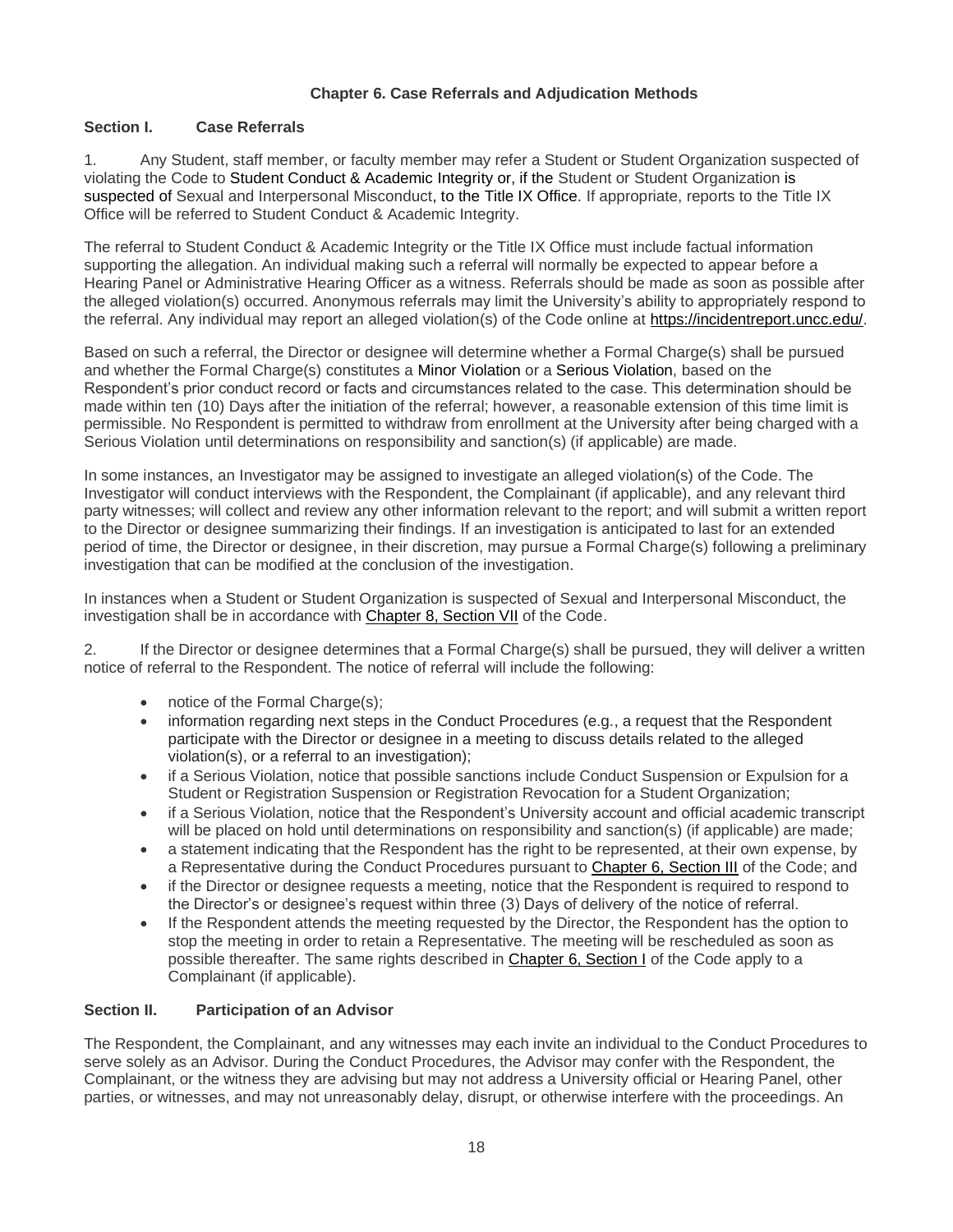Advisor may not argue, make statements, or question witnesses; however, an Advisor may respond to questions if asked to do so. An Advisor may not be called as a witness.

The Respondent, Complainant, and any witnesses must complete a [FERPA Consent Form](http://legal.uncc.edu/legal-topics/ferpa/ferpa-consent) prior to being accompanied by an Advisor.

The Advisor may be in addition to the Respondent's and the Complainant's respective Representatives pursuant to [Chapter 6, Section III](#page-18-0) of the Code.

#### <span id="page-18-0"></span>**Section III. Participation of a Representative**

#### **1. Conduct Procedures in which a Representative May Participate**

In accordance with [N.C.G.S. §116-40.11,](http://www.ncleg.net/EnactedLegislation/Statutes/PDF/BySection/Chapter_116/GS_116-40.11.pdf) and subject to the requirements set forth in [Chapter 6, Section III.2](#page-18-1) of the Code, the Respondent may be represented, at their own expense, by a Representative during the Conduct Procedures, except when the violation:

- a. will be addressed by a Student Honor Court (Student Hearing Panel), or
- b. is an allegation of academic dishonesty, as governed by [University Policy 407, Code of Student](https://legal.uncc.edu/policies/up-407)  [Academic Integrity.](https://legal.uncc.edu/policies/up-407)

If applicable, a Complainant may be represented, at their own expense, by a Representative. The Complainant and their selected Representative are subject to the same requirements in [Chapter 6, Section III.2](#page-18-1) of the Code as the Respondent and their Representative.

When scheduling a meeting or Hearing in which the Respondent or the Complainant has notified the University that a Representative plans to participate, the University will make reasonable efforts to accommodate the Representative's schedule. The University will, however, prioritize the availability of the Respondent, Complainant (if applicable), witnesses, the designated Hearing Panel members or Administrative Hearing Officer assigned to the matter, Investigator (if applicable), and other necessary participants when determining the date and time for a meeting or Hearing.

A Representative may fully participate in the Conduct Procedures only to the extent afforded to the Respondent or Complainant they represent. The Representative may not unreasonably delay, disrupt, or otherwise interfere with the Conduct Procedures. A Representative may not be called as a witness. A Representative may act on behalf of the Respondent or Complainant they represent in any instance where the action is not inherently personal to the Respondent or Complainant. Inherently personal actions include, but are not limited to, personal testimony, signing documents, and completing sanctions.

An attorney or other individual representing the University may participate in the Conduct Procedures in which a Representative is participating.

Nothing in the Code shall be construed to create a right to be represented at public expense during the Conduct Procedures.

A Respondent's or Complainant's Representative may participate in the Conduct Procedures only when the Respondent or Complainant is also present.

Failure to meet the requirements as set forth in [Chapter 6, Section III.2](#page-18-1) may result in the loss of the Respondent's or Complainant's right to participation of a Representative in the Conduct Procedures.

## <span id="page-18-1"></span>**2. Requirements for Serving as a Representative During Conduct Procedures**

In order for a Representative to participate in the Conduct Procedures, the Respondent or Complainant must provide the Director or designee with a completed [Notice of Attorney or Non-Attorney Advocate Representation](https://legal.uncc.edu/sites/legal.uncc.edu/files/media/Notice-AttorneyRepresentation.pdf) form that includes the Notice of Representation, FERPA Consent, and Certification by Representative described in [Chapter 6, Section III.2.a-c](#page-18-1) of the Code. The notice must be submitted at least three (3) Days prior to the scheduled meeting or Hearing.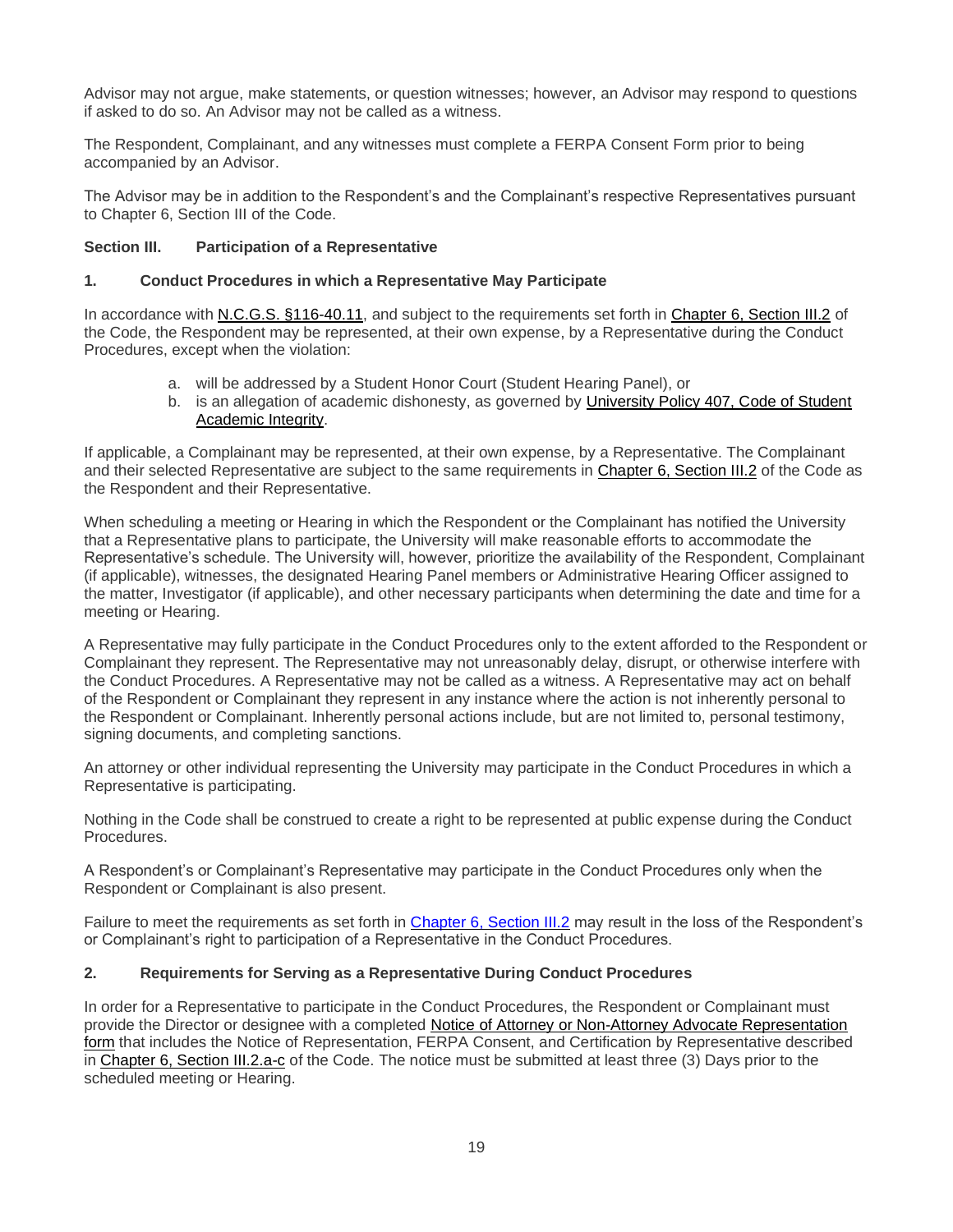# <span id="page-19-0"></span>**Section IV. Interim Suspension and Interim Removals**

#### **1. Students**

When the University determines that the continued presence of a Student on University Premises or in University housing (a) is potentially threatening, harmful, or dangerous to others or the University community; (b) poses a threat of significant property damage; (c) impacts the stability and continuity of normal University activities; and/or (d) directly and substantially impedes the lawful activities of others, the Director or designee, in consultation with the Title IX Coordinator (if applicable), may, on an interim basis, suspend the Student and/or remove the Student from University housing pending the outcome of any Conduct Procedures.

A Student who persists in disrupting a particular class in violation of [Chapter 5, Paragraph s.2](#page-15-4) of the Code after a warning by the instructor may, in the discretion of the Director or designee and provided other normal University functions are not at risk, be removed from that class only, on an interim basis, pending the outcome of any Conduct Procedures.

Within five (5) Days of the effective date of the interim suspension or interim removal, the Student may submit a written request for termination or modification to the Director or designee. In reviewing the request, the Director or designee shall consider the following issues only:

- a. the reliability of the information concerning the Student's conduct, including an assertion of mistaken identity; and
- b. whether the conduct in the surrounding circumstances reasonably indicates that the continued presence of the Student on University Premises, in University housing, or in the classroom is threatening, harmful, or dangerous to others or the University community; poses a threat of significant property damage; impacts the stability and continuity of normal University activities, including the normal conduct of class; and/or directly and substantially impedes the lawful activities of others.

The Director or designee may, in their discretion, meet with the Student and utilize information gathered in that meeting to make a decision whether to terminate or modify the interim suspension or interim removal. The Student may be represented in that meeting, at their own expense, by a Representative pursuant to [Chapter 6,](#page-18-0)  [Section III](#page-18-0) of the Code.

Under certain circumstances, as a condition for termination or modification of the interim suspension or interim removal, the Director or designee may require that certain conditions be met, such as the Student's consent to completion of a medical or psychological evaluation to be arranged by the University. The Student shall ensure that the medical or psychological evaluation report or other requested report is delivered to the University promptly. Within five (5) Days after delivery of such report, the Student may submit a written request for termination or modification of the interim suspension or interim removal to the Director or designee. The Director or designee shall consider such report in making a decision whether to terminate or modify the interim suspension or interim removal.

No Student is permitted to withdraw from enrollment at the University after being placed on interim suspension until (a) determinations on responsibility and sanction(s) (if applicable) are made as part of the Conduct Procedures or (b) the interim suspension is terminated. Any restrictions related to being charged with a Serious Violation, as set forth in [Chapter 6, Section I.1](#page-17-2) of the Code, shall still apply regardless of the status of the interim suspension. A student who has been placed on interim removal from a class may withdraw from enrollment in the class or from the University during such interim removal; however, the conduct process will proceed regardless of the student's enrollment.

The Conduct Procedures shall be initiated as soon as practicable; however, a Student who has been placed on interim suspension may request a deferral of the Conduct Procedures until the conclusion of any criminal proceedings or medical treatments. Within five (5) Days of the effective date of the interim suspension or the decision on termination/modification, the Student may submit a written request for deferral to the Director. In reviewing the request, the Director shall consider the following:

- a. whether the interests of the University will be served by postponing the Conduct Procedures until after the criminal process or medical treatment has been concluded;
- b. the amount of time the resolution may take;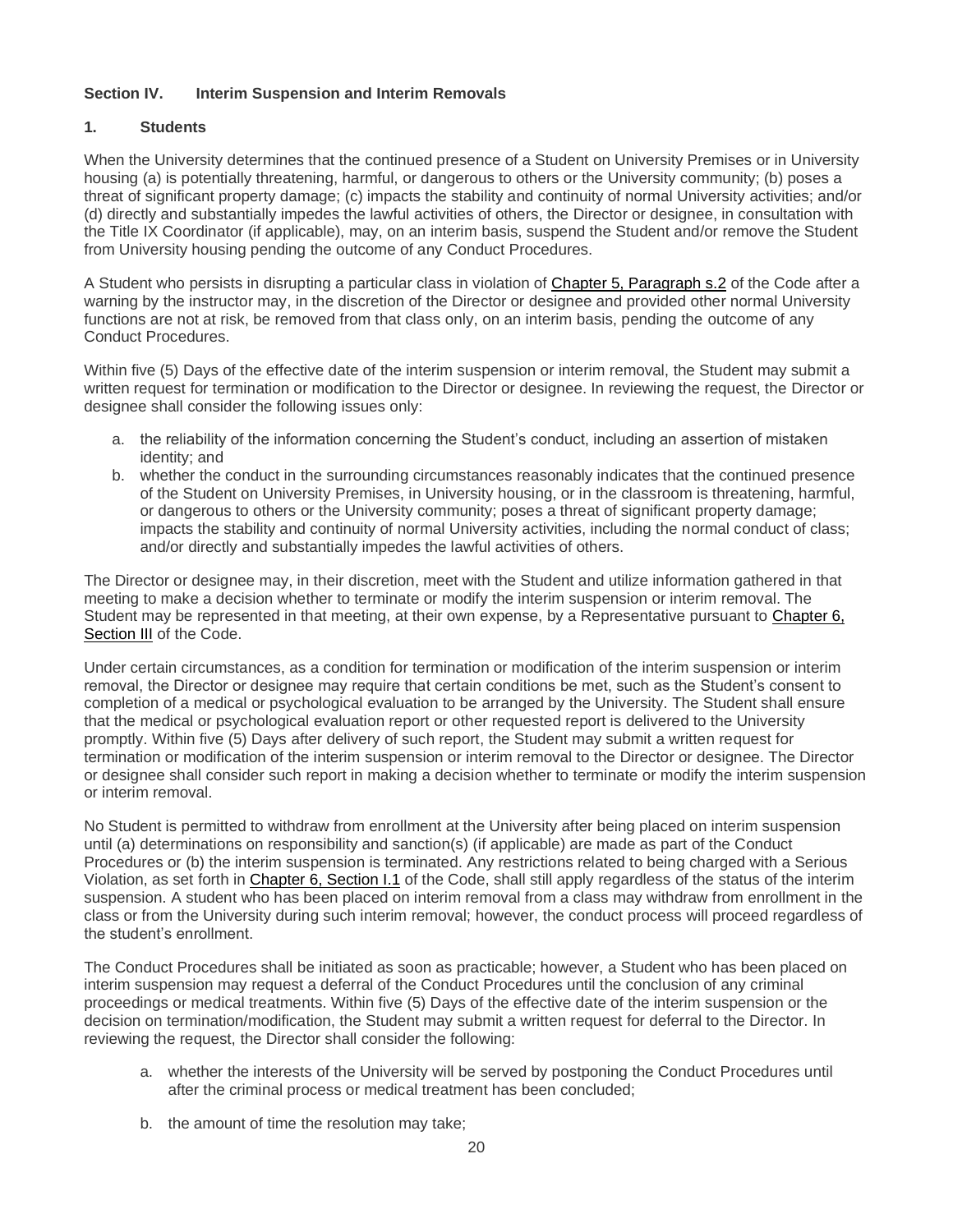- c. the availability of witnesses at the time of the request and the likelihood of their availability in the future; and
- d. any federal or state laws or policies that would not permit the process to be delayed.

# **2. Student Organizations**

When the University determines that the continued activities of a Student Organization (a) are potentially threatening, harmful, or dangerous to others or the University community; (b) pose a threat of significant property damage; (c) impact the stability and continuity of normal University activities; and/or (d) directly and substantially impede the lawful activities of others, the Director or designee, in consultation with the Title IX Coordinator (if applicable), may, on an interim basis, suspend the activities of the Organization pending the outcome of any Conduct Procedures. The interim suspension may require the Organization to cease activities both on campus and off campus until the Conduct Procedures have been conducted.

Within five (5) Days of the effective date of the interim suspension, the Organization may submit a written request for termination or modification to the Director or designee. In reviewing the request, the Director or designee shall consider the following issues only:

- a. the reliability of the information concerning the Organization's conduct, including an assertion of mistaken identity; and
- b. whether the conduct in the surrounding circumstances reasonably indicates that the continued activities of the Organization are threatening, harmful, or dangerous to others or the University community; pose a threat of significant property damage; impact the stability and continuity of normal University activities; and/or directly and substantially impede the lawful activities of others.

The Director or designee may, in their discretion, meet with the Student Organization and utilize information gathered in that meeting to make a decision whether to terminate or modify the interim suspension. The Student Organization may be represented in that meeting, at its own expense, by a Representative pursuant to [Chapter 6,](#page-18-0)  [Section III](#page-18-0) of the Code.

The Conduct Procedures shall be initiated as soon as practicable.

## **Section V. Administrative Resolution of Residence Life Policy Violations**

An Administrative Resolution of Residence Life policy violations may be applied in cases in which the Director or designee determines the following:

- 1. there is a preponderance of the evidence that a Student has engaged in a single, first-time violation of Residence Life Policies, as described in [Chapter 5, Paragraph n](#page-14-1) of the Code;
- 2. there is little additional information needed to resolve the case;
- 3. important information relevant to the policy violation may be communicated to the Student in writing, without a face to face meeting; and
- 4. the appropriate response to the violation is limited to an official written notice to the Student educating them about the policy that has been violated.

The Administrative Resolution will result in a letter to the Student from the Director or designee that:

- provides notification of the charge;
- educates the Student about the policy that has been violated;
- offers the Student the opportunity to engage in a Mutual Resolution;
- notifies the Student that they have three (3) Days to request a Mutual Resolution; and
- notifies the Student that if they do not respond to the letter within three (3) Days, the Administrative Resolution stands, and the case will be closed.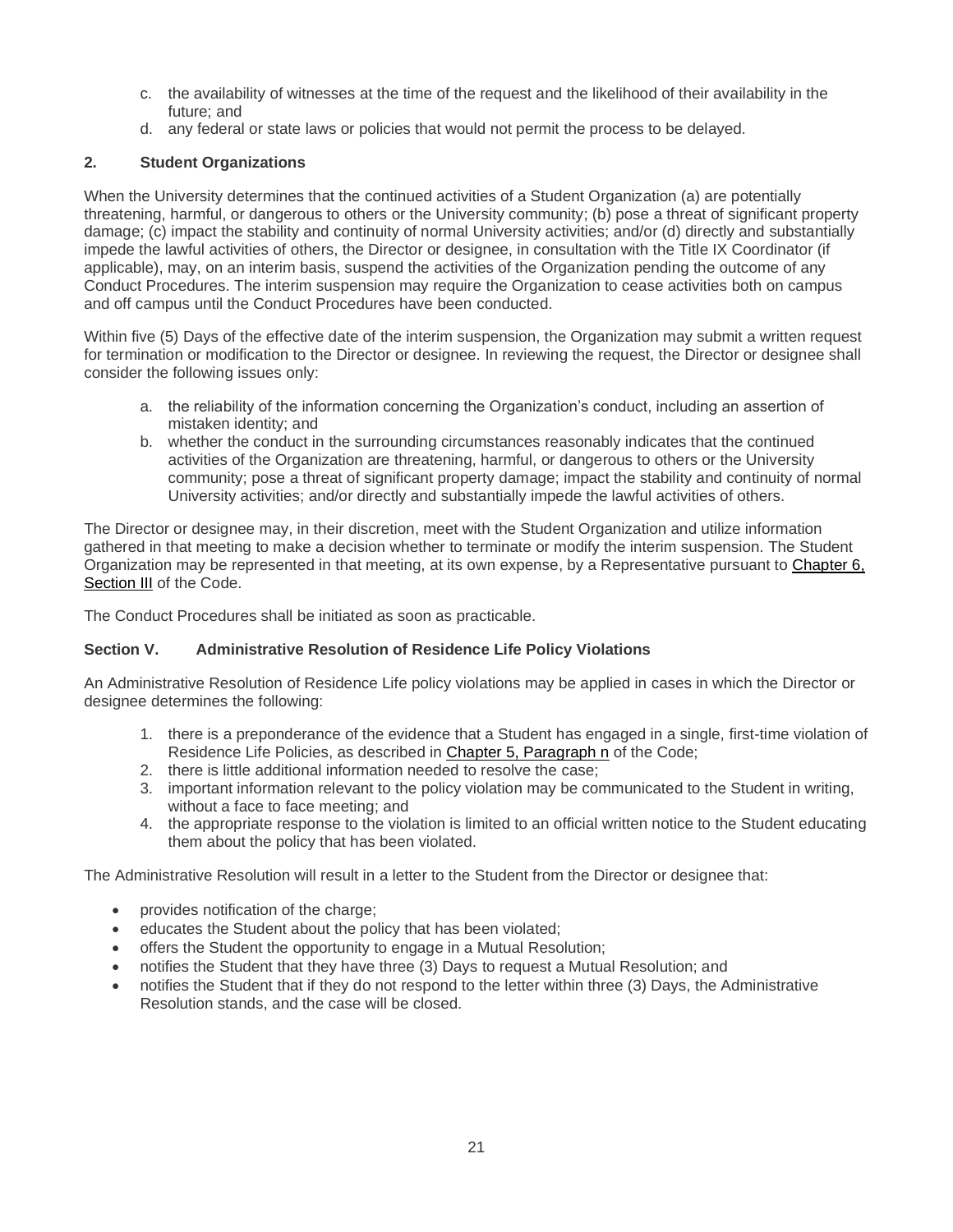# <span id="page-21-1"></span>**Section VI. Mutual Resolution**

#### **1. Mutual Resolution with the Respondent**

If the Director or designee determines that the Mutual Resolution process is appropriate, they will offer the Respondent the option of a Mutual Resolution during the meeting scheduled after the notice of referral or at a subsequent meeting. The Respondent has three (3) Days to respond to an offer of a Mutual Resolution.

A Respondent who accepts a Mutual Resolution must voluntarily accept the determinations on responsibility and sanction(s) proposed by the Director or designee and waives their right to a Hearing. The Mutual Resolution must be in writing and signed by the Respondent and the Director or designee. The signed Mutual Resolution may not be appealed. For cases including a Formal Charge(s) related to Sexual and Interpersonal Misconduct, a Mutual Resolution must be accepted by both the Respondent and the Complainant pursuant to [Chapter 6, Section VI.2.](#page-21-2)

If the Director or designee does not offer a Mutual Resolution or the Respondent does not accept a Mutual Resolution, the Director or designee shall refer the case to a Hearing pursuant to [Chapter 6, Section VIII](#page-22-0) of the Code.

If the Respondent fails to respond within seven (7) Days of an initial request from the Director or designee for a meeting, the case may be resolved in the Respondent's absence pursuant to [Chapter 6, Section VII.1](#page-21-3) of the Code.

# <span id="page-21-2"></span>**2. Mutual Resolution with the Complainant (if applicable)**

If the Respondent accepts a Mutual Resolution for violation(s) including a Formal Charge(s) related to Sexual and Interpersonal Misconduct, the Director will request a meeting with the Complainant to discuss the proposed Mutual Resolution and to determine whether the Complainant accepts the Mutual Resolution. The Director will provide the Complainant with a summary outlining the proposed determinations on responsibility and sanction(s) and the rationale related only to those Sexual and Interpersonal Misconduct violation(s). The Complainant has three (3) Days to respond to an offer of a Mutual Resolution.

A Complainant who accepts a Mutual Resolution must voluntarily accept the determinations on responsibility and sanction(s) accepted by the Respondent and waives their right to a Hearing. The Mutual Resolution must be in writing and signed by the Complainant and the Director. The signed Mutual Resolution may not be appealed.

If both the Respondent and the Complainant accept the Mutual Resolution, the case is resolved with a waiver of a Hearing and no further right of appeal.

If the Director does not offer a Mutual Resolution or either the Respondent or Complainant does not accept a Mutual Resolution, the Director shall refer the case to a Hearing pursuant to [Chapter 6, Section VIII](#page-22-0) of the Code.

<span id="page-21-0"></span>If the Respondent accepts a Mutual Resolution and the Complainant fails to respond within seven (7) Days of an initial request from the Director for a meeting, the case may be resolved in the Complainant's absence pursuant to [Chapter 6, Section VII.2](#page-22-1) of the Code.

## **Section VII. In Absentia Resolution**

## <span id="page-21-3"></span>**1. Resolution in the Absence of the Respondent**

If the Respondent fails to respond within seven (7) Days of an initial request from the Director or designee for a meeting, the case may be resolved in the Respondent's absence through an In Absentia Resolution. If the case is resolved through an In Absentia Resolution, the Respondent waives their right to a Hearing. The Director or designee will, in their professional judgment, make a determination on responsibility for any Formal Charge(s) and may specify any appropriate sanction(s).

The Respondent shall be notified of the In Absentia Resolution in writing no later than five (5) Days after the determination is made. Student Conduct & Academic Integrity may place a hold on the Respondent's University account until such time as the Respondent confirms receipt of the written resolution.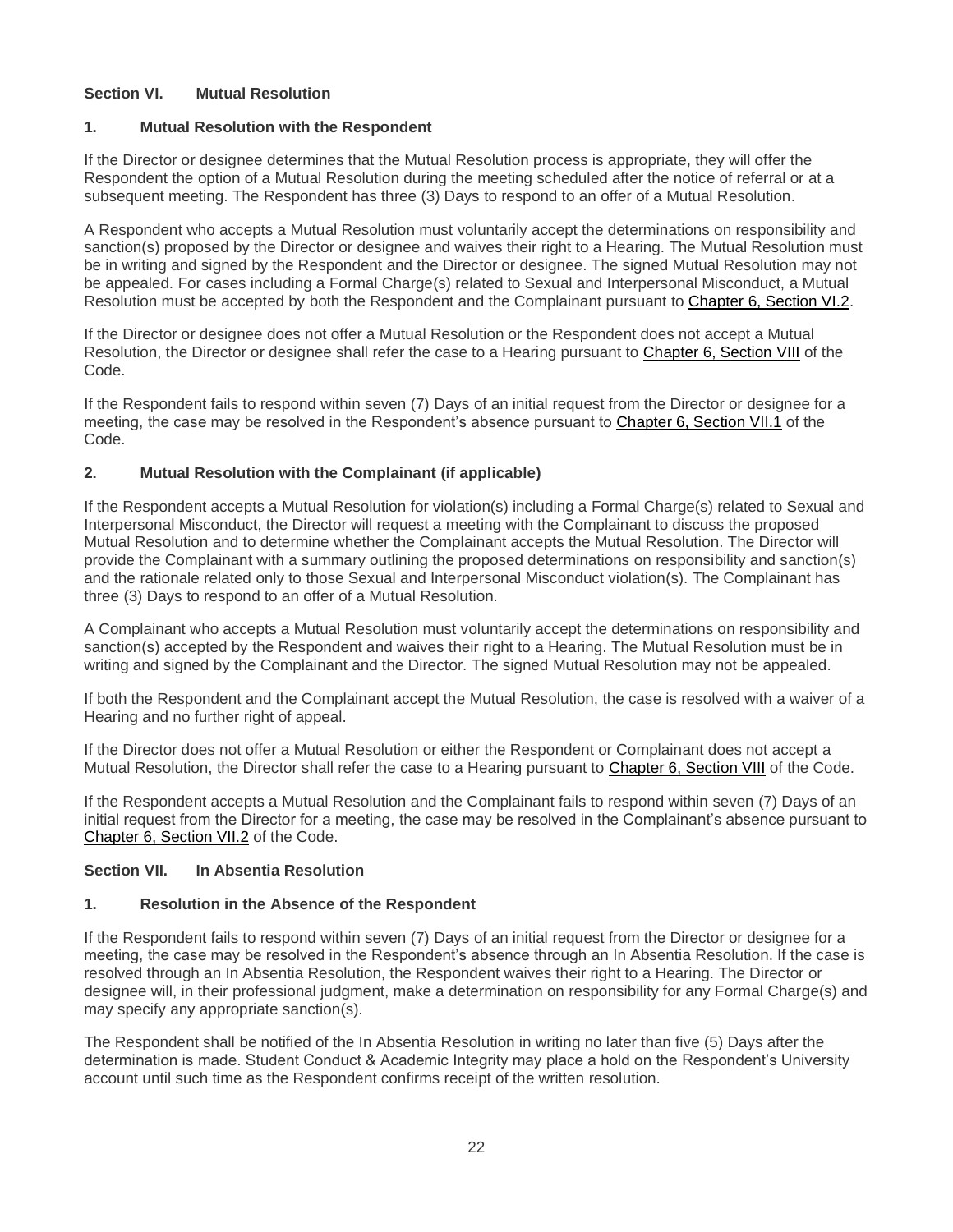Within five (5) Days after delivery of the written resolution, the Respondent may petition the Director or designee in writing to rescind the In Absentia Resolution. If granted, the Director or designee will move forward with either a Mutual Resolution or a Hearing. The Director or designee may consider any factors in rescinding the In Absentia Resolution, including, but not limited to, extenuating circumstances related to the Respondent's failure to respond and access to information not available at the time of the In Absentia Resolution.

## <span id="page-22-1"></span>**2. Resolution in the Absence of the Complainant (if applicable)**

If the Respondent accepts a Mutual Resolution for violation(s) including a Formal Charge(s) related to Sexual and Interpersonal Misconduct and the Complainant fails to respond within seven (7) Days of an initial request from the Director for a meeting, the case may be resolved in the Complainant's absence through an In Absentia Resolution. If the case is resolved through an In Absentia Resolution, the Complainant waives their right to a Hearing, and the Mutual Resolution accepted by the Respondent is final.

The Complainant shall be notified of the In Absentia Resolution in writing no later than five (5) Days after the determination is made.

Within five (5) Days after delivery of the written resolution, the Complainant may petition the Director in writing to rescind the In Absentia Resolution. If granted, the Director will move forward with either a Mutual Resolution or a Hearing. The Director may consider any factors in rescinding the In Absentia Resolution, including, but not limited to, extenuating circumstances related to the Complainant's failure to respond and access to information not available at the time of the In Absentia Resolution.

## <span id="page-22-0"></span>**Section VIII. Resolution through Hearing**

If the case is not resolved through a Mutual Resolution or an In Absentia Resolution, the Director or designee shall refer the case to a Hearing. The Director or designee may modify the Formal Charge(s) based on information provided before or during the Mutual Resolution process.

The scheduling of a Hearing may be delayed at the discretion of the Director or designee during times of heavy caseloads, if the Formal Charge(s) occurs close to the end of an academic semester or term, in the event of the reasonable need of either party for additional time to gather information for the Hearing, or upon request of the Respondent or Complainant (if applicable) due to extenuating circumstances. Any Hearing under [Chapter 8](#page-24-0) of the Code may be delayed at the discretion of the Director, after consultation with the Title IX Coordinator.

At any time up to three (3) Days before the scheduled Hearing, the Director or designee may offer or accept a Mutual Resolution.

#### **Section IX. Hearing Panels and Administrative Hearing Officers**

- 1. When a case is referred to a Hearing, the Director or designee will convene either a Student Hearing Panel or an Administrative Hearing Panel, or assign an Administrative Hearing Officer.
- 2. An Administrative Hearing Panel may be convened when:
	- a. the case arises at a time when Student Hearing Panel members are unavailable (e.g., holidays, semester breaks, or summer months);
	- b. there is clear and convincing information that the Respondent may not receive a fair Hearing from a Student Hearing Panel;
	- c. a backlog of cases has developed and Administrative Hearing Panels, in addition to Student Hearing Panels, are necessary to assure prompt resolution of cases; or
	- d. there is any other circumstance in which the Director deems such a Hearing Panel to be appropriate.
- 3. A Hearing with an Administrative Hearing Officer shall be convened when:
	- a. the case includes at least one Formal Charge of Sexual and Interpersonal Misconduct, or
	- b. the Director determines that the complexity or required expediency of the case or general backlog of cases necessitates the use of an Administrative Hearing Officer.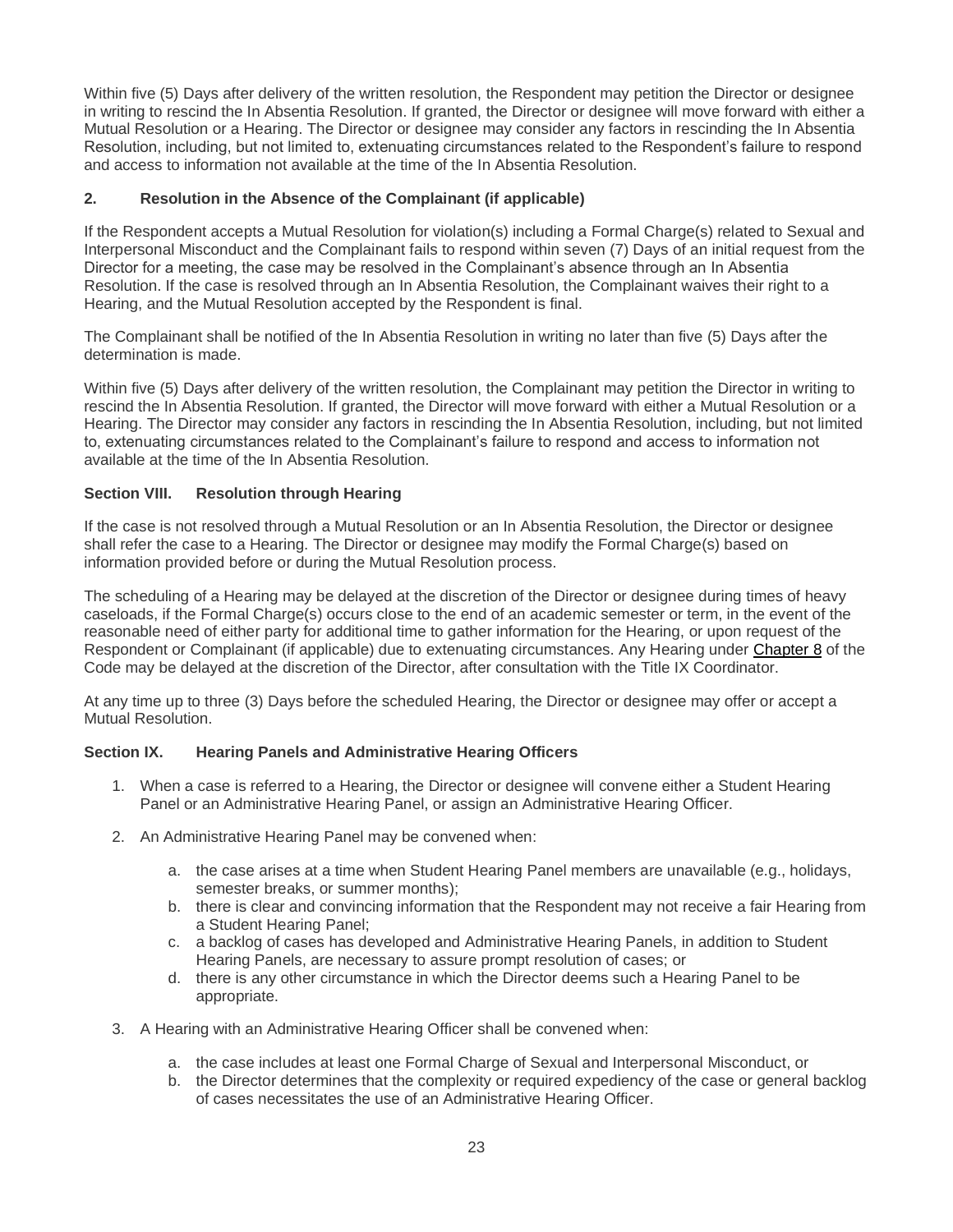- 4. A Hearing Panel member or an Administrative Hearing Officer who has a conflict with, bias about, or interest in the case should recuse themselves. If a Hearing Panel member or Administrative Hearing Officer with a conflict fails to recuse themselves, the Director or designee shall make the decision about whether to remove that individual from the Hearing Panel or to assign a different Administrative Hearing Officer. A Respondent or Complainant (if applicable) may challenge a Hearing Panel member or Administrative Hearing Officer pursuant to [Chapter 7, Section II.3](#page-24-0) or [Chapter 8, Section IX.3](#page-32-0) of the Code.
- <span id="page-23-0"></span>5. In the discretion of the Director, the primary documentary information to be presented by the University at the Hearing and a list of witnesses may be submitted to the Hearing Panel or Administrative Hearing Officer in advance of the Hearing.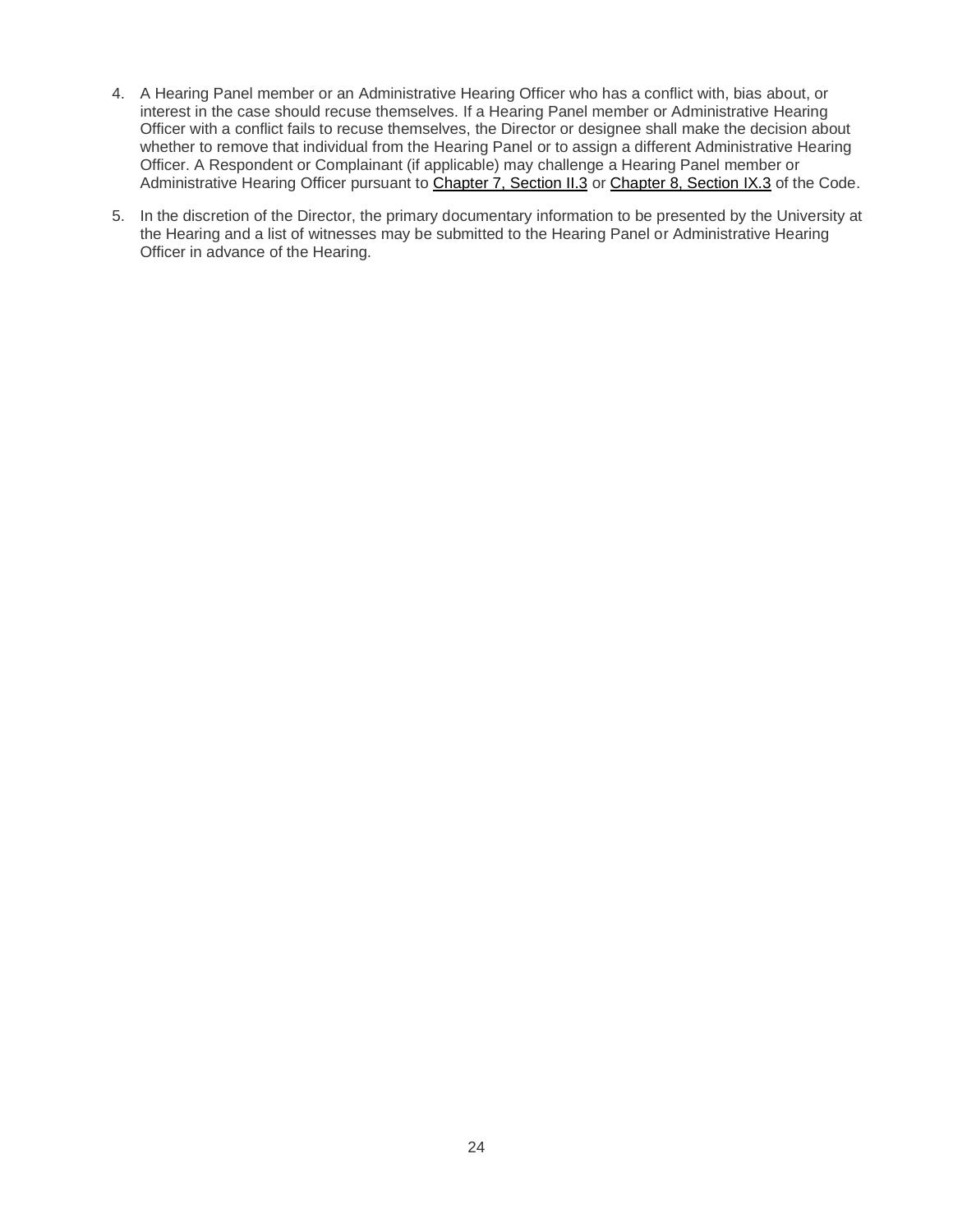# **Chapter 7. Hearing Procedures**

The following Conduct Procedures shall be applicable for a Formal Charge(s) adjudicated by a Hearing Panel or Administrative Hearing Officer under the Code, except that in cases of alleged Sexual and Interpersonal Misconduct, the procedures in [Chapter 8](#page-24-0) of the Code shall apply.

#### **Section I. Notice of Hearing**

If, pursuant to [Chapter 6](#page-16-0) of the Code, a case is referred to a Hearing, the Director or designee shall deliver a written notice of Hearing to the Respondent. The notice of Hearing will include the following:

- a. notice of the Formal Charge(s), citing the alleged behavior prohibited by the Code;
- b. the date, time, and location of the Hearing;
- c. the names of the Hearing Panel members or the name of the Administrative Hearing Officer who will hear the case;
- d. the names of any witnesses being called to provide testimony;
- e. a statement indicating that the Respondent may seek assistance from a Student Conduct Counselor in the preparation of their case for the Hearing;
- f. a statement indicating that the Respondent has the right to be represented, at their own expense, by a Representative during the Conduct Procedures pursuant to [Chapter 6, Section III](#page-18-0) of the Code;
- g. if a Serious Violation, notice that possible sanctions include Conduct Suspension or Expulsion for a Student or Registration Suspension or Registration Revocation for a Student Organization; and
- h. if a Serious Violation, notice that the Respondent's University account and official academic transcript will be placed on hold until determinations on responsibility and sanction(s) (if applicable) are made.

In a case of a Minor Violation, the Respondent shall have no fewer than five (5) Days' notice of the Hearing. In a case of a Serious Violation, the Respondent shall have no fewer than ten (10) Days' notice of the Hearing. The time limit for any notice of the Hearing may be waived by the Respondent.

Notice is sufficient if sent via email to the Respondent's University email address or mailed via first class, registered, or certified mail to the Respondent's current address as shown in the student information system on the date of mailing. All claims of failure to receive adequate notice are waived by the Respondent if the Respondent appears at the Hearing and does not formally raise the issue of adequate notice at the first opportunity.

## <span id="page-24-0"></span>**Section II. Conduct of the Hearing**

#### **1. Attendance of Parties**

If the Respondent fails to appear at the Hearing after being notified pursuant to the Code, the Hearing will continue in the absence of the Respondent.

#### **2. Attendance of Student Conduct Counselors**

A Student Conduct Counselor will attend the Hearing and may provide procedural advice to the Respondent. Any witnesses called to provide testimony may seek procedural advice from a Student Conduct Counselor. Participants may decline the assistance of a Student Conduct Counselor. The Student Conduct Counselor is in addition to the Respondent's Representative and any Advisors, as described in [Chapter 6](#page-16-0) of the Code.

#### **3. Challenges of Hearing Panel Members or Administrative Hearing Officer**

The Respondent may challenge a Hearing Panel member or the Administrative Hearing Officer on grounds of bias or a personal relationship that might affect impartial consideration of the case. The Respondent must submit the challenge in writing to the Director at least two (2) Days prior to the scheduled Hearing. The Director must decide the challenge prior to the Hearing. If the Director determines possible bias, they will excuse the Hearing Panel member or Administrative Hearing Officer and appoint a replacement. The Hearing may be rescheduled at the discretion of the Director in order to appoint an available replacement.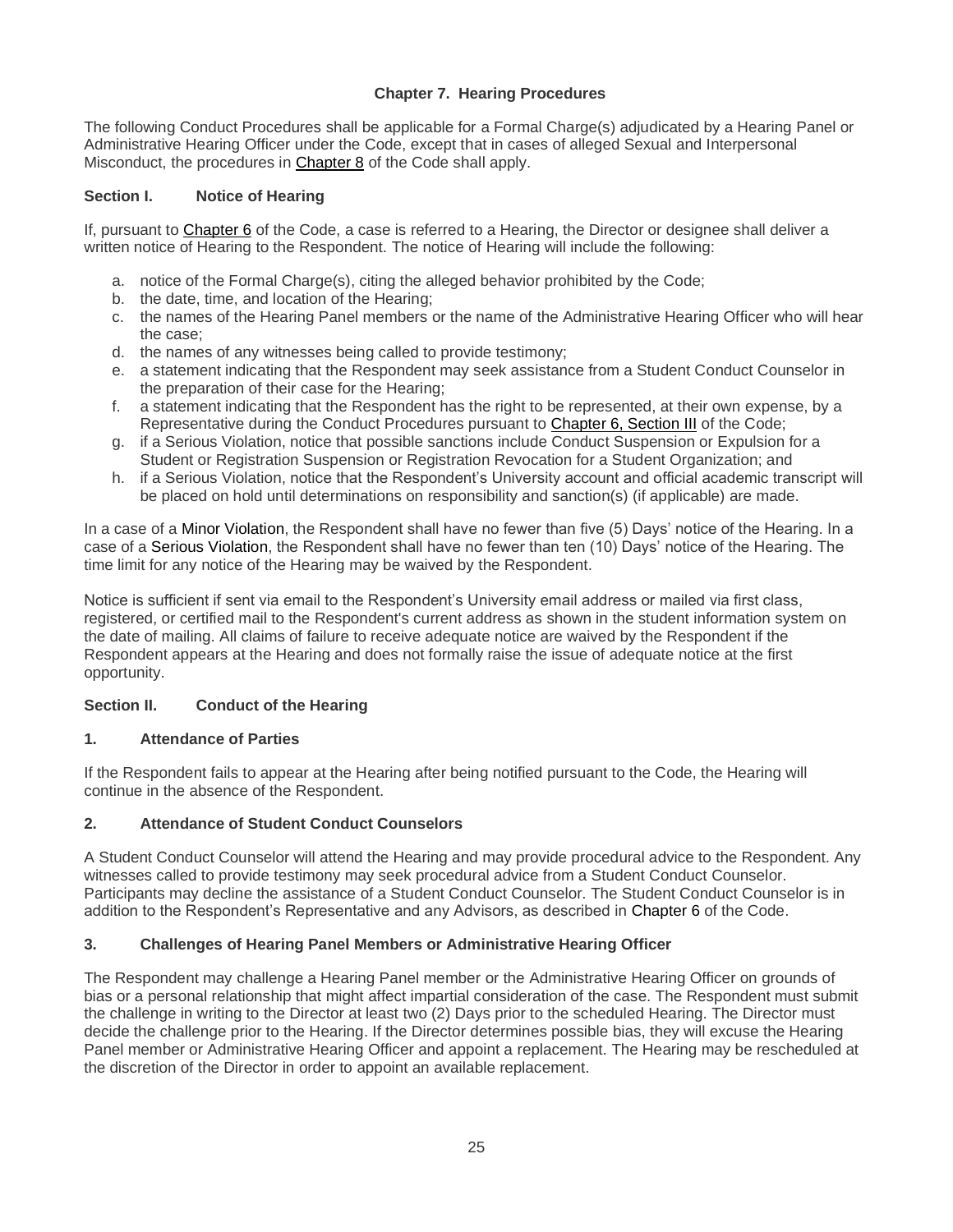# **4. Multiple Respondents**

Pursuant to FERPA, a Formal Charge(s) against multiple Respondents involved in the same incident may be heard in a single Hearing only if each Respondent consents in writing in advance of the Hearing.

## **5. Special Accommodations**

Upon timely request to the Director or designee by the Respondent or any witness, the University may be able to provide special accommodations for testimony by alternate methods (e.g., room divider or video conference). Such accommodations are at the discretion of the Director or designee.

## **6. Administration of the Hearing**

- a. Formal rules of evidence do not apply. The Chair of the Hearing Panel or the Administrative Hearing Officer, in consultation with the Staff Advisor, will determine the admissibility of any information. The Respondent's prior conduct record is not to be considered in the Hearing unless and until the Respondent is found responsible for a violation(s) of the Code.
- b. The Chair of the Hearing Panel or the Administrative Hearing Officer will exercise control over the proceedings in order to maintain a fair, impartial, and efficient Hearing. The Chair of the Hearing Panel or the Administrative Hearing Officer may exclude or remove any individual who unreasonably delays, disrupts, or otherwise interferes with the Hearing, including the Respondent or their Advisor or Representative.
- c. A Staff Advisor appointed by the Director or designee will attend the Hearing, may comment on questions of procedure and admissibility of information, and will otherwise assist in conducting the Hearing. The Staff Advisor will be present during deliberations of the Hearing Panel but may not actively participate in the deliberations or vote.
- d. Each Hearing shall be audio recorded and/or transcribed by the University and not by any other individual, and the recording and/or written transcript becomes a part of the case file in Student Conduct & Academic Integrity. All documents or recordings included in the case file are the property of the University.

## **7. Closed Hearing**

A Hearing before a Hearing Panel is an open meeting pursuant to North Carolina law; however, the Hearing shall be closed to the public once a proper motion to go into closed session is made and adopted by the Hearing Panel. Once the Hearing is closed, admission of any individual to the Hearing shall be at the discretion of the Chair of the Hearing Panel, in consultation with the Staff Advisor pursuant to [Chapter 7, Section II.6.b](#page-24-0) of the Code.

A Hearing before an Administrative Hearing Officer is never an open meeting and is therefore closed to the public. Admission of any individual to the Hearing shall be at the discretion of the Administrative Hearing Officer, in consultation with the Staff Advisor pursuant to [Chapter 7, Section II.6.b](#page-24-0) of the Code.

## **8. Witnesses and Information**

- a. The Director or designee shall present the case on behalf of the University, including witnesses and/or documentary information to establish the Formal Charge(s).
- b. The Director or designee may submit as documentary information any notes from the Mutual Resolution process described in [Chapter 6, Section VI](#page-21-1) of the Code.
- c. The Investigator (if applicable) will present information regarding the investigation to the Hearing Panel or the Administrative Hearing Officer.
- d. The Respondent is expected to give truthful testimony. Furnishing untruthful testimony may subject the Respondent to additional Conduct Procedures.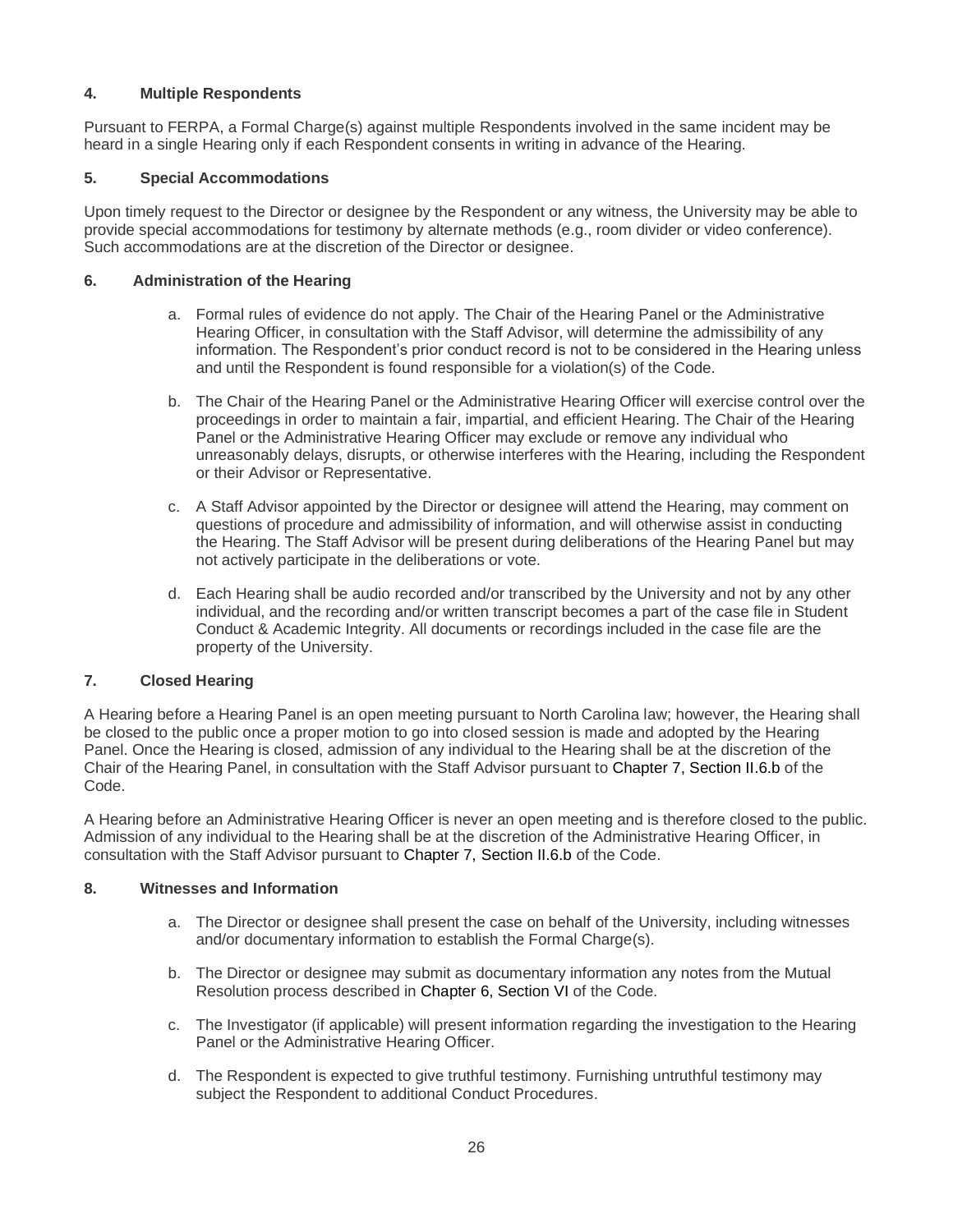- e. The Respondent shall be given the opportunity to present any witnesses or documentary information that they wish to offer, provided that, at the discretion of the Chair of the Hearing Panel or the Administrative Hearing Officer, the information is relevant to the Formal Charge(s) or other information presented and does not otherwise infringe upon the rights of other Students. If the Respondent has a question for a witness during the Hearing, they must present the question to the Chair of the Hearing Panel or the Administrative Hearing Officer, who may then ask the question or a rephrased question in their discretion on behalf of the Respondent. The Respondent will be afforded the opportunity to examine any documents offered as information. Documentary information does not include written witness statements. Written witness statements are admissible only in accordance with [Chapter 7, Section II.8.g](#page-24-0) of the Code.
- f. All witnesses are required to give truthful testimony. Furnishing untruthful testimony may subject a University student or employee to appropriate disciplinary action.
- g. All witnesses are expected to attend the Hearing. University students or employees called as witnesses must attend the Hearing unless compliance would result in significant and unavoidable personal hardships or substantial interference with normal University activities. A desire to avoid questioning may not be used to demonstrate "personal hardships." Failing to appear after an appropriate request may subject a University student or employee to appropriate disciplinary action. Subject to other provisions in the Code related to the admissibility of information, written witness statements in lieu of appearance and testimony at the Hearing may be admitted as information only if the witness's attendance would result in significant and unavoidable personal hardships or substantial interference with normal University activities. To be eligible for admission as information, such written statements must be signed by the individual writing the statement and verified by an individual appointed by the Director.

#### **9. Impact Statements and Character Documents**

If the Hearing Panel or Administrative Hearing Officer determines that the Respondent is responsible for a violation(s) of the Code, the Respondent may present an Impact Statement as part of the sanctioning phase of the Hearing. The Respondent may also present any documents or letters regarding their character as part of the sanctioning phase of the Hearing.

If the Hearing Panel or Administrative Hearing Officer determines that the Respondent is responsible for a violation(s) of the Code related to a crime of violence (as defined in Section II.B.10 of [University Policy 402,](https://legal.uncc.edu/policies/up-402)  [Student Education Records \(FERPA\)\)](https://legal.uncc.edu/policies/up-402), any victim of the crime of violence may present an Impact Statement as part of the sanctioning phase of the Hearing.

The Hearing Panel or Administrative Hearing Officer may consider, but is not bound by, any Impact Statements or character documents in determining a recommendation on sanction(s).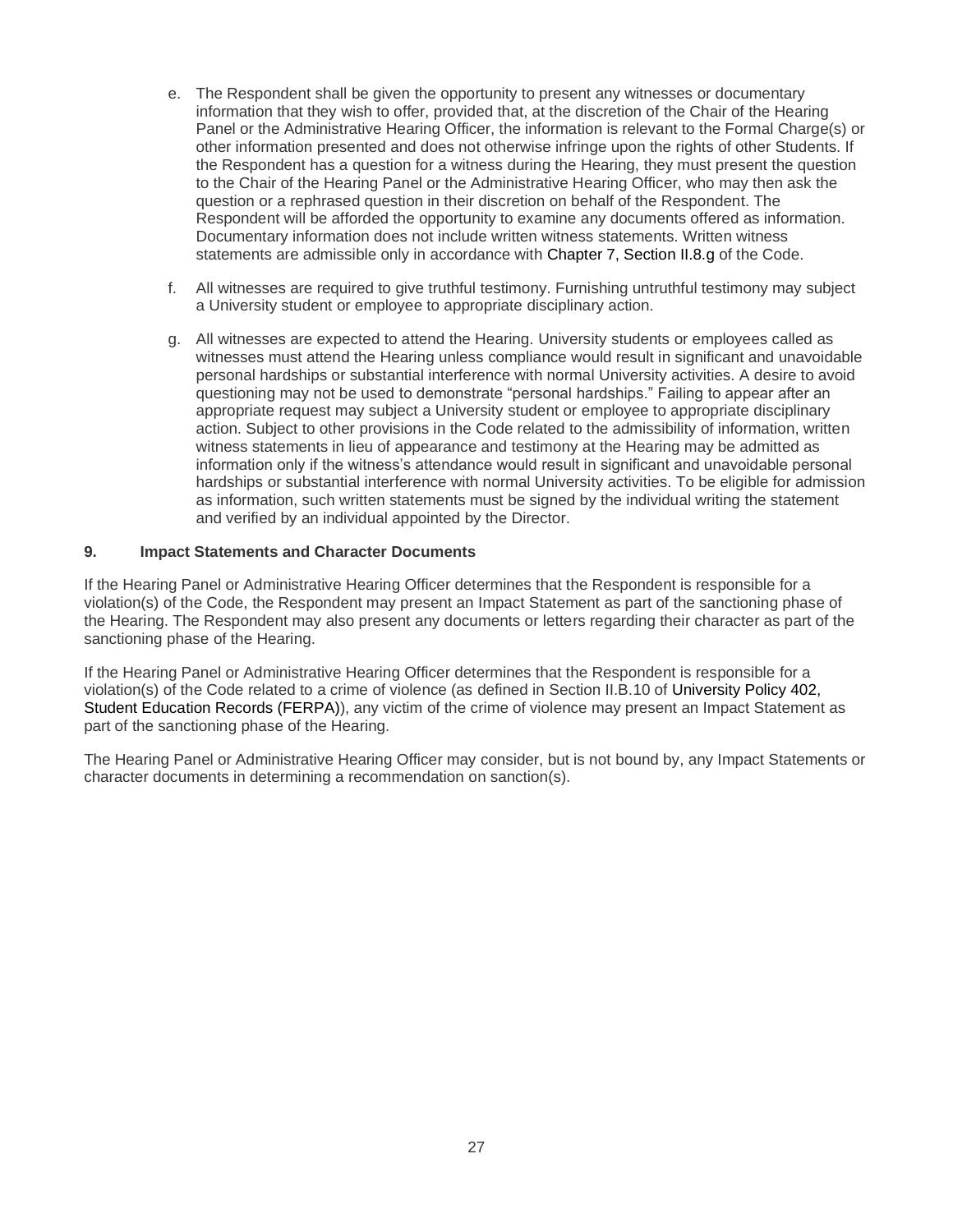#### **Chapter 8. Additional Conduct Procedures for Reports of Sexual and Interpersonal Misconduct**

## **Section I. Overview and Purpose**

[Chapter 8](#page-24-0) of the Code provides additional Conduct Procedures applicable to alleged Sexual and Interpersonal Misconduct by Students or Student Organizations ("Sexual and Interpersonal Misconduct Procedures"). Sexual and Interpersonal Misconduct, as defined in the Code, includes a broad range of behavior that is not tolerated in the University community.

**Important Note:** Any alleged conduct occurring on or after August 14, 2020 that meets the definition of one or more of the Title IX Violations is not considered Sexual and Interpersonal Misconduct under this Code. Alleged Title IX Violations occurring on or after August 14, 2020 are processed according to [University Policy 504, Title IX](https://legal.uncc.edu/policies/up-504)  [Grievance Policy.](https://legal.uncc.edu/policies/up-504)

The University is committed to fostering an environment that encourages prompt reporting of all types of Sexual and Interpersonal Misconduct; a timely response to reports; and a fair, impartial, and equitable investigation and resolution process. Pursuant to the Code, the University will provide a prompt, fair, and impartial investigation and resolution of Sexual and Interpersonal Misconduct reports. The University strives to investigate and resolve cases of alleged Sexual and Interpersonal Misconduct within sixty (60) Days, excluding any appeals, of the Complainant's or Title IX Coordinator's decision to proceed with an investigation. In the University's experience, however, circumstances including, but not limited to, parallel criminal investigations, multiple witnesses, and difficulties with availability and scheduling, almost always exist; therefore, many cases may take longer to be resolved. If the proceedings outlined in this Policy take longer than one hundred twenty (120) Days, the Title IX Office will provide a written explanation to all Parties as to the reason(s) for the delay.

Sexual and Interpersonal Misconduct violates University policy and federal civil rights laws and may also be subject to criminal prosecution separate from the Conduct Procedures, as described in Chapter 4, Section III of the Code.

The Sexual and Interpersonal Misconduct Procedures are designed to provide a fair and impartial process for both the Complainant and the Respondent. As a public institution, the University provides due process to Respondents accused of Sexual and Interpersonal Misconduct. Consistent with due process, a Respondent is presumed not responsible until determined otherwise through the Conduct Procedures.

All individuals involved in addressing reports of Sexual and Interpersonal Misconduct under the Code receive annual training on issues related to Sexual and Interpersonal Misconduct and how to conduct a fair and impartial investigation and resolution process that protects the safety of Complainants, protects the due process rights of Respondents, and promotes accountability.

In responding to reports of Sexual and Interpersonal Misconduct, the University complies with Title IX of the Higher Education Amendments of 1972 ("Title IX") and the Jeanne Clery Disclosure of Campus Security Policy and Campus Crime Statistics Act, as amended by the Campus Sexual Violence Elimination Act ("Clery Act"). The Code and any referenced documents constitute the policy and procedure required by both Title IX and the Clery Act.

## **Section II. Violations**

The Sexual and Interpersonal Misconduct Procedures shall apply when the following violation(s) of the Code are alleged:

- 1. Prohibited conduct under [Chapter 5, Paragraphs a.5,](#page-12-4) [a.6,](#page-12-5) and [a.9:](#page-12-2)
	- a.5.i. Acts of Harm: Relationship Violence, Dating Violence
	- a.5.ii. Acts of Harm: Relationship Violence, Domestic Violence
	- a.6. Acts of Harm: Stalking
	- a.8. Acts of Harm: Discriminatory Harassment/Intimidation (when based on sexual orientation)
	- a.9. Acts of Harm: Gender-Based Harassment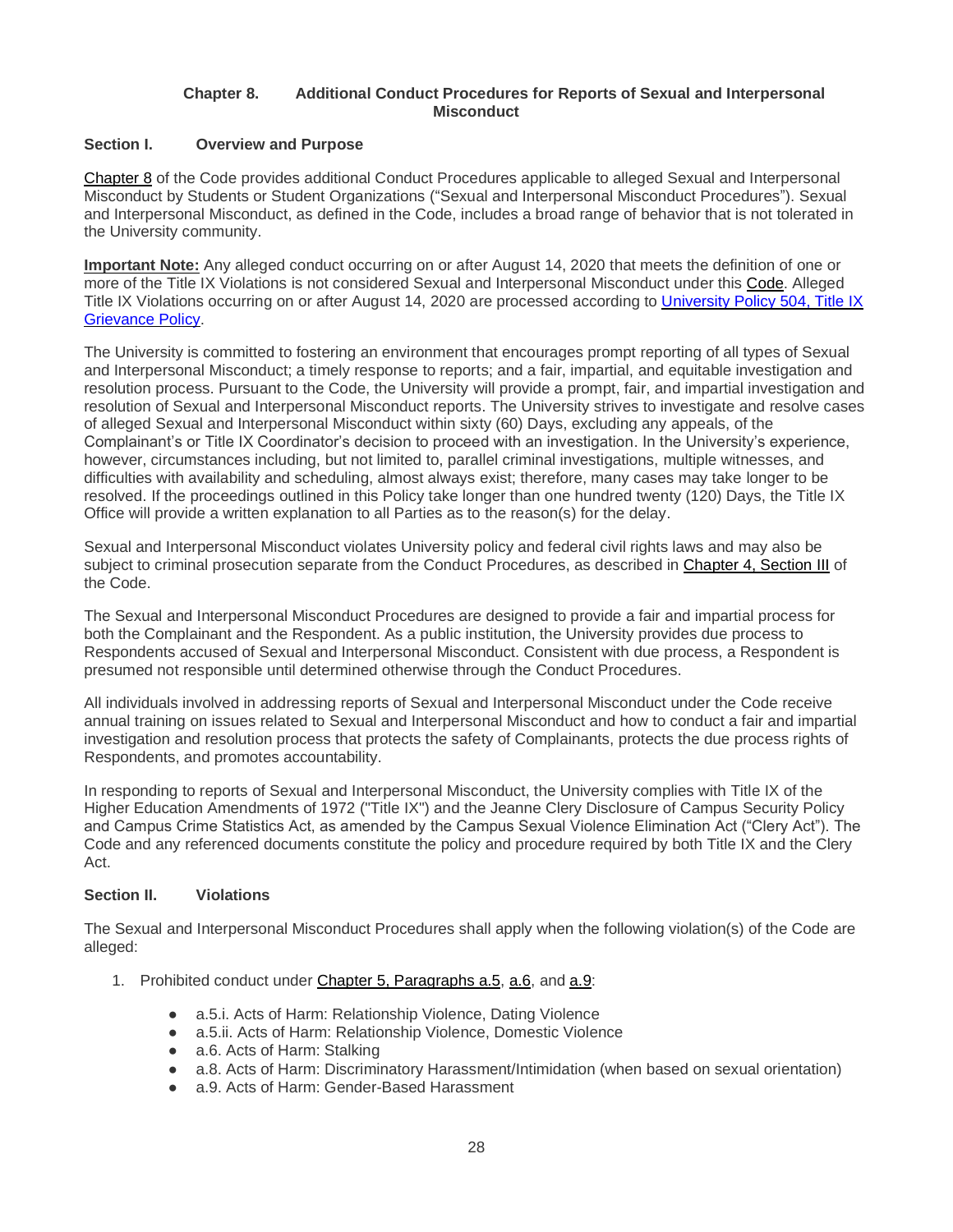- 2. Prohibited conduct under [Chapter 5, Paragraph p:](#page-15-0)
	- p.1. Sexual Misconduct: Sexual Act without Consent
	- p.2. Sexual Misconduct: Sexual Contact without Consent
	- p.3. Sexual Misconduct: Sexual Exhibitionism without Consent
	- p.4. Sexual Misconduct: Sexual Exploitation without Consent
	- p.5. Sexual Misconduct: Sexual Harassment
	- p.6. Sexual Misconduct: Incest
- <span id="page-28-0"></span>3. Prohibited conduct under [Chapter 5, Paragraph z:](#page-16-1)
	- z. Retaliation (when related to any individual making a report of Sexual and Interpersonal Misconduct or any individual cooperating in the investigation of any allegation of Sexual and Interpersonal Misconduct, including providing a statement or testimony as a witness)

## **Section III. Timing; Preservation of Information; Other Violations; Retaliation**

# **1. Timing of Reports and Availability of Procedures**

There is no time limit to invoking the Sexual and Interpersonal Misconduct Procedures. Nevertheless, individuals are encouraged to submit a report immediately after the alleged violation(s) occur in order to maximize the University's ability to obtain information and conduct a thorough, impartial, and reliable investigation. Failure to promptly report alleged Sexual and Interpersonal Misconduct may result in the loss of relevant information and witness testimony and may impair the University's ability to implement the Sexual and Interpersonal Misconduct Procedures.

An individual who allegedly experienced Sexual and Interpersonal Misconduct has the right to file a criminal complaint with Police and Public Safety or other appropriate law enforcement. The individual is not required to file a criminal complaint and may choose to pursue only the University student conduct process as described in the Code. The processing of a report pursuant to the Code is independent of any criminal investigation. The Conduct Procedures in the Code differ from the criminal justice system in scope, purpose, procedure, and outcome, and are not designed to replace state or federal criminal laws or procedures. The University will not wait until the conclusion of a criminal investigation or criminal proceeding to investigate a report of Sexual and Interpersonal Misconduct and, if needed, will take interim action to protect the individual within the educational setting. The Title IX Office may be given access to any investigation notes and findings of Police and Public Safety needed to investigate the report, as long as the criminal investigation is not compromised.

## <span id="page-28-1"></span>**2. Preservation of Information**

Individuals are encouraged to preserve any information that may be important to an investigation of a report of Sexual and Interpersonal Misconduct, including, but not limited to, handwritten or electronic communications such as text messages, telephone messages, emails, and videos and/or photographs related to the incident. The University encourages an individual who allegedly experienced Sexual and Interpersonal Misconduct to seek medical help within seventy-two (72) hours of an incident so that any physical information can be preserved for use at a later date should that be necessary.

## **3. Other Violations**

A priority of the University is Student safety, and the use of alcohol or drugs never makes a Complainant at fault for incidents of Sexual and Interpersonal Misconduct. An individual should not be deterred from reporting an alleged incident(s) of Sexual and Interpersonal Misconduct simply because the Complainant or any witness may have violated the Code. Therefore, any alcohol, drug, or other alleged violation(s) of the Code will be addressed separately. The Director may, in their discretion and on a case-by-case basis, determine not to pursue a Formal Charge(s) for any related alleged violation(s) of the Code.

# **4. Retaliation**

Retaliation against any individual making a report of Sexual and Interpersonal Misconduct or against any individual cooperating in the investigation of or Conduct Procedures for any allegation of Sexual and Interpersonal Misconduct, as described in [Chapter 8, Section II.3](#page-28-0) of the Code, is prohibited by Title IX and the Code. Any such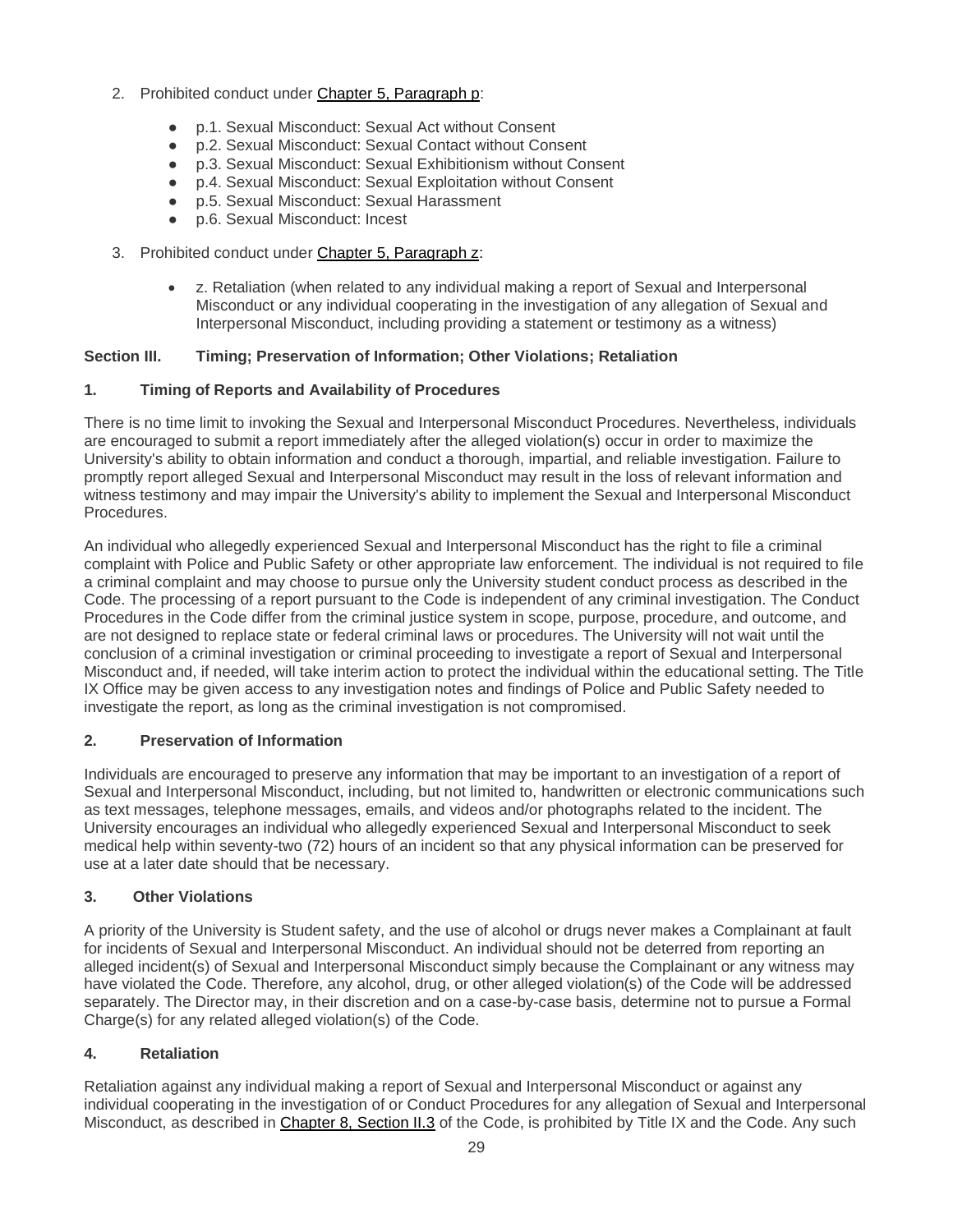retaliation should be reported promptly to the Title IX Office, and in the case of imminent threat of serious bodily injury, to Police and Public Safety. Retaliation will be addressed separately from the underlying allegation(s) of Sexual and Interpersonal Misconduct.

#### **Section IV. Reporting and Response Protocols**

The Title IX Coordinator is authorized to enact procedures that include specific instructions for reporting and responding to incidents of Sexual and Interpersonal Misconduct. Any individual may report an alleged incident online at<https://incidentreport.uncc.edu/> or to the Title IX Office.

#### **Section V. Advisors and Representatives**

#### **1. Advisors**

The Respondent, Complainant, and any witnesses may be accompanied in any Sexual and Interpersonal Misconduct Procedures by an Advisor of their choice as described in Chapter 6, Section II of the Code.

#### **2. Representatives**

If the Director pursues a Formal Charge(s) against a Respondent, the Respondent and the Complainant each have the right to be represented, at their own expense, by a Representative as described in Chapter 6, Section III of the Code.

#### **Section VI. Initial Response**

**1.** Initial Meeting with Complainant

Upon receipt of a report of any allegation of Sexual and Interpersonal Misconduct, the Title IX Coordinator or designee will promptly request a meeting with the Complainant to:

- a. provide the Complainant with a general understanding of the Code, specifically the Sexual and Interpersonal Misconduct Procedures and the investigation process;
- b. provide the Complainant with a written explanation of the Complainant's rights and options pursuant to the Code, including the right to an Advisor as described in Chapter 6, Section II of the Code and to have a Representative participate as described in Chapter 6, Section III of the Code;
- c. discuss and provide written information regarding forms of support or immediate interventions available to the Complainant, such as on and off-campus resources, interim measures, etc.;
- d. discuss and provide written information regarding any accommodations that may be appropriate concerning the Complainant's academic, University housing, transportation, and/or University employment arrangements;
- e. seek to determine if the Complainant wishes to notify law enforcement authorities, wishes to be assisted in notifying law enforcement authorities, or does not wish to notify law enforcement authorities of the allegation(s); and
- f. inform the Complainant about how the University will share information only on a need-to- know basis and will strive to protect the Complainant's privacy, including the omission of the Complainant's identifying information in publicly available records, to the extent permissible by law.

## **2. Complainant Does Not Wish to Proceed or Requests Confidentiality**

If the Complainant does not wish to proceed with an investigation or the University student conduct process, and/or requests the report remain confidential, Title IX still requires the University to investigate and take reasonable action in response to the Complainant's information or any other information learned while reviewing the report. The Title IX Coordinator or designee will inform the Complainant that the University's ability to respond may be limited without the Complainant's participation.

The Title IX Coordinator will weigh the Complainant's request(s) for confidentiality and/or wish not to proceed with an investigation or the University student conduct process against the University's obligation to provide a safe,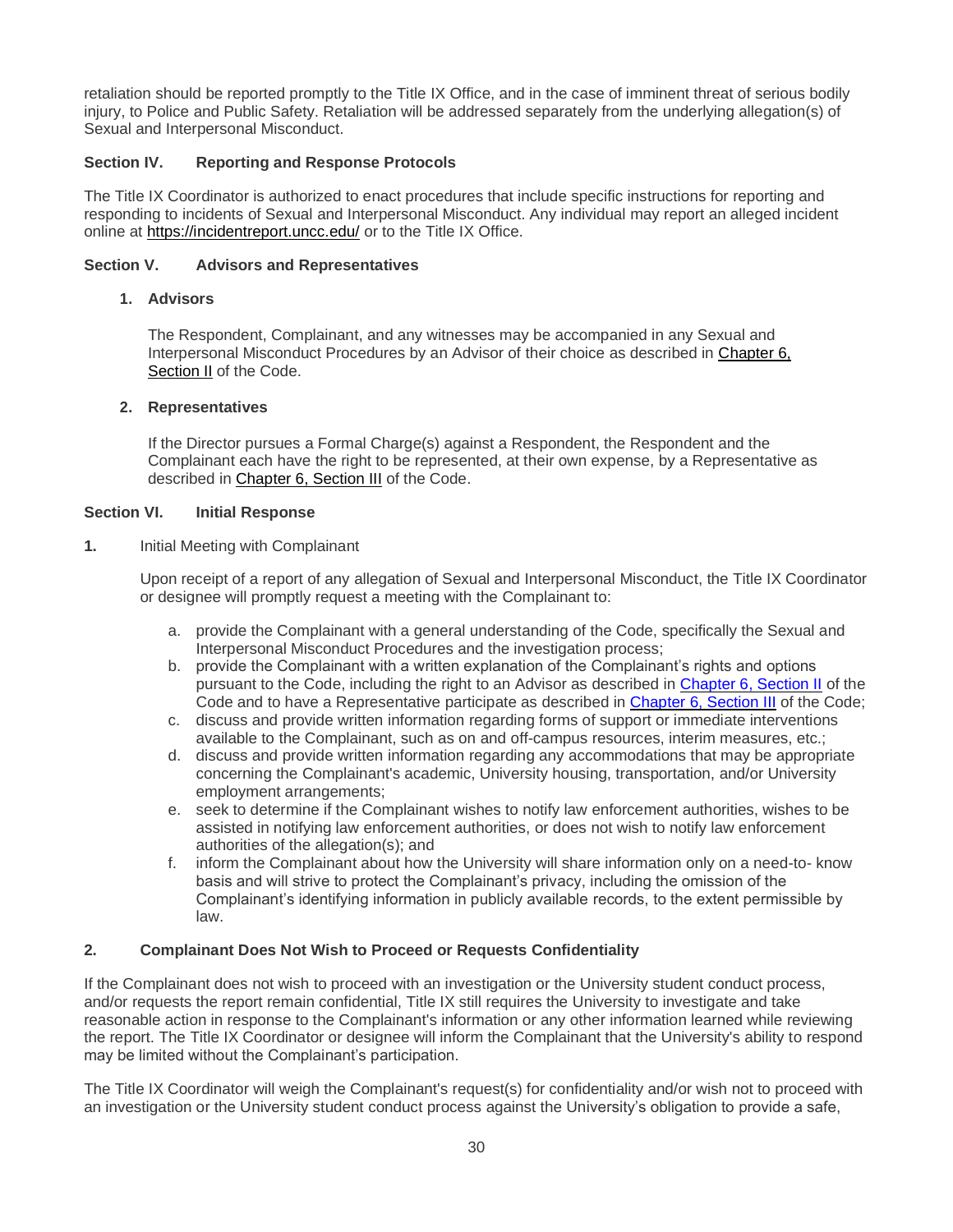non-discriminatory environment for all Students. Specifically, the Title IX Coordinator may consider the following factors:

- a. the seriousness of the alleged Sexual and Interpersonal Misconduct;
- b. whether there have been other known reports of Sexual and Interpersonal Misconduct against the same accused Student at the University or any other school or known prior criminal charges against the accused Student;
- c. whether the accused Student threatened further Sexual and Interpersonal Misconduct, Retaliation, or violence against the Complainant or others;
- d. whether the Sexual and Interpersonal Misconduct was committed by multiple individuals;
- e. whether the Sexual and Interpersonal Misconduct involved use of a Weapon;
- f. the ages and respective roles of the Complainant and accused Student;
- g. whether the University possesses other means to obtain relevant information of the Sexual and Interpersonal Misconduct;
- h. whether the report reveals a pattern of conduct at a particular location or by a particular Student and/or Student Organization; and
- i. the accused Student's right to receive information about the allegation(s) if the information is maintained by the University as an "education record" under FERPA.

The Title IX Coordinator or designee will inform the Complainant if the University cannot ensure confidentiality. In an instance where the University must disclose a Complainant's identity to a Respondent after the Complainant has requested confidentiality, the Title IX Coordinator or designee will inform the Complainant prior to making the disclosure and will share information only on a need-to-know basis.

Even if the Complainant does not wish to proceed with an investigation or the University student conduct process because the Complainant insists on confidentiality or requests that the report not be resolved, the University reserves the authority to undertake an appropriate action, including the interim measures described in Chapter 8, Section VI.4 of the Code. The Title IX Coordinator or designee will inform the Complainant that the University will follow the Conduct Procedures in resolving the report.

#### **3. Complainant Wishes to Proceed with the University Student Conduct Process**

A Complainant may elect to proceed with the University student conduct process, which may involve a Hearing before an Administrative Hearing Officer pursuant to the Sexual and Interpersonal Misconduct Procedures.

#### **4. Interim Measures**

In all reports of alleged Sexual and Interpersonal Misconduct, the University may take prompt action to prevent continuing or future acts of Sexual and Interpersonal Misconduct in any form against any individual who participates in the investigation and Conduct Procedures. Such action may include an interim suspension as outlined in [Chapter 6, Section IV](#page-19-0) of the Code. The University may also take immediate steps to accommodate reasonable requests for academic, University housing, transportation, University employment, and other accommodations as appropriate.

#### **Section VII. Investigation Proceedings**

Independent of the Director's determination whether to pursue a Formal Charge(s) under the Code, the Title IX Coordinator will determine whether to conduct an investigation. If the Director or designee, in consultation with the Title IX Coordinator, determines that the Mutual Resolution process is appropriate in lieu of an investigation, the Respondent and the Complainant (if applicable) will be individually asked whether they agree to engage in that process. Participation is completely voluntary, and either party may elect to proceed with an investigation at any point prior to signing a Mutual Resolution. In general, a Mutual Resolution in lieu of an investigation will only be appropriate when the basic facts of the underlying incident are not in dispute. The Mutual Resolution process is outlined in Chapter 6, Section VI of the Code. If the Director determines that a Formal Charge(s) will be pursued and delivers the written notice of referral as set forth in [Chapter 6, Section I](#page-17-1) of the Code, the Title IX Coordinator will appoint the Investigator.

The Title IX Coordinator or designee will promptly request a meeting with the Respondent to: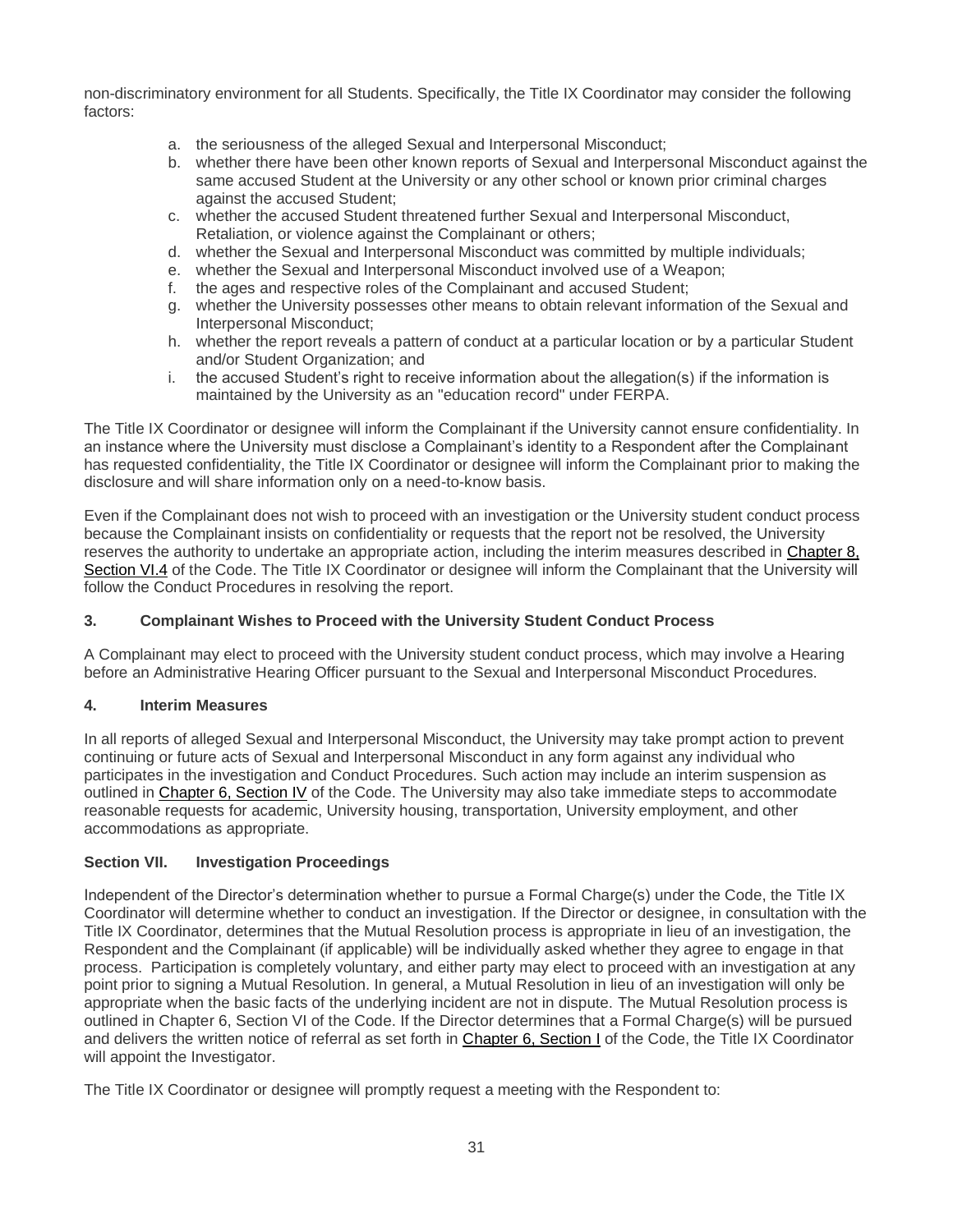- a. provide the Respondent with a general understanding of the Code, specifically the Sexual and Interpersonal Misconduct Procedures and the investigation process;
- b. provide the Respondent with a written explanation of the Respondent's rights and options pursuant to the Code, including the right to an Advisor as described in Chapter 6, Section II of the Code and to have a Representative participate as described in Chapter 6, Section III of the Code;
- c. discuss and provide written information regarding forms of support or immediate interventions available to the Respondent, such as on and off-campus resources, interim measures, etc.;
- d. discuss and provide written information regarding any accommodations that may be appropriate concerning the Respondent's academic, University housing, transportation, and/or University employment arrangements; and
- e. inform the Respondent about how the University will share information only on a need-to- know basis and will strive to protect the Respondent's privacy, including the omission of the Respondent's identifying information in publicly available records, to the extent permissible by law.

The Investigator will provide a written notice of investigation to both the Respondent and Complainant. This notice will include a reference to the Formal Charge(s); a description of the investigation process; a reminder regarding the preservation of information as described in [Chapter 8, Section III.2](#page-28-1) of the Code; a reminder regarding the Respondent's and Complainant's right to be represented, at their own expense, by a Representative; a reaffirmation of available resources throughout the Conduct Procedures; and a reminder that retaliation is prohibited under the Code.

The Investigator will conduct interviews with the Complainant, the Respondent, and any relevant third party witnesses, and will collect and review any other information relevant to the report. When applicable, the Investigator will coordinate with Police and Public Safety and other law enforcement officials. If during the investigation proceedings, the Respondent reports alleged Sexual and Interpersonal Misconduct by the Complainant and the Director makes the determination to pursue a Formal Charge(s) under the Code, the Title IX Coordinator or designee may conduct the investigations simultaneously.

All interviews conducted by the Investigator will be audio recorded by the Investigator. Notice will be provided to each interviewee that the interview is being recorded.

Once the formal investigation is completed, the Investigator will prepare an Investigation Report. After the Title IX Coordinator or designee reviews the Investigation Report, the Investigator will distribute a draft of the Investigation Report to the Complainant and the Respondent and will provide the Complainant and the Respondent an opportunity to offer additions or clarifications to the Investigation Report. The Investigator will offer to meet independently with the Complainant and the Respondent to discuss the Investigation Report, answer any questions, and discuss next steps. Once the Investigation Report is finalized, the Investigator will distribute the documents to the Director.

The Director will then make a determination as to whether to continue pursuing the Formal Charge(s). If the Director determines that the Formal Charge(s) will be pursued, the case may be resolved through a Mutual Resolution or through an In Absentia Resolution, or may be referred to a Hearing, as provided in [Chapter 6](#page-16-0) of the Code. If the Director determines that the Formal Charge(s) will not be pursued, the Complainant may request an independent review of the Director's determination by submitting a written request to the Dean of Students or designee within five (5) Days of receiving notice of the determination. Both the Respondent and Complainant shall be notified within a reasonable time in writing of the Dean of Student's decision. The decision of the Dean of Students or designee is final and conclusive.

## **Section VIII. Notice of Hearing**

If, pursuant to [Chapter 6](#page-16-0) of the Code, the case is referred to a Hearing, the Director shall deliver a written notice of Hearing to the Respondent and the Complainant. The notice of Hearing will include the following:

- a. notice of the Formal Charge(s), citing the alleged behavior prohibited by the Code;
- b. the date, time, and location of the Hearing;
- c. the name of the Administrative Hearing Officer who will hear the case;
- d. the names of any witnesses being called to provide testimony;
- e. a statement indicating that the Respondent and the Complainant may seek assistance from a Student Conduct Counselor in the preparation of their case for the Hearing;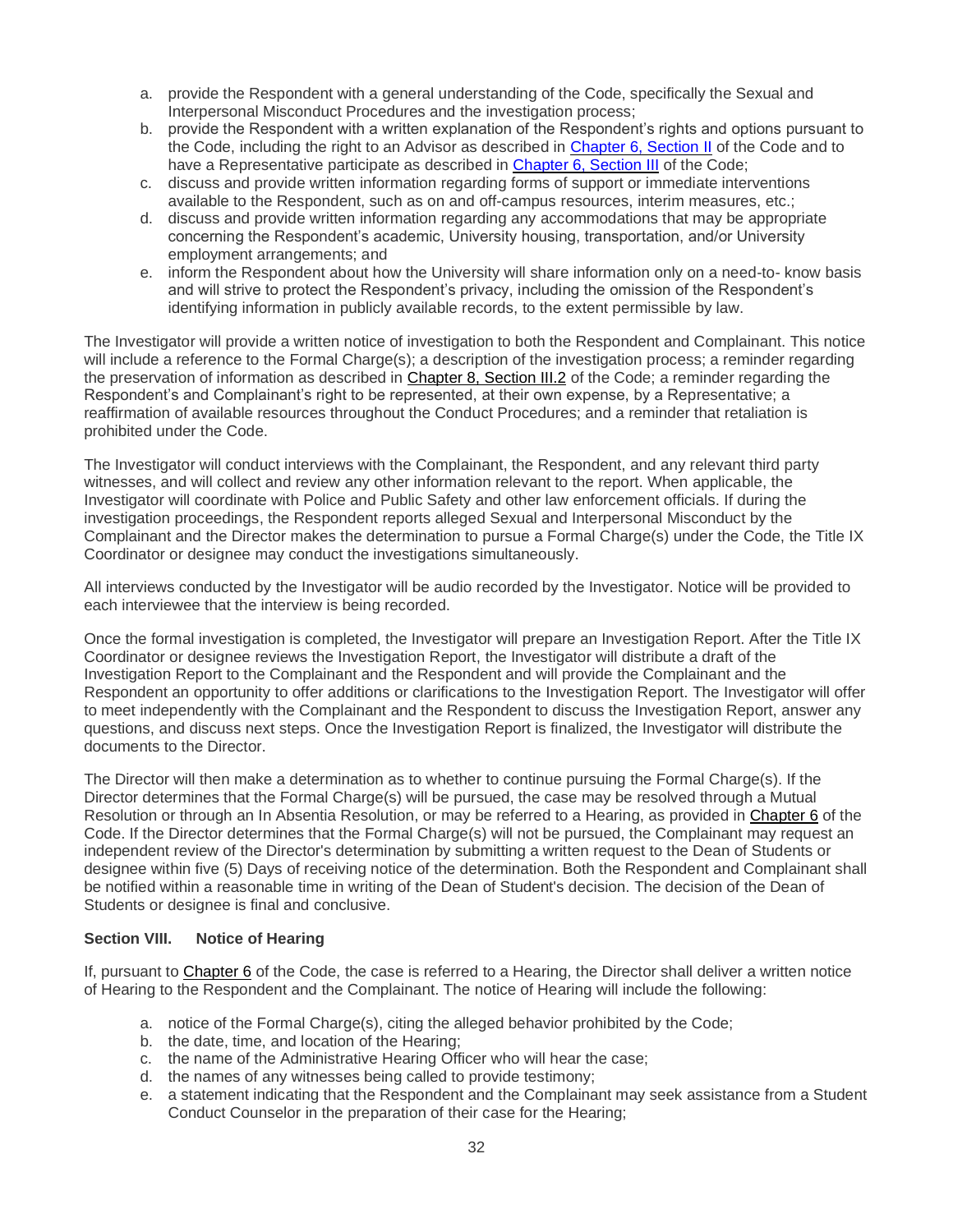- f. a statement indicating that the Respondent and the Complainant have the right to be represented, at their own expense, by a Representative during the Conduct Procedures pursuant to Chapter 6, Section III of the Code;
- g. if a Serious Violation, notice that possible sanctions include Conduct Suspension or Expulsion for a Student or Registration Suspension or Registration Revocation for a Student Organization; and
- h. if a Serious Violation, notice that the Respondent's University account and official academic transcript will be placed on hold until determinations on responsibility and sanction(s) (if applicable) are made.

In a case of a Minor Violation, the Respondent and the Complainant shall have no fewer than five (5) Days' notice of the Hearing. In a case of a Serious Violation, the Respondent and the Complainant shall have no fewer than ten (10) Days' notice of the Hearing. The time limit for any notice of the Hearing may be waived by both the Respondent and the Complainant.

Notice is sufficient if sent via email to the Respondent's and the Complainant's University email addresses or mailed via first class, registered, or certified mail to the Respondent's and the Complainant's current addresses as shown in the student information system on the date of mailing. All claims of failure to receive adequate notice are waived by the Respondent and the Complainant if the Respondent and the Complainant appear at the Hearing and do not formally raise the issue of adequate notice at the first opportunity.

## <span id="page-32-0"></span>**Section IX. Conduct of the Hearing**

## **1. Attendance of Parties**

The Respondent and the Complainant may remain present throughout the Hearing, with the exception of the Administrative Hearing Officer deliberations. If either the Respondent or the Complainant fails to appear at the Hearing after being notified pursuant to the Code, the Hearing will continue in their absence.

# **2. Attendance of Student Conduct Counselors**

A Student Conduct Counselor will attend the Hearing and may provide procedural advice to the Respondent. An additional Student Conduct Counselor will attend the Hearing and may provide procedural advice to the Complainant. Any witnesses called to provide testimony may seek procedural advice from a Student Conduct Counselor. Participants may decline the assistance of a Student Conduct Counselor. The Student Conduct Counselor is in addition to the Respondent's and the Complainant's respective Representatives and any Advisors, as described in [Chapter 6](#page-16-0) of the Code.

## **3. Challenges of Administrative Hearing Officer**

The Respondent or the Complainant may challenge the Administrative Hearing Officer on grounds of bias or a personal relationship that might affect impartial consideration of the case. The Respondent or the Complainant must submit the challenge in writing to the Director at least two (2) Days prior to the scheduled Hearing. The Director must decide the challenge prior to the Hearing. If the Director determines possible bias, they will excuse the Administrative Hearing Officer and appoint a replacement. The Hearing may be rescheduled at the discretion of the Director in order to appoint an available replacement.

## **4. Multiple Respondents**

Pursuant to FERPA, a Formal Charge(s) against multiple Respondents involved in the same incident may be heard in a single Hearing only if each Respondent consents in writing in advance of the Hearing.

## **5. Special Accommodations**

Upon request to the Director or designee by the Respondent, the Complainant, or any witnesses, the University may be able to provide special accommodations for testimony by alternate methods (e.g., room divider or video conference). Such accommodations are at the discretion of the Director or designee, in consultation with the Title IX Coordinator. The University's ability to provide special accommodations may be limited by the timing of the request and the accessibility of resources.

When possible, the Respondent and the Complainant will be notified in writing in advance of the Hearing of any special accommodations granted.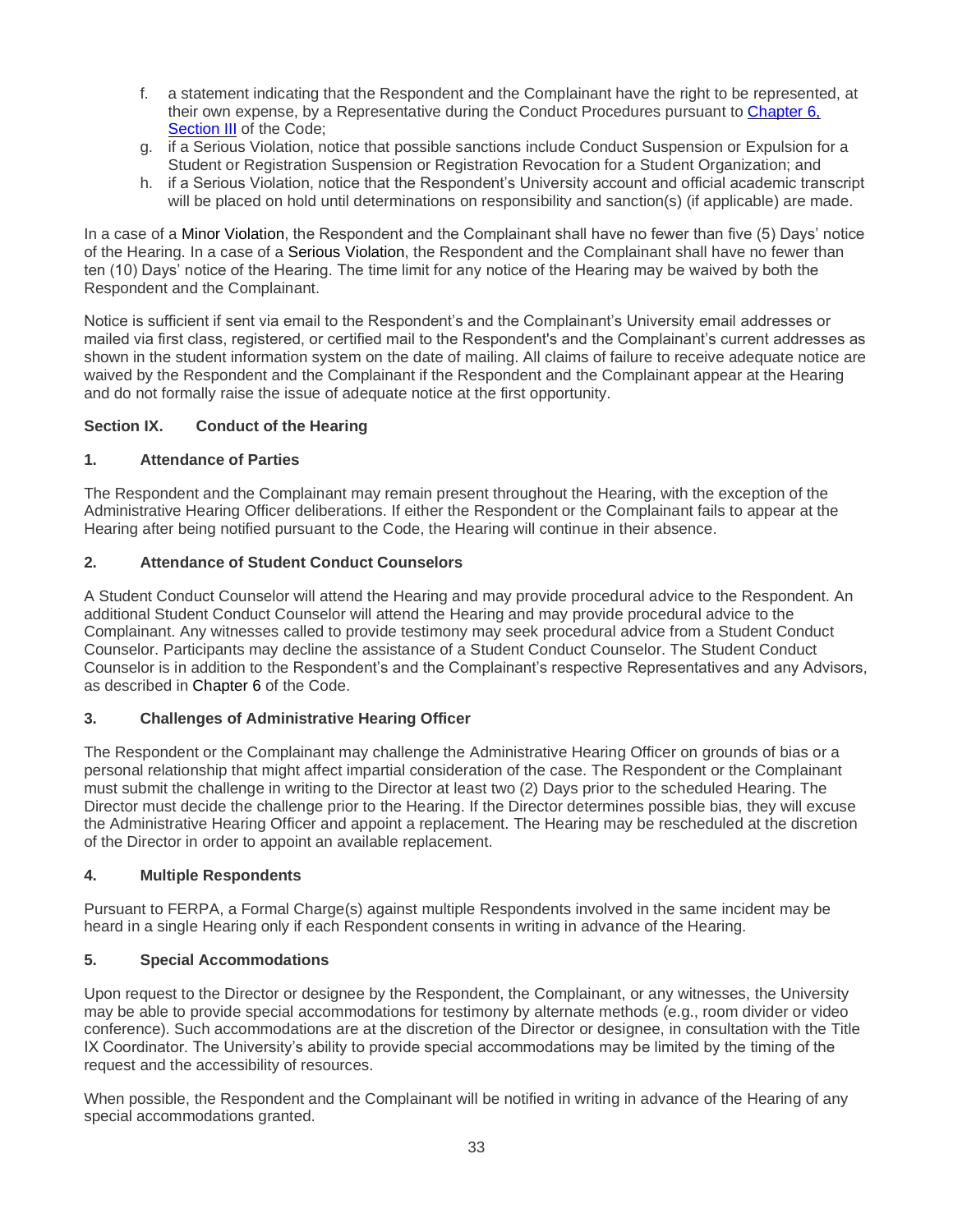#### **6. Administration of the Hearing**

- a. Formal rules of evidence do not apply. The Administrative Hearing Officer, in consultation with the Staff Advisor, will determine the admissibility of any information. The Respondent's prior conduct record is not to be considered in the Hearing unless and until the Respondent is found responsible for a violation(s) of the Code.
- b. The Administrative Hearing Officer will exercise control over the proceedings in order to maintain a fair, impartial, and efficient Hearing. The Administrative Hearing Officer may exclude or remove any individual who unreasonably delays, disrupts, or otherwise interferes with the Hearing, including the Respondent, the Complainant, or either of their Representatives or Advisors.
- c. A Staff Advisor appointed by the Director will attend the Hearing to assist the Administrative Hearing Officer, may comment on questions of procedure and admissibility of information, and will otherwise assist in conducting the Hearing. The Staff Advisor will be present while the Administrative Hearing Officer makes any determinations, but may not actively participate in the determinations.
- d. Each Hearing shall be audio recorded and/or transcribed by the University and not by any other individual, and the recording and/or written transcript becomes a part of the case file in Student Conduct & Academic Integrity. All documents or recordings included in the case file are the property of the University.

#### **7. Closed Hearing**

The Hearing is closed to the public. Admission of any individual to the Hearing shall be at the discretion of the Administrative Hearing Officer, in consultation with the Staff Advisor pursuant to [Chapter 8, Section IX.6.b](#page-32-0) of the Code. The Respondent and the Complainant shall have the same opportunities to have others present.

#### **8. Witnesses and Information**

- a. The Director or designee shall present the case on behalf of the University, including witnesses and/or documentary information to establish the Formal Charge(s).
- b. The Title IX Coordinator or Investigator will present information regarding the investigation to the Administrative Hearing Officer.
- c. The Respondent and Complainant are expected to give truthful testimony. Furnishing untruthful testimony may subject the Respondent or the Complainant to additional Conduct Procedures.
- d. All witnesses with any relevant information and all relevant information must be brought to the attention of the Investigator during the investigation. Absent extraordinary circumstances and except in the case of character documents as described in [Chapter 8, Section IX.9](#page-32-0) of the Code, no witnesses who were not brought to the attention of the Investigator may participate in the Hearing, and no information that was not brought to the attention of the Investigator may be presented.
- e. The Respondent and the Complainant will not be allowed to directly cross-examine or question each other or any witnesses under any circumstances. If the Respondent or the Complainant has a question for each other or a witness during the Hearing, they must present the question to the Administrative Hearing Officer, who may then ask the question or a rephrased question in their discretion on behalf of either the Respondent or the Complainant. The Respondent and the Complainant will be afforded an opportunity to examine any documents offered as information.
- f. All witnesses are required to give truthful testimony. Furnishing untruthful testimony may subject a University student or employee to appropriate disciplinary action.
- g. University students or employees called as witnesses must attend the Hearing unless compliance would result in significant and unavoidable personal hardships or substantial interference with normal University activities. A desire to avoid questioning may not be used to demonstrate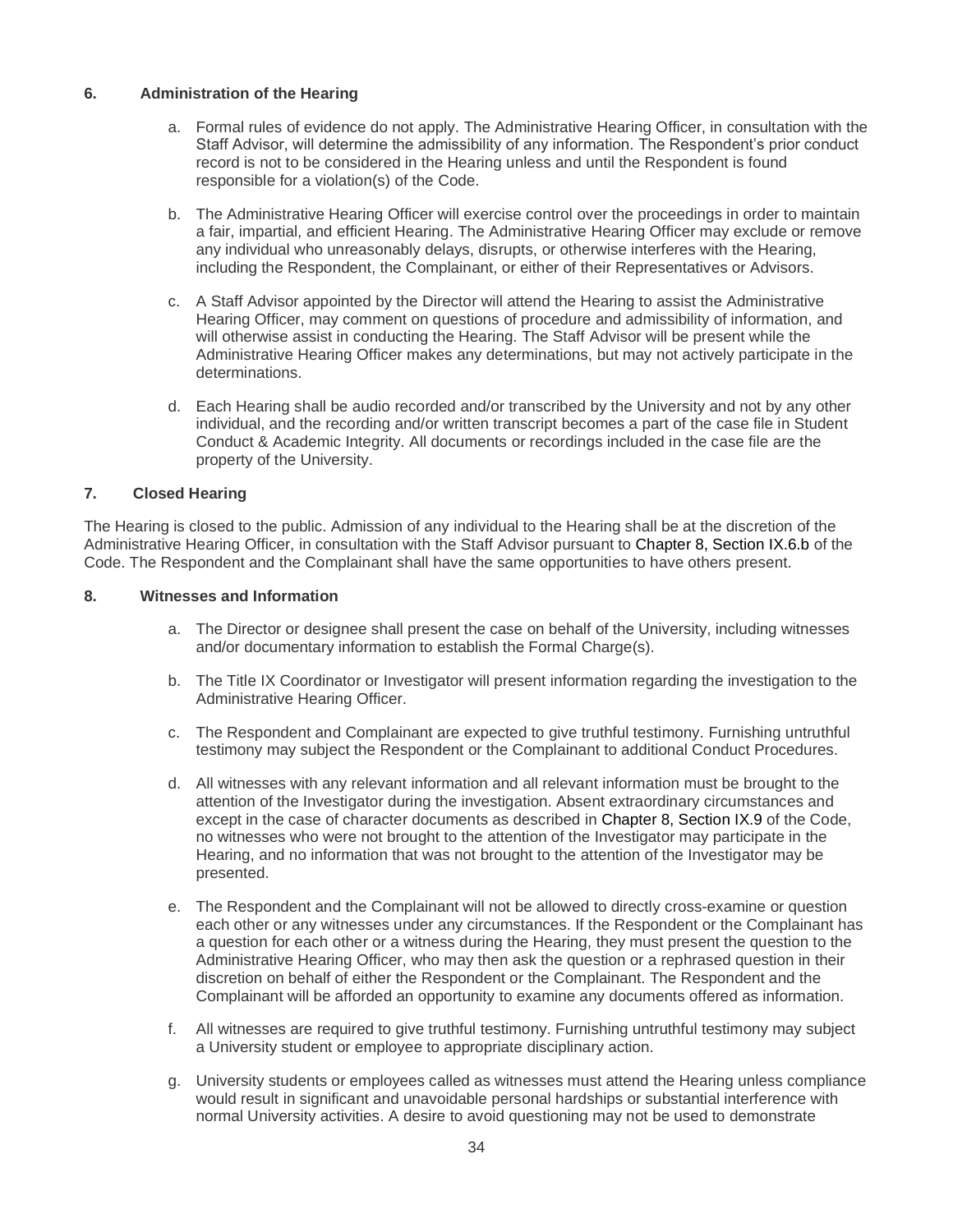"personal hardships." Failing to appear after an appropriate request may subject a University student or employee to appropriate disciplinary action.

h. The Respondent's or Complainant's prior sexual history is generally not relevant and will not be considered as information except in the following circumstances: (a) the Respondent's prior sexual history or other behavior may be relevant when that history or behavior is sufficiently similar to the alleged violation(s) to demonstrate a pattern of conduct; (b) the Complainant's prior sexual history with the Respondent may be relevant to assess the manner and nature of communications between them with respect to Consent; or (c) the Complainant's or Respondent's prior sexual history with any other individual may be relevant under very limited circumstances to prove intent, motive, absence of mistake, or to explain an injury or physical finding. In rare circumstances, the Administrative Hearing Officer, in consultation with the Staff Advisor, may determine that information related to prior sexual history is relevant even if not covered by one of the exceptions above.

#### **9. Impact Statements and Character Documents**

If the Administrative Hearing Officer determines that the Respondent is responsible for a violation(s) of the Code, the Respondent may present an Impact Statement as part of the sanctioning phase of the Hearing. The Respondent may also present any documents or letters regarding their character as part of the sanctioning phase of the Hearing.

If the Administrative Hearing Officer determines that the Respondent is responsible for a violation(s) of the Code related to Sexual and Interpersonal Misconduct, the Complainant may present an Impact Statement as part of the sanctioning phase of the Hearing.

If the Administrative Hearing Officer determines that the Respondent is responsible for a violation(s) of the Code related to a crime of violence (as defined in Section II.B.10 of University [Policy 402, Student Education Records](https://legal.uncc.edu/policies/up-402) [\(FERPA\)\),](https://legal.uncc.edu/policies/up-402) any victim of the crime of violence may present an Impact Statement as part of the sanctioning phase of the Hearing.

The Administrative Hearing Officer may consider, but is not bound by, any Impact Statements or character documents in determining a recommendation on sanction(s).

#### **Section X. Simultaneous Notification**

The Notice of Outcome as set forth in [Chapter 9, Section III](#page-35-1) of the Code shall be sent to the Respondent and the Complainant simultaneously. The Respondent and Complainant will also be simultaneously notified if any portion of the determinations changes on appeal and when the determinations become final.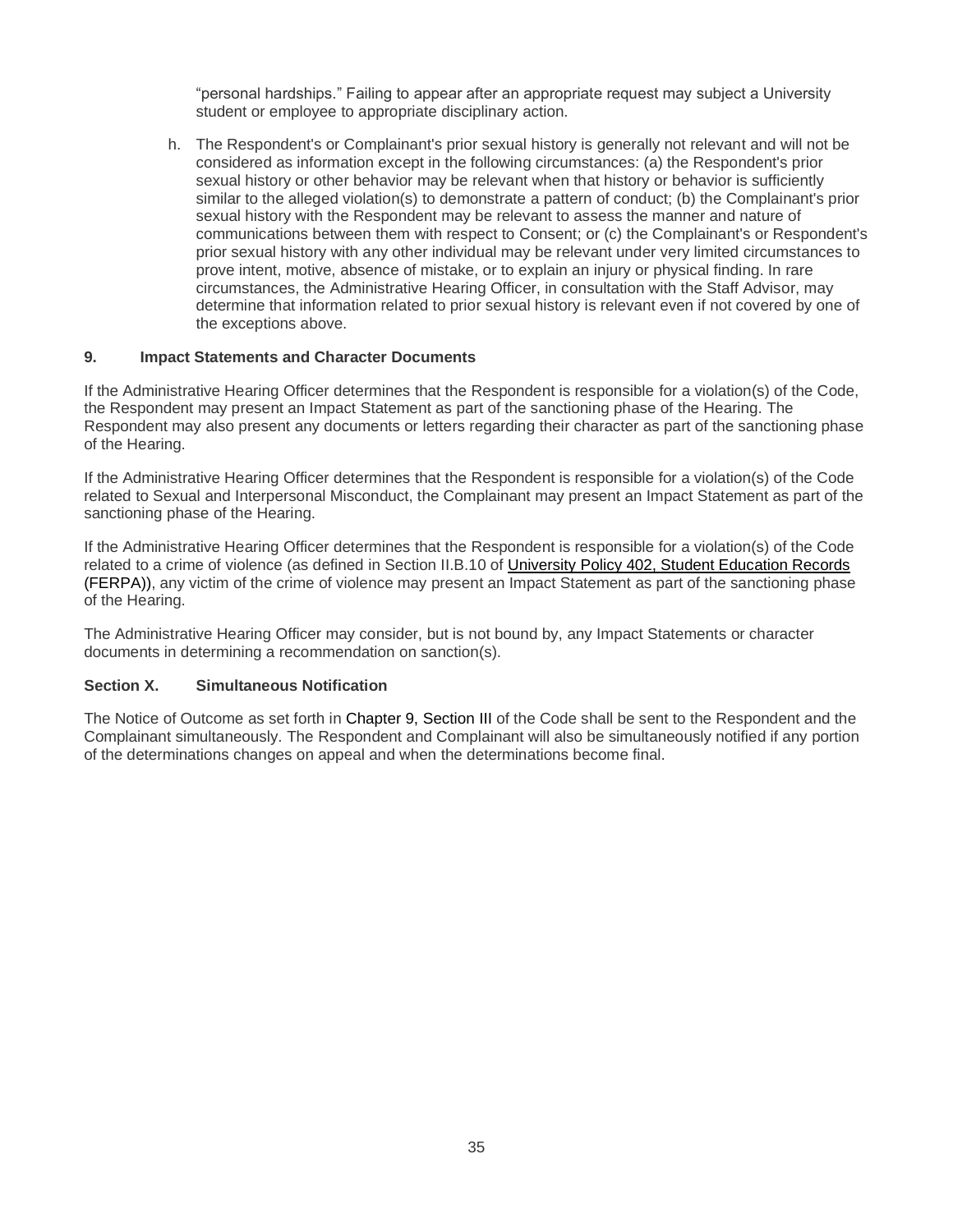# **Chapter 9. Recommendations and Determinations on Responsibility and Sanction(s)**

## **Section I. Determination on Responsibility**

The determination by the Hearing Panel or Administrative Hearing Officer on responsibility for any Formal Charge(s) shall be made in private, based solely on the information presented at the Hearing. In the case of a Hearing Panel, the determination shall be by majority vote. The determination on responsibility must be announced at the Hearing prior to making a recommendation on sanction(s). The determination on responsibility must contain a brief rationale upon which the determination is based.

## **Section II. Recommendation on Sanction(s)**

A determination by the Hearing Panel or Administrative Hearing Officer that a Respondent is responsible for any Formal Charge(s) shall be followed by a recommendation of an appropriate sanction(s). The prior conduct record of the Respondent shall be considered in determining a recommendation of an appropriate sanction(s). After private deliberation on the appropriate sanction(s), the Hearing Panel or Administrative Hearing Officer will announce the recommended sanction(s) at the Hearing and shall specify appeal rights, including the time in which to appeal and the permitted grounds for the appeal. The recommendation on sanction(s) must contain a brief rationale upon which the recommendation is based.

## <span id="page-35-1"></span>**Section III. Determination on Sanction(s)**

The Hearing Panel's or Administrative Hearing Officer's determination on responsibility and recommendation on sanction(s) (if applicable) shall be transmitted to the Director in the form of a brief written summary noting the rationales upon which the determination and recommendation are based.

## **1. Determination by the Director**

The Director has the authority to Affirm or adjust the sanction(s) other than Expulsion or Registration Revocation recommended by the Hearing Panel or Administrative Hearing Officer. The Director shall deliver their determination in a written Notice of Outcome to the Respondent and the Complainant (if applicable) no later than ten (10) Days after the recommendation is made.

## **2. Determination by the Vice Chancellor**

<span id="page-35-0"></span>The Vice Chancellor has the authority to Affirm or adjust the sanction of Expulsion or Registration Revocation recommended by the Hearing Panel or Administrative Hearing Officer. When the Hearing Panel or Administrative Hearing Officer recommends a sanction of Expulsion or Registration Revocation, the Director shall deliver that recommendation to the Vice Chancellor, who shall make a final determination on the sanction of Expulsion or Registration Revocation. The Vice Chancellor shall deliver their determination in a written Notice of Outcome to the Respondent and the Complainant (if applicable) no later than ten (10) Days after the recommendation is made.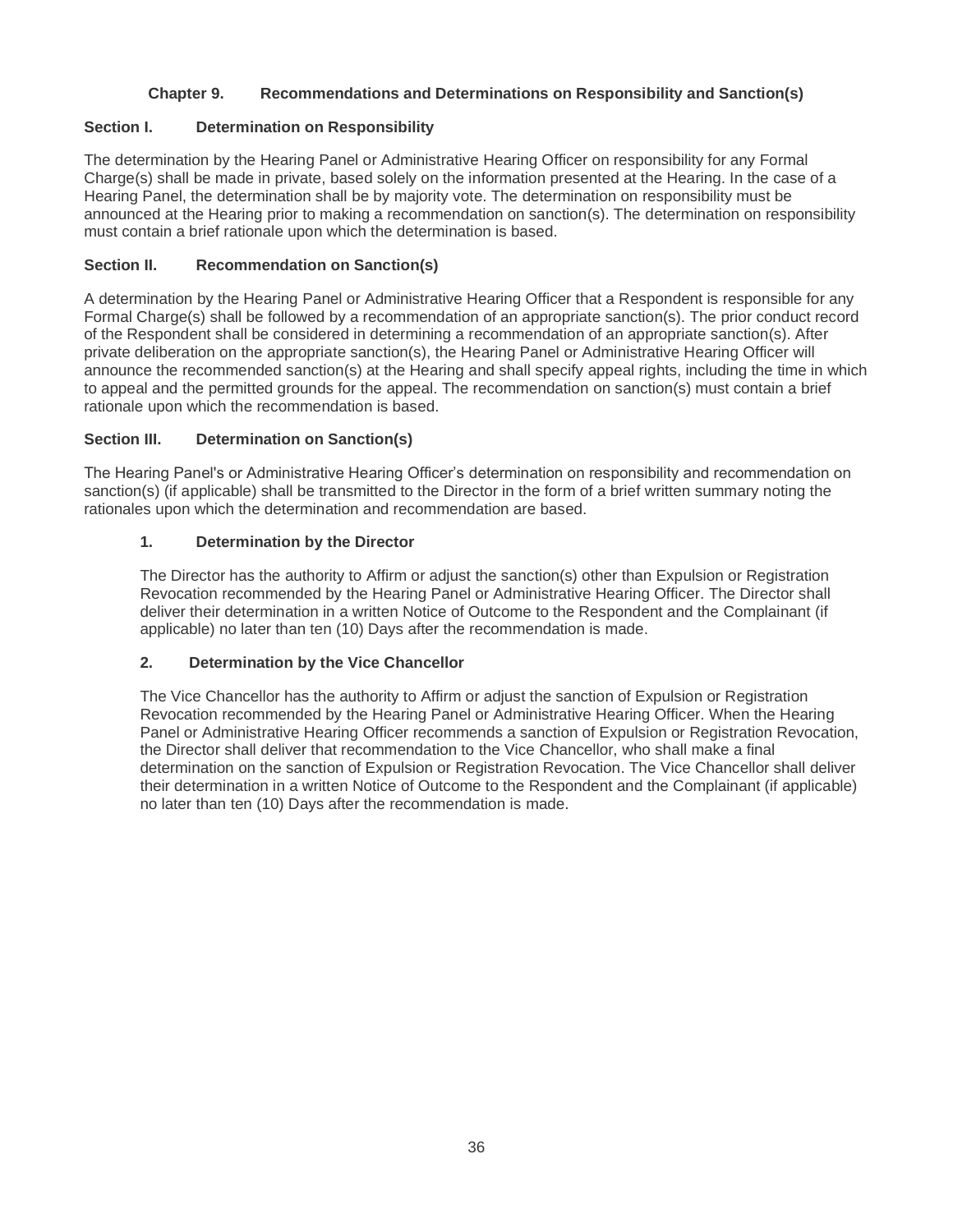#### **Chapter 10. Sanctions**

<span id="page-36-0"></span>Sanctions are intended to educate students on the effects of their behavior and encourage change in future decision making. All recommended sanctions require review in accordance with [Chapter 9, Section III](#page-35-1) of the Code and may be altered or deferred. To be considered in good conduct standing, a student must have completed any and all outstanding sanctions by the appropriate due dates with Student Conduct & Academic Integrity.

#### **Section I. Compelling Factors**

Compelling factors affect the severity of the sanction(s) imposed through the proceedings outlined in the Code. They may include, but are not limited to, the Respondent's demonstrated understanding of their responsibility and level of accountability; the prior conduct record of the Respondent; the nature of the incident and the facts and circumstances related to the case; the severity of any damage, injury, or harm resulting from the incident; the level of disruption to normal University activities and services; whether the incident was motivated by bias based upon an individual's actual or perceived race, color, religion, age, national origin, ethnicity, gender, gender identity or expression, sexual orientation, disability, or veteran status; and guidance from applicable governing policies and regulations of the UNC Board of Governors.

#### <span id="page-36-1"></span>**Section II. Individual Student Sanctions**

One or more of the following sanctions may be imposed on a Student found responsible for a violation(s) of the Code.

- 1. **Conduct Warning** Formal written warning indicating that the Respondent's behavior was unacceptable and that if the Respondent is subsequently found responsible for a violation(s) of the Code, more severe sanctions could result.
- 2. **Conduct Probation** A status in which the Respondent is deemed not to be in good conduct standing with the University for a definite period of time not less than the remainder of the semester in which the Conduct Probation is imposed or for an indefinite period of time. Conduct Probation does not affect the Respondent's academic standing, is not shared with faculty members, and is not notated on the Respondent's academic transcript. In the event the Respondent is subsequently found responsible for a violation(s) of the Code while on Conduct Probation, more severe sanctions, including Conduct Suspension or Expulsion, could result. Conditions restricting the Respondent's participation in University activities may also be imposed. If the Conduct Probation is for an indefinite period, the Respondent may petition the Director in writing for reinstatement to good standing, but not earlier than two (2) calendar years from the effective date of the Conduct Probation.
- 3. **Deferred Conduct Suspension** A status in which the Respondent is deemed not to be in good conduct standing with the University for a definite period of time not less than the remainder of the semester in which the Deferred Conduct Suspension is imposed or for an indefinite period of time. Deferred Conduct Suspension does not affect the Respondent's academic standing, is not shared with faculty members, and is not notated on the Respondent's academic transcript. In the event the Respondent is subsequently found responsible for a violation(s) of the Code while on Deferred Conduct Suspension, more severe sanctions, including Conduct Suspension or Expulsion, could result, with Conduct Suspension being considered as a most likely possibility. Conditions restricting the Respondent's participation in University activities may also be imposed. If the Deferred Conduct Suspension is for an indefinite period, the Respondent may petition the Director in writing for reinstatement to good standing, but not earlier than two (2) calendar years from the effective date of the Deferred Conduct Suspension.
- 4. **Conduct Suspension** Separation of the Respondent from the University for a definite period of time not less than the remainder of the semester in which the Conduct Suspension is imposed or for an indefinite period of time. During the Conduct Suspension period, the Respondent is trespassed from the University and may not be present on University Premises; attend or participate in classes; access various University electronic systems, including, but not limited to, email services; or participate in Student Organizations or any University-sponsored program, activity, or related event. Violation of the terms of Conduct Suspension may subject the Respondent to additional sanctions pursuant to [Chapter 5, Paragraph e](#page-13-0) and [Chapter 5, Paragraph q](#page-15-5) of the Code and/or to arrest. The Respondent will be automatically withdrawn from registered courses based upon the effective date of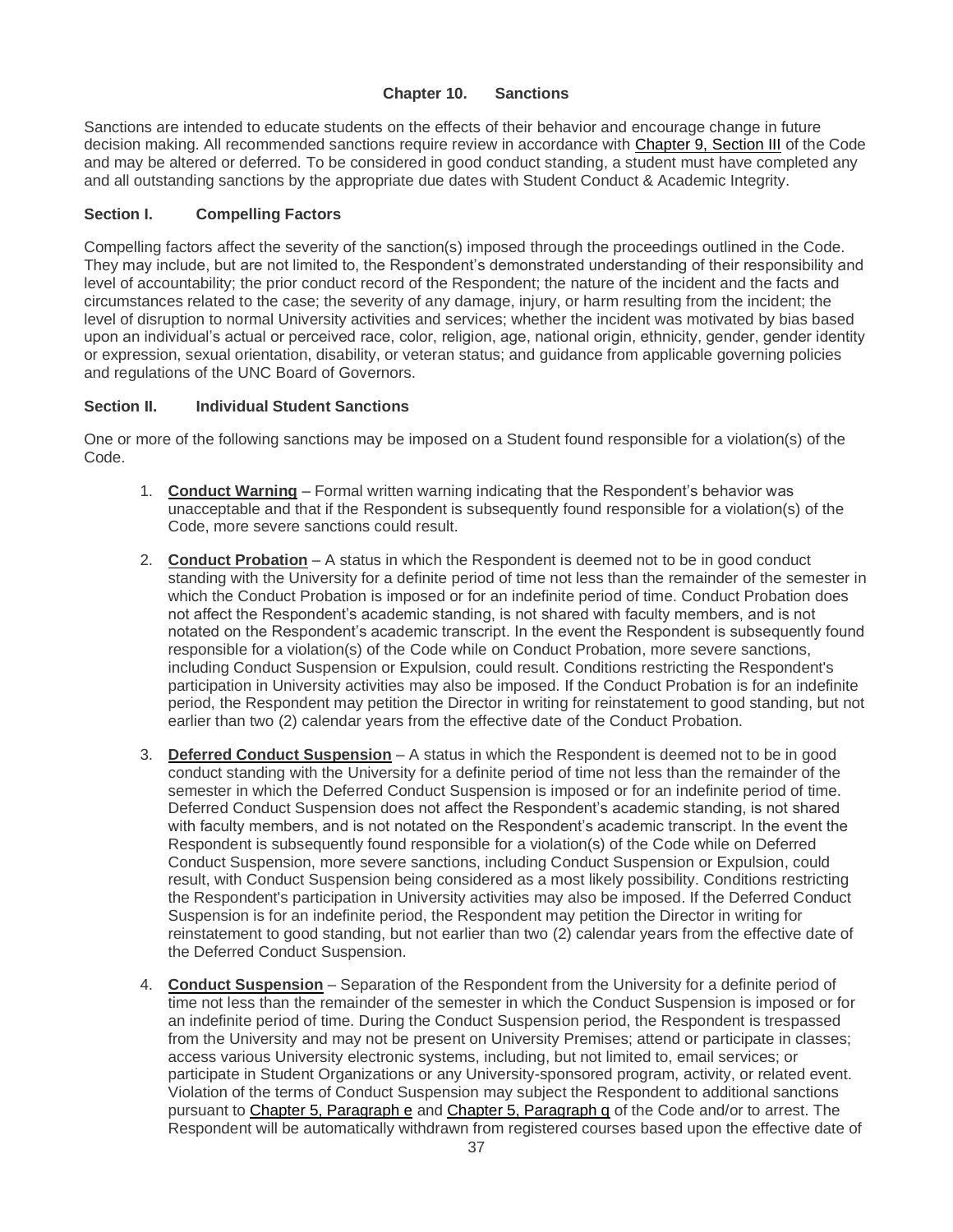the Conduct Suspension. The Respondent will be responsible for any financial obligations to the University but may be eligible for a reduction of tuitions and fees based upon the effective date of the Conduct Suspension and the University's Reduction of Tuition and Fees Schedule. Notification of the Conduct Suspension will appear on the Respondent's academic transcript and will remain until the end of the Conduct Suspension period. The Respondent's name will be added to the UNC System Suspension/Expulsion Database, where it will remain indefinitely. In order to re-enroll at the University at the conclusion of the Conduct Suspension period, the Respondent must reapply for admission to the University, but no Respondent may re-enroll at the University until after the Conduct Suspension period has ended. If the Conduct Suspension is for an indefinite period, the Respondent may petition the Director in writing for reinstatement to good standing, but not earlier than two (2) calendar years from the effective date of the Conduct Suspension. If the Director grants reinstatement, the Respondent may reapply for admission to the University, but no Respondent may re-enroll at the University until after the Director has granted reinstatement.

- 5. **Expulsion** Permanent separation of the Respondent from the University. The Respondent is trespassed from the University and may not be present on University Premises; attend or participate in classes; access various University electronic systems, including, but not limited to, email services; or participate in Student Organizations or any University-sponsored program, activity, or related event. Violation of the terms of Expulsion may subject the Respondent to arrest. The Respondent will be automatically withdrawn from registered courses based upon the effective date of the Expulsion. The Respondent will be responsible for any financial obligations to the University but may be eligible for a reduction of tuitions and fees based upon the effective date of the Expulsion and the University's Reduction of Tuition and Fees Schedule. A Respondent who has been expelled from one constituent institution of The University of North Carolina system may not be admitted to another UNC System institution until the Expulsion has been rescinded by the institution that imposed the sanction. Notification of the Expulsion will appear on the Respondent's academic transcript until the date the Expulsion is rescinded, if it is rescinded. The Respondent's name will be added to the UNC System Suspension/Expulsion Database, where it will remain indefinitely. The Respondent may petition the Chancellor in writing for the Expulsion to be rescinded, but not earlier than two (2) calendar years from the effective date of the Expulsion.
- 6. **Removal from University Housing** Loss of the privilege of living in University housing. Removal may be for a definite period of time not less than the remainder of the semester in which the Removal is imposed or for an indefinite period of time. If the Removal is for an indefinite period, the Respondent may petition the Director in writing for restoration of University housing privileges, but not earlier than one (1) calendar year from the effective date of the Removal. Any cancellation fee, prorata refund, or return of deposit shall be assessed as described in the housing contract between the University and the Respondent.
- 7. **Post-Enrollment and Post-Graduation Sanctions** A Respondent who is found responsible for a violation(s) of the Code, but who graduates from the University before imposition of a sanction, is subject to (a) revocation of any degree awarded; (b) temporary or permanent withholding of the transcript for any degree earned, regardless of whether the degree has been awarded; and/or (c) having sanction(s) imposed as a condition of re-enrollment at the University.
- 8. **Additional Sanctions –** The following sanctions may be imposed in addition to those listed in [Chapter 10, Section I.1-7](#page-36-1) of the Code:
	- a. restitution for loss incurred by an individual or the University as a result of the Respondent's violation(s);
	- b. exclusion and/or trespass from all or a portion of any University Premises or any Universitysponsored program, activity, or related event, as specified in the sanction, for a definite or indefinite period of time;
	- c. an administrative no contact order with an individual(s);
	- d. loss of driving and/or parking privileges on University Premises;
	- e. a student conduct fee not to exceed \$100;
	- f. community service and/or participation in educational programs;
	- g. restitution for expenses incurred by individuals or the University as a result of providing educational programs or other educational experiences related to the violation(s);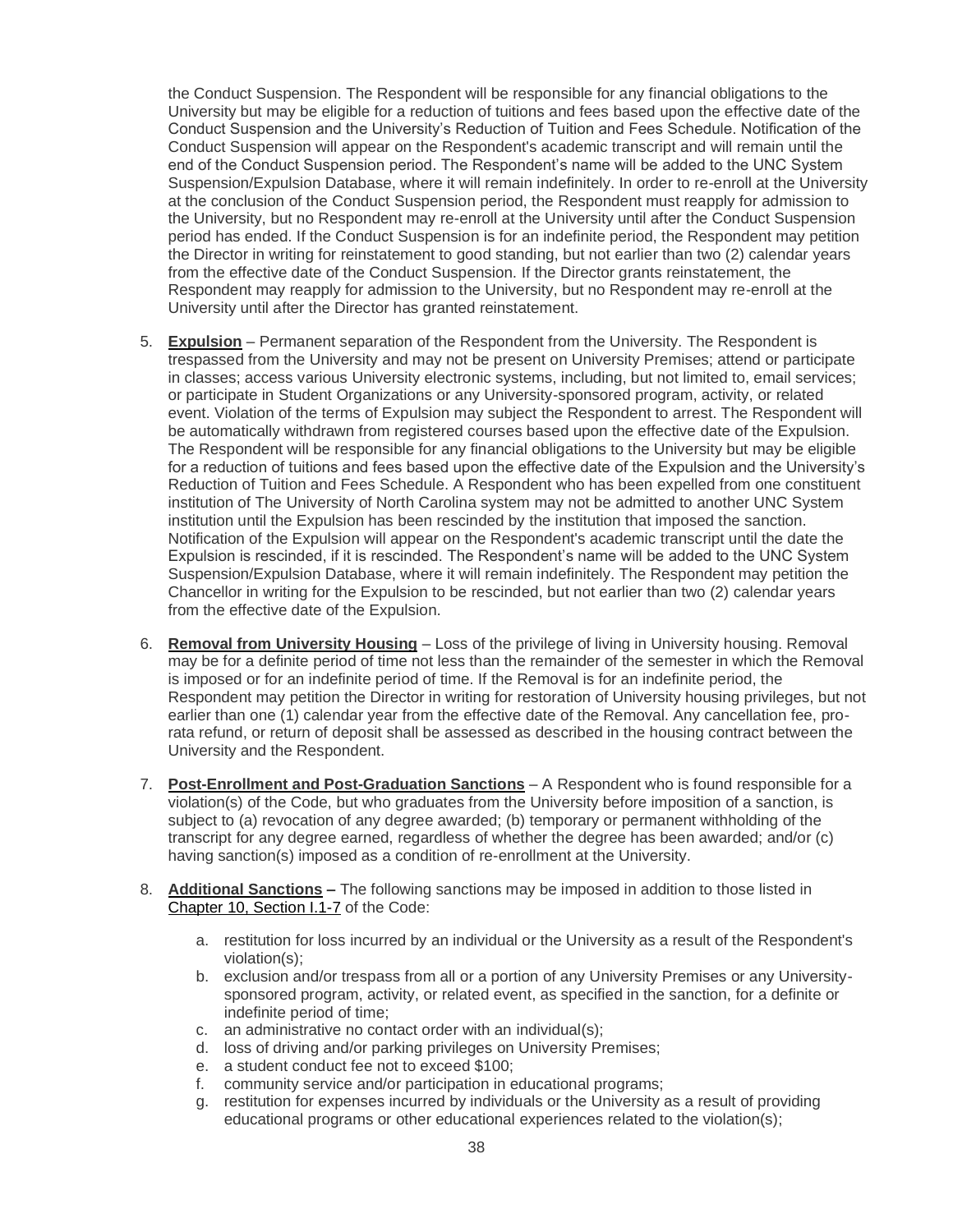- h. parental/guardian notification, pursuant to Section II.B.11 of [University Policy 402, Student](https://legal.uncc.edu/policies/up-402)  [Education Records \(FERPA\);](https://legal.uncc.edu/policies/up-402) or
- i. any other appropriate sanction as determined by the Director or designee.

# <span id="page-38-0"></span>**Section III. Student Organization Sanctions**

One or more of the following sanctions may be imposed on a Student Organization found responsible for a violation(s) of the Code.

- 1. **Conduct Warning–** Formal written warning indicating that the Respondent's behavior was unacceptable and that if the Respondent is subsequently found responsible for a violation(s) of the Code, more severe sanctions could result.
- 2. **Registration Probation** A status in which the Respondent is deemed not to be in good conduct standing with the University for a definite period of time not less than the remainder of the semester in which the Registration Probation is imposed. In the event the Respondent is subsequently found responsible for a violation(s) of the Code while on Registration Probation, more severe sanctions, including Registration Suspension or Registration Revocation, could result. The Respondent may seek and add members during this probationary period and may host other activities unless otherwise specified.
- 3. **Deferred Registration Suspension** A status in which the Respondent is deemed not to be in good conduct standing with the University for a definite period of time not less than the remainder of the semester in which the Deferred Registration Suspension is imposed. In the event the Respondent is subsequently found responsible for a violation(s) of the Code while on Deferred Registration Suspension, more severe sanctions, including Registration Suspension or Registration Revocation, could result, with Registration Suspension being considered as a most likely possibility. The Respondent may seek and add members during this probationary period and may host other activities unless otherwise specified.
- 4. **Registration Suspension** –Removal of University recognition of the Respondent for a definite period of time. During the period of Registration Suspension, the Respondent is deemed not to be in good conduct standing with the University. While under Registration Suspension, the Respondent may continue to occupy or hold property, but may not function at the University; utilize University facilities or services; or participate in any University-sponsored program, activity, or related event.
- 5. **Registration Revocation** Permanent removal of University recognition of the Respondent. The Respondent may not function at the University; utilize University facilities or services; or participate in any University-sponsored program, activity, or related event. The Respondent may petition the Vice Chancellor in writing for the Registration Revocation to be rescinded, but not earlier than two (2) calendar years from the effective date of the Registration Revocation.
- 6. **Additional Sanctions** The following sanctions may be imposed in addition to those listed in [Chapter 10, Section II.1-4](#page-38-0) of the Code:
	- a. exclusion from intramural competition;
	- b. restitution for loss incurred by an individual or the University as a result of the Respondent's violation(s).
	- c. denial of use of University Premises for meetings or activities;
	- d. exclusion and/or trespass from all or a portion of any University Premises or any Universitysponsored program, activity, or related event, as specified in the sanction, for a definite or indefinite period of time;
	- e. suspension of rushing, recruiting, or intake processes;
	- f. loss of social privileges where the Respondent may not sponsor any activity, party, or function that is social in nature during the established period of time;
	- g. community service and/or participation in educational programs;
	- h. restitution for expenses incurred by individuals or the University as a result of providing educational programs or other educational experiences related to the violation(s); or
	- i. any other appropriate sanction as determined by the Director or designee.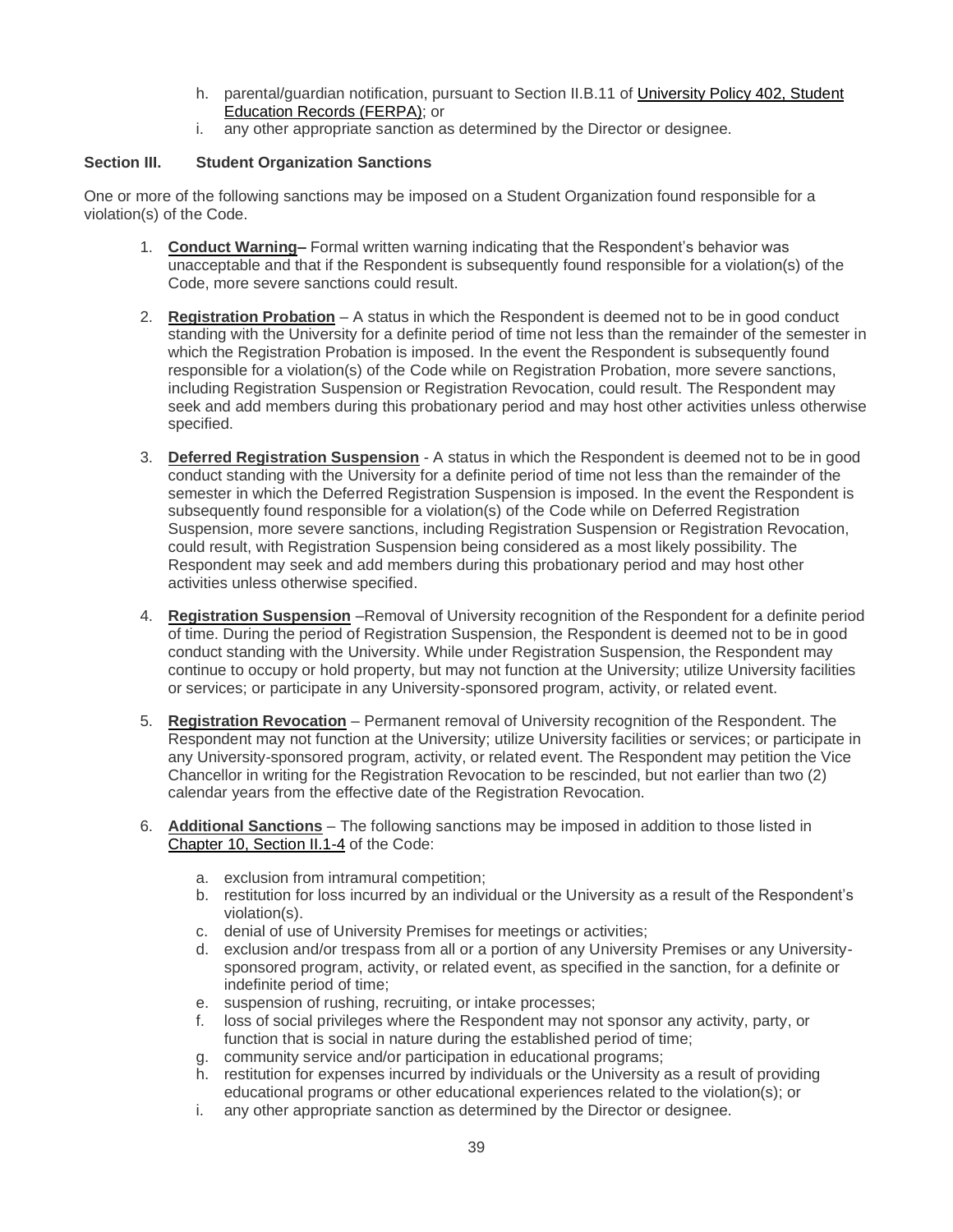## **Section IV. Deferral of Sanctions**

At the discretion of the Director, the imposition of a sanction normally will be deferred until after a decision on a first-level appeal as described in [Chapter 11](#page-39-0) of the Code, but may be imposed immediately after the Hearing if:

- 1. the Respondent has been found responsible for an act which resulted or foreseeably could have resulted in personal injury to another;
- 2. the Respondent has been found to be in possession of a Weapon;
- 3. the Respondent has been found responsible for the forgery or falsification of a University document; or
- <span id="page-39-0"></span>4. the Respondent has committed an additional violation of the Code or has violated the terms of a previous sanction(s).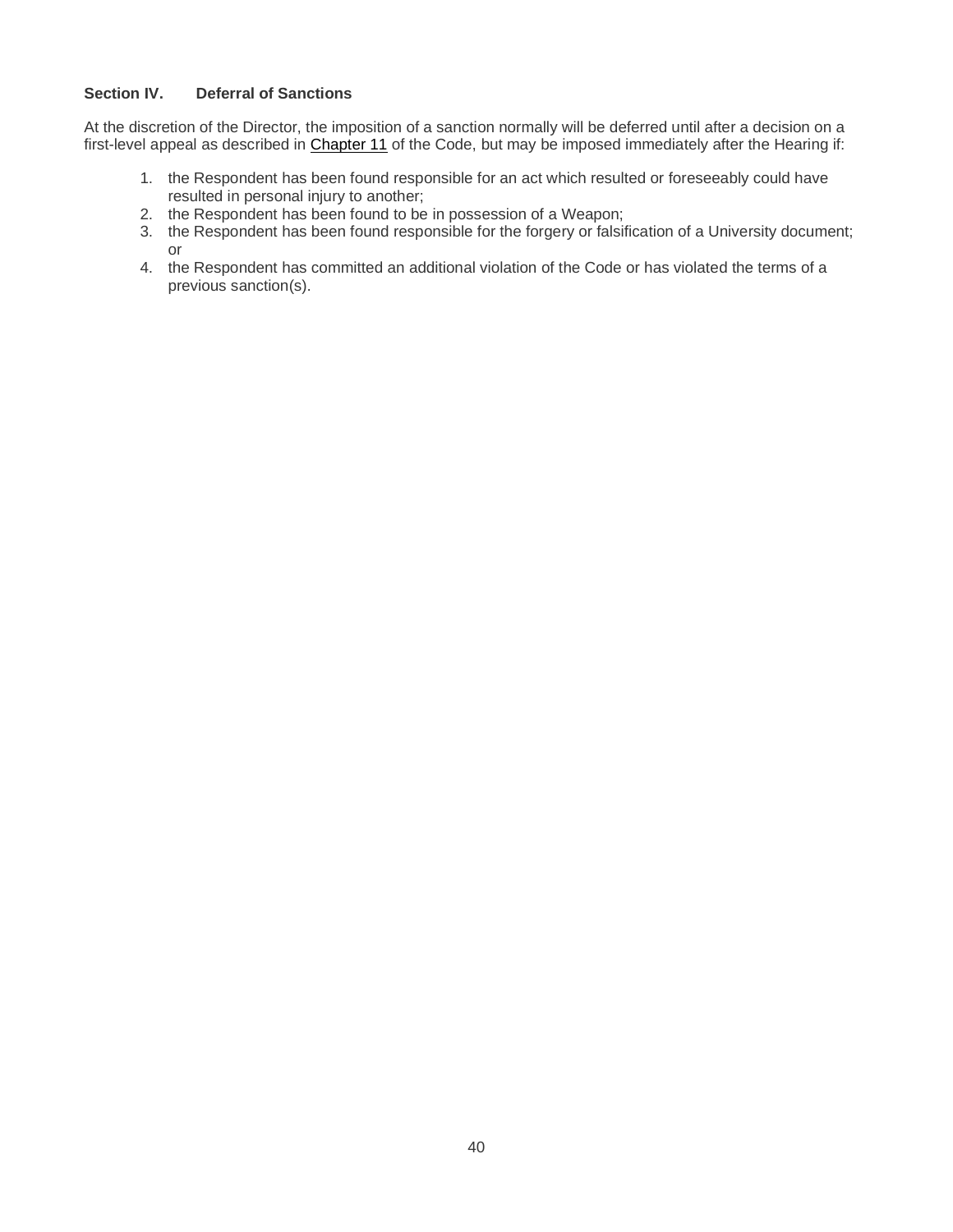## **Chapter 11. Appeals**

## <span id="page-40-0"></span>**Section I. Grounds for Appeal**

The Respondent or Complainant (if applicable) (hereinafter Appellant) may appeal the determination on responsibility and/or the determination on sanction(s) based only on the following grounds:

- 1. a violation of due process; or
- 2. a material deviation from Substantive and Procedural Standards adopted by the Board of Governors, described in [The University of North Carolina Board of Governors Policy 700.4.1.](http://www.northcarolina.edu/apps/policy/index.php?pg=vs&id=457&added=1)

#### **Section II. Process**

Within five (5) Days after delivery of the Notice of Outcome, as described in [Chapter 9, Section III](#page-35-1) of the Code, the Appellant may submit written rationale for appeal of the determination on responsibility and/or the determination on sanction(s) to the Director.

In cases in which there is both a Respondent and a Complainant, each party will be notified that the other party has submitted an appeal, if any.

The Director or designee will promptly forward appeals meeting the grounds described in [Chapter 11, Section I](#page-40-0) of the Code, or Section XII(a) of *University Policy 504*, Title IX Grievance Policy, if applicable, along with the Record on Appeal, to the Appellate Officer. Appeals not meeting the grounds described in [Chapter 11, Section I](#page-40-0) of the Code, or Section XII(a) of [University Policy 504, Title IX Grievance Policy,](http://legal.uncc.edu/policies/up-504) if applicable, will not be considered.

The Appellate Officer shall decide appeals based upon the Appellant's written appeal and the Record on Appeal. The decision may:

- 1. Affirm the determinations on responsibility and the sanction(s) (if applicable);
- 2. Affirm the determination on responsibility and reduce but not eliminate the sanction(s); or
- 3. remand the case to the same or a new Hearing Panel or Administrative Hearing Officer.

The Respondent and the Complainant (if applicable) shall be notified within a reasonable time in writing of the decision on appeal. The decision of the Appellate Officer Affirming the determination on responsibility shall be final and conclusive, and the sanction(s) will be imposed as directed. If the case is remanded to a Hearing Panel or Administrative Hearing Officer, the appropriate Conduct Procedures described in the Code shall apply.

If the decision of the Appellate Officer imposes a sanction of Conduct Suspension or Expulsion for a Student or Registration Suspension or Registration Revocation for a Student Organization, a Respondent or Complainant (if applicable) who believes that the rights described in [Section 502 D\(3\)](http://www.northcarolina.edu/apps/policy/index.php?pg=vs&id=4428&added=1) of [The Code of the University of North](http://www.northcarolina.edu/apps/policy/index.php)  [Carolina](http://www.northcarolina.edu/apps/policy/index.php) (violation of due process or material deviation from Substantive and Procedural Standards adopted by the Board of Governors) have been violated may file a notice of appeal from the decision of the Appellate Officer to the Board of Trustees.

The notice of appeal must be in writing and must specify the rights alleged to have been violated and the reasons for such allegation. No such notice is effective unless received by the Board of Trustees within five (5) Days after delivery of the decision of the Appellate Officer. Appeals not meeting the grounds described in [Chapter 11,](#page-40-0)  [Section I](#page-40-0) of the Code will not be considered.

The Board of Trustees shall decide appeals based upon the Appellant's written appeal and the Record on Appeal. The decision may:

- 1. Affirm the determinations on responsibility and the sanction(s) (if applicable);
- 2. Affirm the determination on responsibility and reduce but not eliminate the sanction(s); or
- 3. remand the case to the same or a new Hearing Panel or Administrative Hearing Officer.

The Respondent and the Complainant (if applicable) shall be notified within a reasonable time in writing of the decision on appeal. If the case is remanded to a Hearing Panel or Administrative Hearing Officer, the appropriate Conduct Procedures described in the Code shall apply.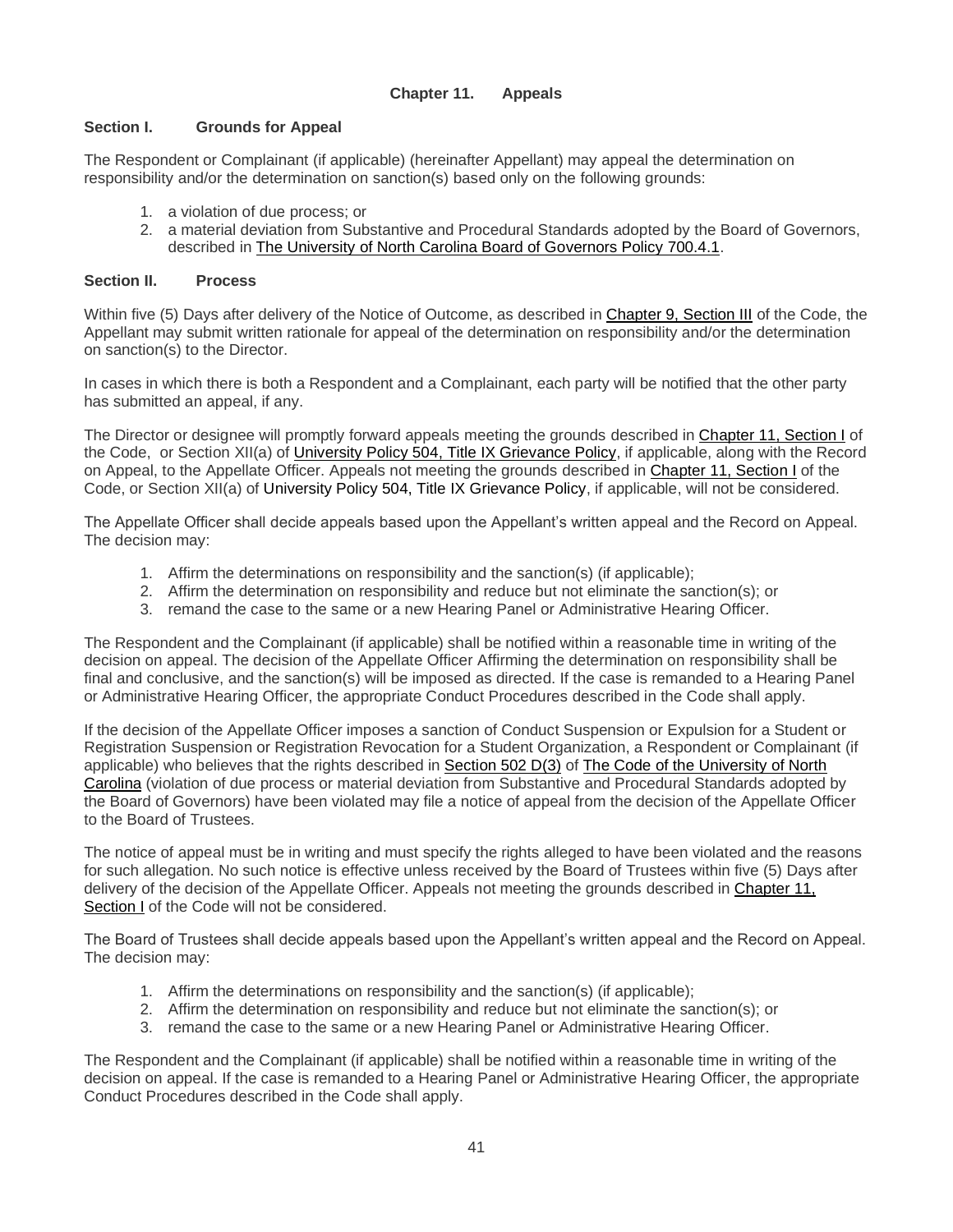No appeal to the Board of Governors or the President of the University of North Carolina is permitted.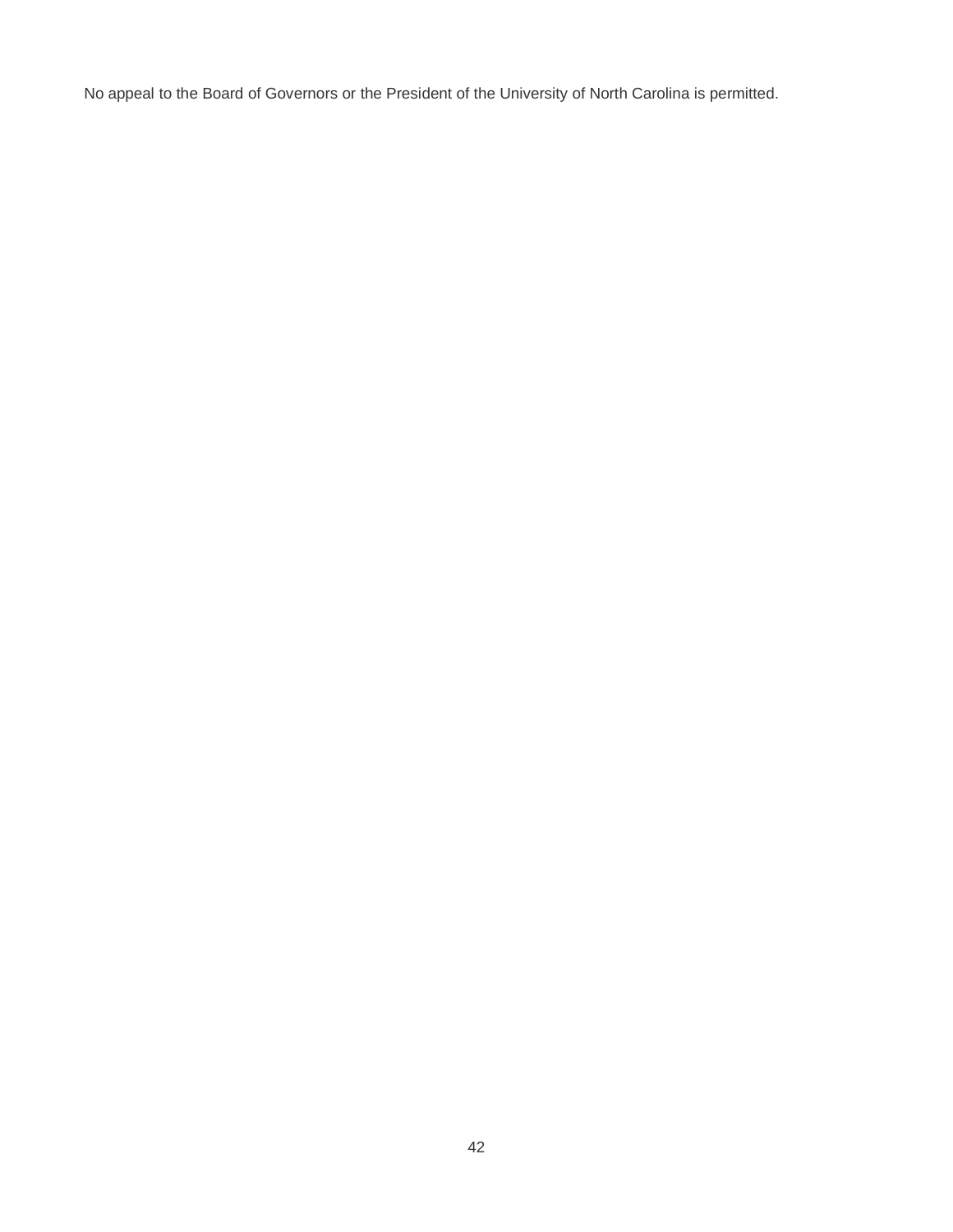#### **Chapter 12. Case Files and Conduct Records**

- <span id="page-42-0"></span>1. Academic transcripts shall reflect sanctions as provided in [Chapter 10](#page-35-0) of the Code.
- 2. The case file, including audio recordings and/or transcripts of the Hearing, will be retained as part of the Respondent's conduct record for eight (8) years from the date of resolution. Conduct records may be retained for longer periods of time or permanently, as specified in the sanction(s) or if the sanction(s) is considered incomplete. Conduct records including the sanction of Expulsion or Registration Revocation shall be retained permanently. Conduct records designated as "permanent" shall not be voided except under very rare circumstances with unusual and compelling justification.
- 3. Conduct records related to an individual student are confidential and shall be maintained pursuant to [University Policy 402, Student Education Records \(FERPA\),](https://legal.uncc.edu/policies/up-402) including limited exceptions that permit disclosure without a student's consent. Any portions of conduct records related to a Student Organization that do not contain identifiable student information are generally not protected from disclosure.
- 4. Students may make copies of their conduct records in accordance with [University Policy 402, Student](https://legal.uncc.edu/policies/up-402)  [Education Records \(FERPA\).](https://legal.uncc.edu/policies/up-402)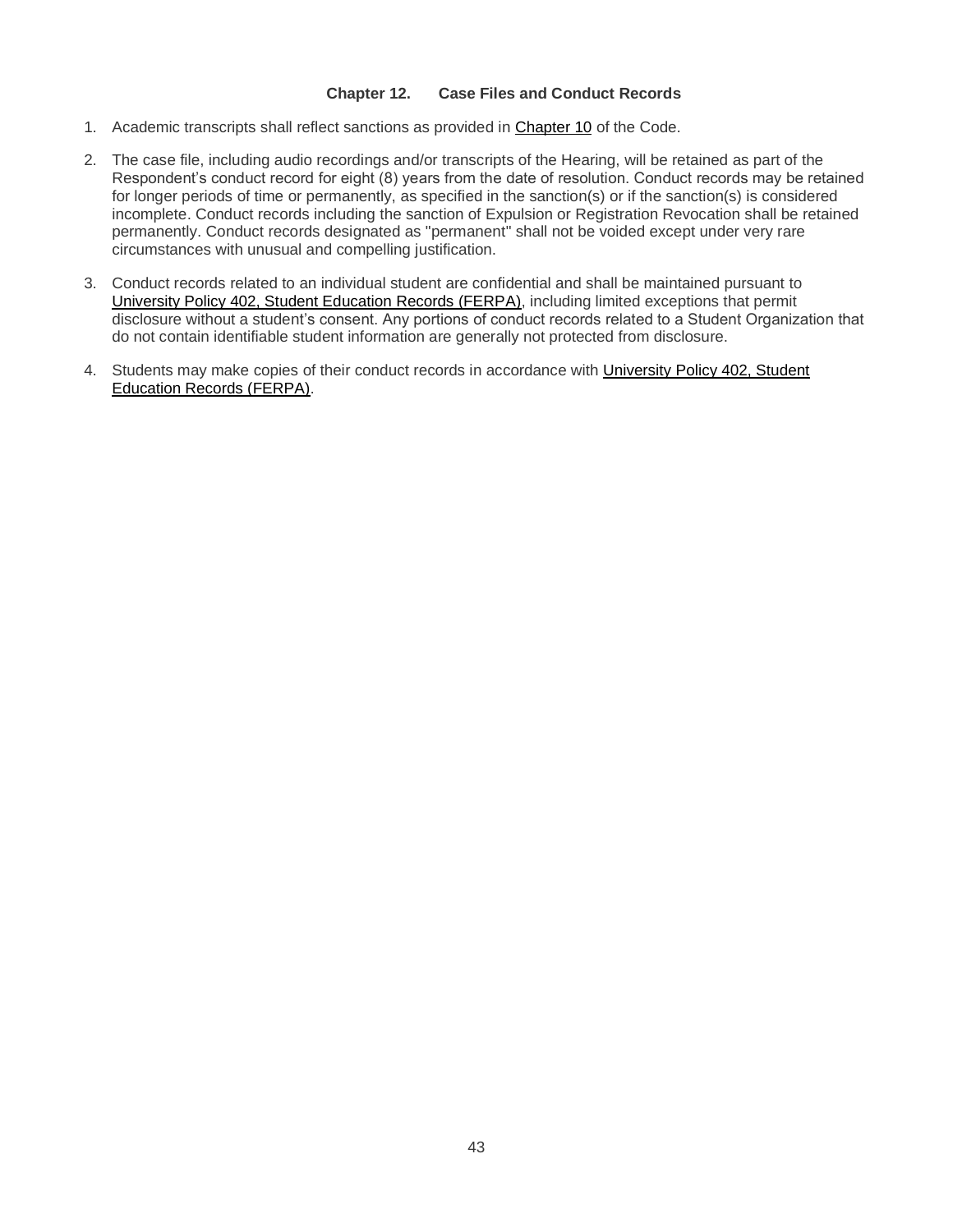## **Chapter 13. Directory of Contacts**

<span id="page-43-0"></span>[Student Conduct & Academic Integrity,](https://scai.uncc.edu/) King 217, 704-687-0336

[Dean of Students Office,](https://dso.uncc.edu/) King 217, 704-687-0345

[Title IX Office,](https://titleix.uncc.edu/) Cone 349, 704-687-6130

[Vice Chancellor for Student Affairs,](https://studentaffairs.uncc.edu/) King 219, 704-687-0350

#### **Revision History:**

- Revised August 27, 1999
- March 1, 2001
- July 1, 2003
- April 10, 2006
- August 24, 2008
- October 7, 2008
- Updated August 27, 2009
- Revised November 29, 2010
- Revised January 20, 2011
- Revised February 18, 2014, corrected March 31, 2014, corrected May 13, 2014, effective May 19, 2014
- Revised August 14, 2014, effective August 18, 2014
- [Revised effective August 26, 2015](https://legal.uncc.edu/revisions/2015-08-26/revision-code-student-responsibility)
- Updated November 5, 2015
- [Revised November 20, 2015](https://legal.uncc.edu/revisions/2015-11-20/revision-university-policy-406-code-student-responsibility)
- [Revised August 18, 2016](https://legal.uncc.edu/revisions/2016-08-18/revision-code-student-responsibiilty)
- [Revised August 15, 2017](https://legal.uncc.edu/revisions/2017-08-15/revision-university-policy-406-code-student-responsibility)
- [Revised January 10, 2018](https://legal.uncc.edu/revisions/2018-01-10/revision-university-policy-406-code-student-responsibility)
- [Revised effective August 17, 2018](https://legal.uncc.edu/revisions/2018-08-17/revision-code-student-responsibility-406)
- [Revised effective August 5, 2019](https://legal.uncc.edu/revisions/2019-08-05/revision-code-student-responsibility)
- [Revised effective August 14, 2020](https://legal.uncc.edu/revisions/2020-08-14/revision-code-student-responsibility)
- [Updated September 18, 2020](https://legal.uncc.edu/revisions/2020-09-18/update-code-student-responsibility)

**Authority:** Chancellor

**Responsible Office:** Student Affairs

**Related Resources:**

- [Student Conduct & Academic Integrity](https://scai.uncc.edu/)
- [Dean of Students Office](https://dso.uncc.edu/)
- [Title IX Office](https://titleix.uncc.edu/)
- [Office of Disability Services](https://ds.uncc.edu/)
- [Section 502 D\(3\)](http://www.northcarolina.edu/apps/policy/index.php?pg=vs&id=4428&added=1) of [The Code of the University of North Carolina](http://www.northcarolina.edu/apps/policy/index.php)
- [UNC Board of Governors Policy 700.4.1](http://www.northcarolina.edu/apps/policy/index.php?pg=vs&id=457&added=1)
- [UNC Board of Governors Regulation 700.4.1.1\[R\]](http://www.northcarolina.edu/apps/policy/index.php?pg=vs&id=16246&added=1)
- [UNC Board of Governors Policy 700.4.2](http://www.northcarolina.edu/apps/policy/index.php?pg=vs&id=7166&added=1)
- [Free Speech Website](http://freespeech.uncc.edu/)
- [University Policy 402, Student Education Records \(FERPA\)](https://legal.uncc.edu/policies/up-402)
- [University Policy 407, Code of Student Academic Integrity](https://legal.uncc.edu/policies/up-407)
- [University Policy 503, Fighting Words Harassment](https://legal.uncc.edu/policies/up-503)
- [University Policy 504, Title IX Grievance Policy](http://legal.uncc.edu/policies/up-504)
- [University Policy 601.13, Interference with University Operations](https://legal.uncc.edu/policies/up-601.13)
- [University Policy 706, Alcoholic Beverages](https://legal.uncc.edu/policies/up-706)
- [University Policy 711, Program to Prevent Use of Illegal Drugs and Alcohol Abuse](https://legal.uncc.edu/policies/up-711)